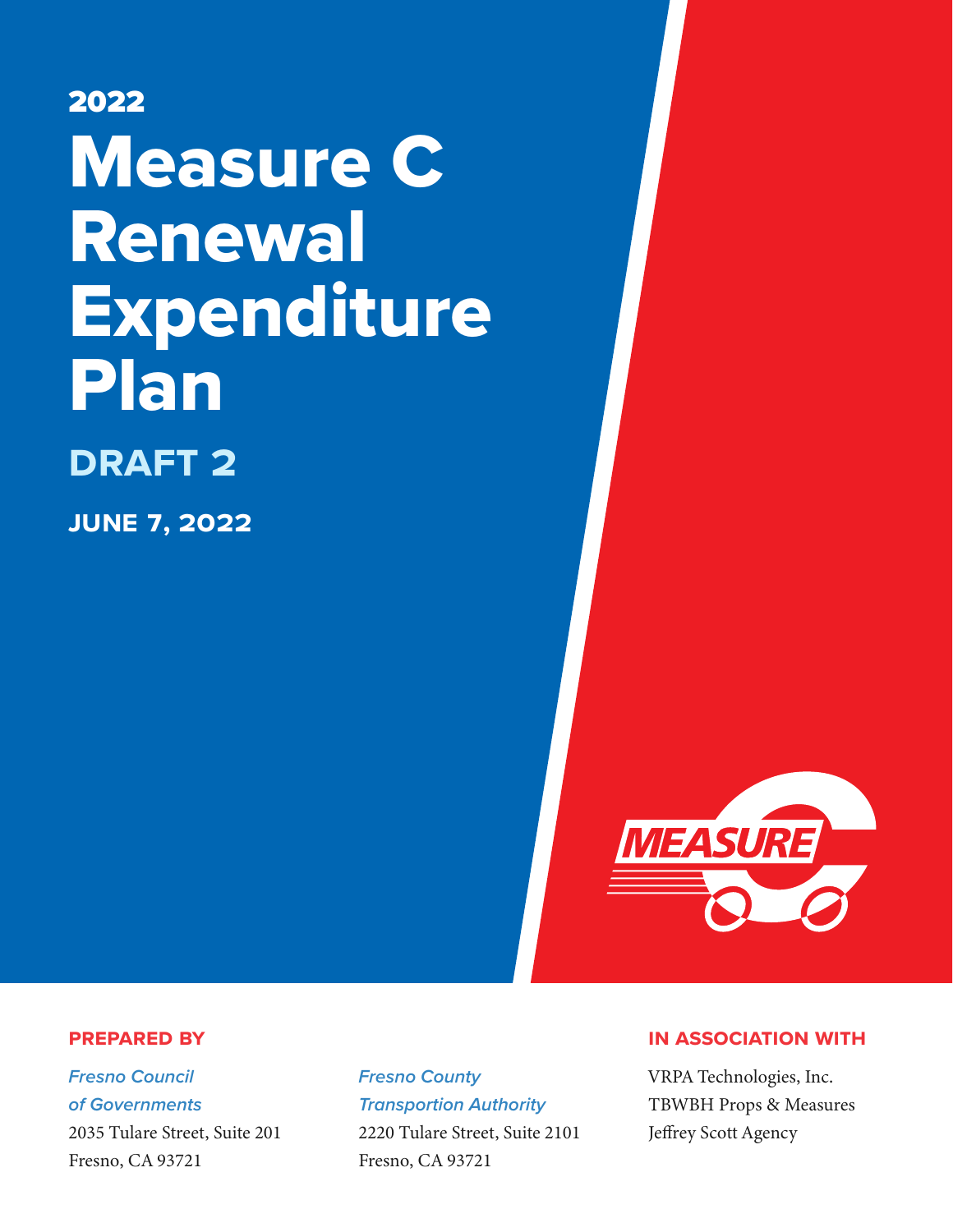# **CONTENTS**

| <b>Introduction</b>                                                                              | 4       |
|--------------------------------------------------------------------------------------------------|---------|
| <b>Overview</b>                                                                                  | 5       |
| The Measure C Renewal Program                                                                    | 5       |
| <b>Measure C Funding Allocations by Program</b>                                                  | 6       |
| <b>Public Engagement</b>                                                                         | 7       |
| <b>Goals and Guiding Principles</b>                                                              | 8       |
| <b>Success of the Current Measure C Program</b>                                                  | $12 \,$ |
| <b>How the Plan was Developed</b>                                                                | 13      |
| <b>Measure C Renewal Plan Executive Committee</b><br><b>Representative Sectors/Organizations</b> | 14      |
| <b>Expected Measure C Proceeds</b>                                                               | 15      |
| <b>County-wide Priorities of the New Plan</b>                                                    | 15      |
| Measure C Renewal Expenditure Plan Allocation of Funding by Program                              | 16      |
| Local and Neighborhood Street Repair and Maintenance                                             | 17      |
| <b>Local Control</b>                                                                             | 18      |
| <b>Urban and Rural Public Transit</b>                                                            | 18      |
| <b>Safe Bikes and Pedestrians</b>                                                                | 19      |
| Major Road and Highways, Safety Improvement And Congestion Relief                                | 19      |
| <b>Environmental Sustainability</b>                                                              | 20      |
| <b>Administration/Planning</b>                                                                   | 21      |
| Compliance with the California Environmental Quality Act                                         | 21      |
|                                                                                                  |         |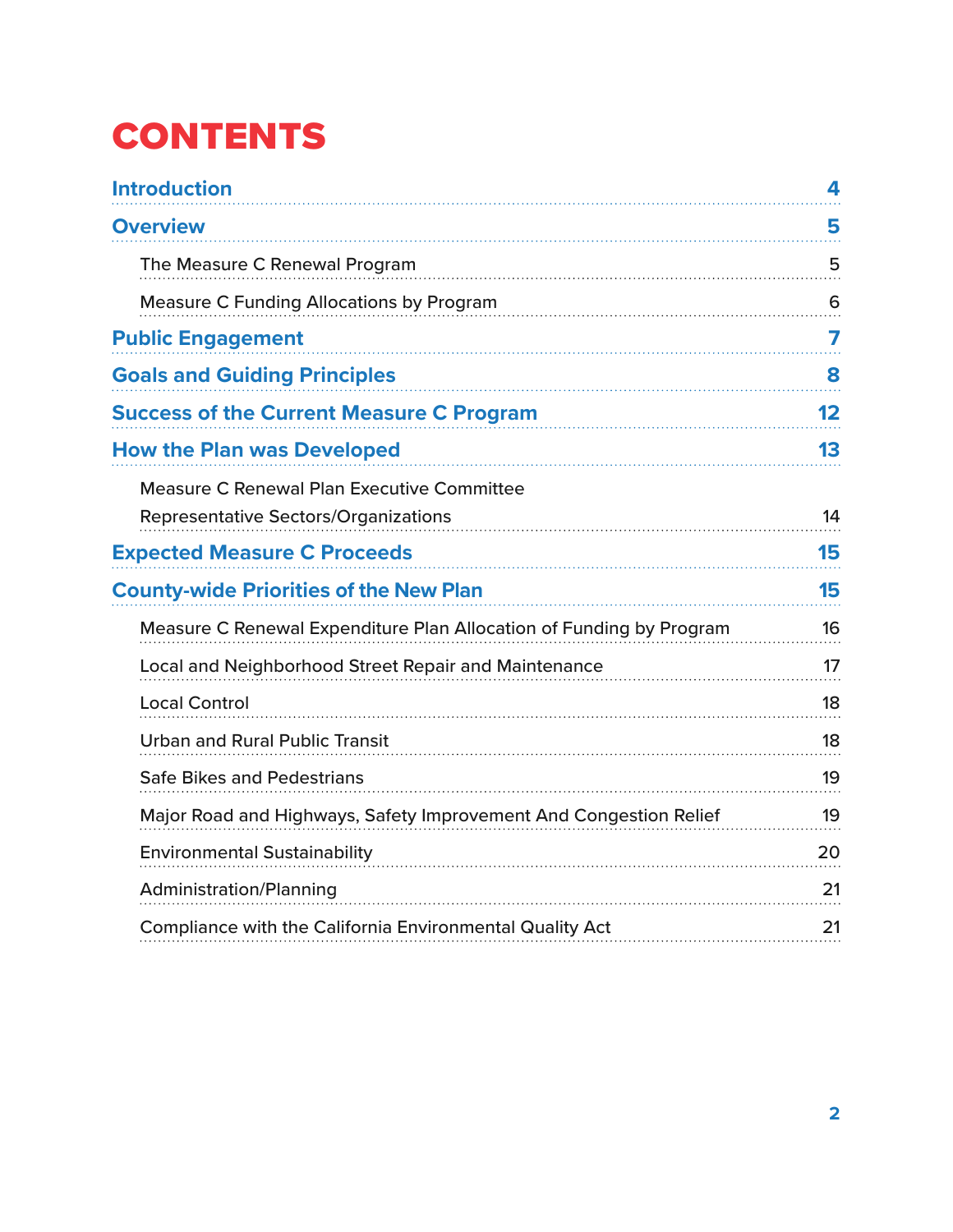| <b>Measure C Extension Plan Projects</b>                | 21 |
|---------------------------------------------------------|----|
| Project Commitments-Major Road & Highways,              |    |
| Safety Improvement and Congestion Relief Program        | 21 |
| <b>Regional Mobility Program Revenues</b>               | 22 |
| Regional Transportation Mitigation Fee (RTMF) Program   | 24 |
| <b>Tier 1 Urban Projects</b>                            | 26 |
| <b>Tier 1 Rural Projects</b>                            | 29 |
| <b>Tier 1 Urban Projects</b>                            | 32 |
| <b>Tier 1 Rural Projects</b>                            | 33 |
| <b>Tier 2 Urban Projects</b>                            | 34 |
| <b>Tier 2 Rural Projects</b>                            | 38 |
| <b>Citizen Oversight Committee</b>                      | 39 |
| <b>Administration</b>                                   | 40 |
| <b>Fresno County Transportation Authority Structure</b> |    |
| under the Measure C Renewal Extension Program           | 40 |
| <b>For More Information</b>                             | 43 |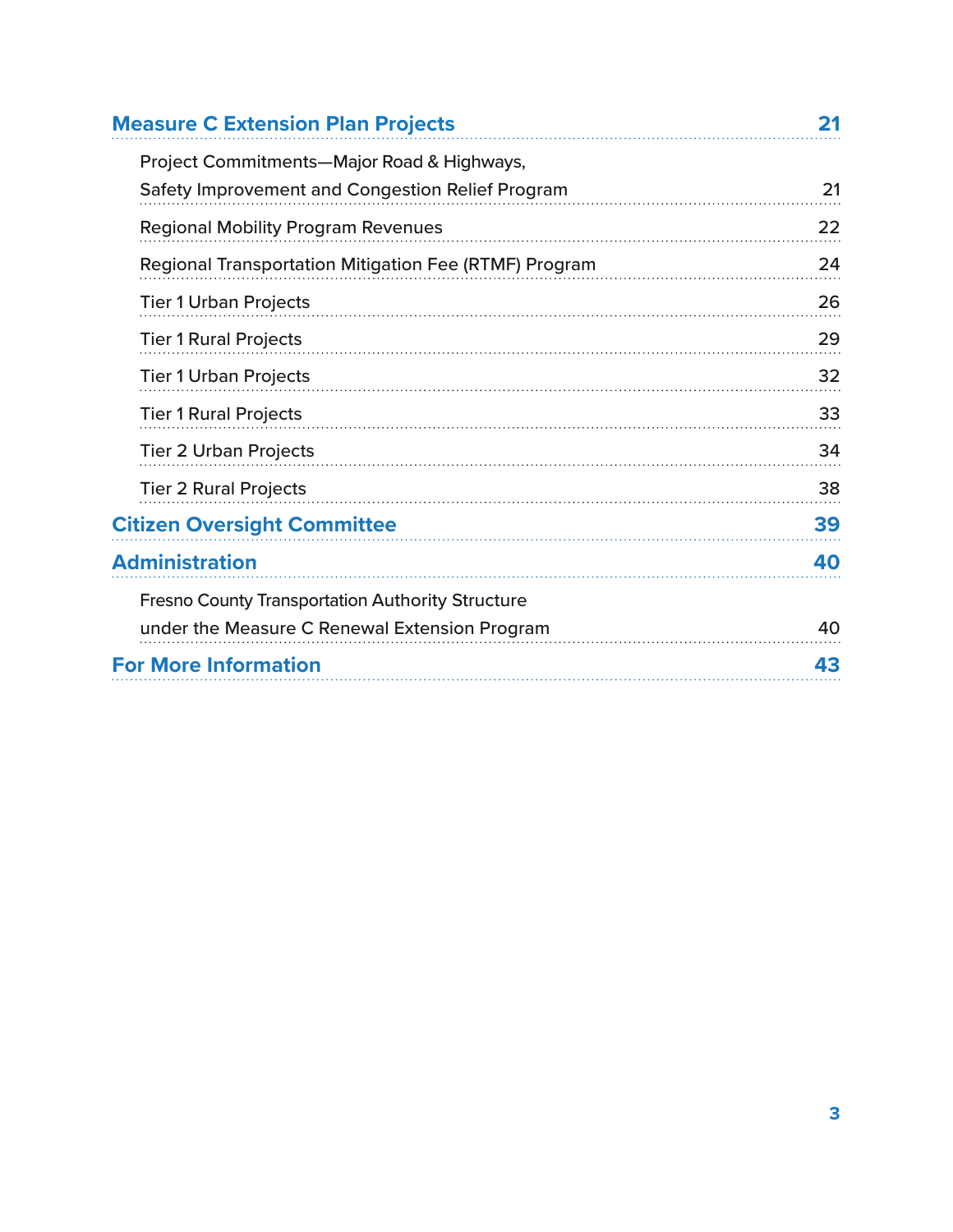# <span id="page-3-0"></span>**INTRODUCTION**

The Fresno County Measure C Renewal Expenditure Plan was prepared to:

*Guide the expenditure of slightly more than \$6.84 billion in transportation funds generated through continuation of Fresno County's half-cent transportation sales tax over the next 30 years, if approved by voters in the November 2022 election.*

Fresno County's current Measure C Program, voter approved in 2006, expires in June 2027. This Renewal Expenditure Plan, developed by an Executive Committee and a Technical Working Group (TWG) consisting of approximate 80 individuals representing diverse community interests (as identified in Table 1 of this Plan), and local, state and regional agencies, will address major local and regional transportation needs in Fresno County through the Year 2057. Through a series of public meetings, two public opinion polls, and thousands of online and in-person surveys, the Executive Committee and TWG thoroughly considered needs identified by community residents during development of the Plan. To ensure the Plan addressed transportation needs of all county residents, the Committees completed the following tasks:

- Reviewed Measure programs recently passed in other counties (best practices review).
- Listened to presentations by air quality and transportation advocates and agencies.
- Considered recommendations of transportation professionals.
- Heard innovative ideas related to new technologies in transportation.
- Developed Expenditure Plan Goals and Objectives.
- Considered public input.
- Reviewed and considered the entire County's transportation needs by category.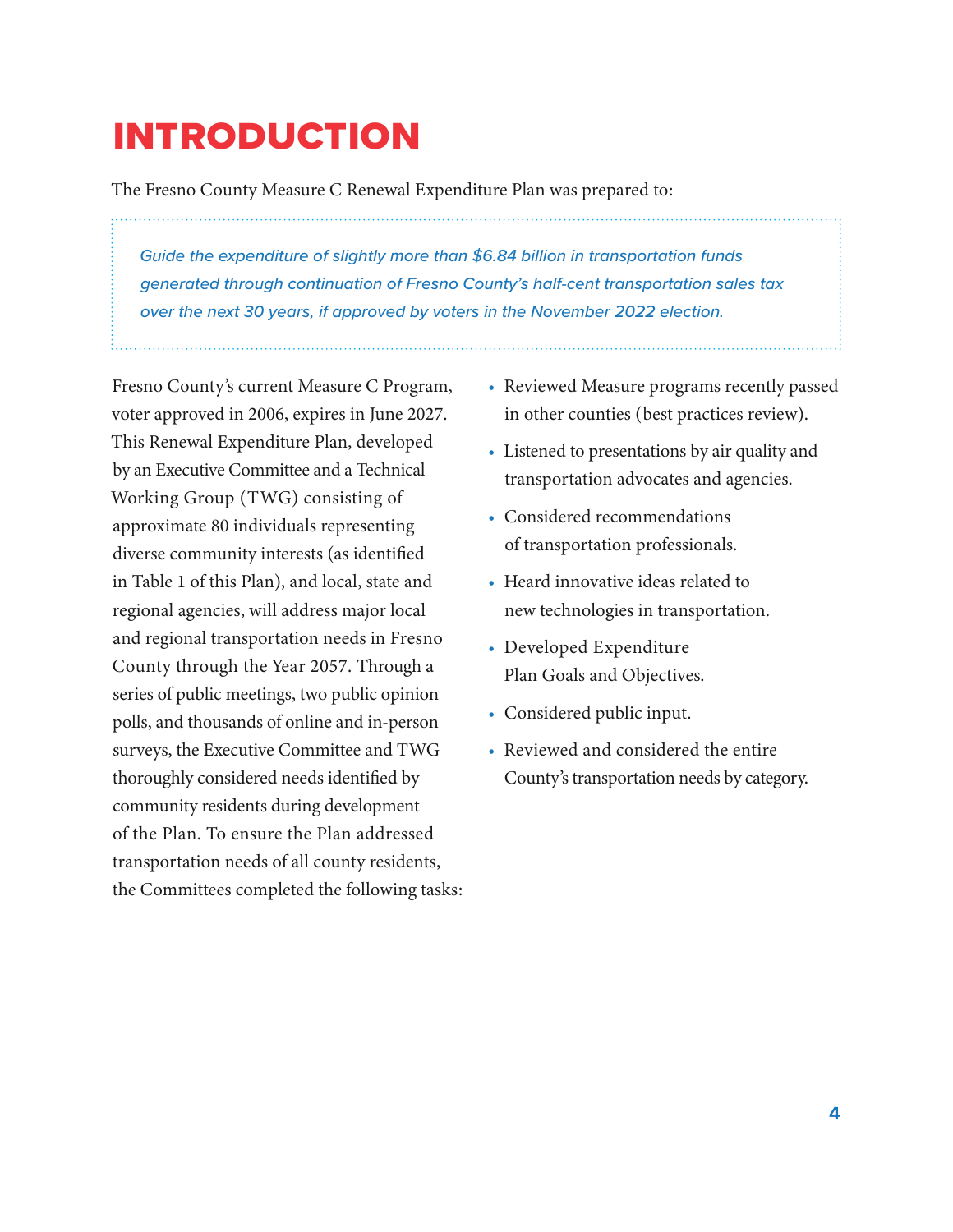# <span id="page-4-0"></span>**OVERVIEW**

## **The Measure C Renewal Program**

Figure 1 provides an overview of the proposed Measure C Renewal Expenditure Plan funding allocations approved by the Executive Committee and the TWG. Referencing Figure 1, the allocations consider a "multimodal" transportation program with:

- 51% of expected Measure funds directed to "Fix-It-First" *Local and Neighborhood Street Repair and Maintenance* activities and programs.
- Eighteen percent (18%) of the funds directed to the *Local Control* program. The 16 local agencies (cities and the County) in Fresno County will allocate these funds to their highest priority unique transportation needs including additional local street and highway maintenance and other street and road improvements, pedestrian, trail, and bicycle facilities improvements, safe routes to school improvements, enhanced public transit services, and other transportation services and programs.
- Twelve percent (12%) of the Measure funding allocated directly to *Urban and Rural Public Transit* systems and services throughout the County including Fresno Area Express (FAX), Clovis Transit, and the Fresno County Rural Transit Agency (FCRTA).
- One percent (1%) of the Measure will be allocated to the *Safe Bikes and Pedestrians* program (including Safe Routes to School & Access for People with Disabilities) to address improvements and safety enhancements for bicyclists and pedestrians, including students, seniors and people with disabilities, as well as other related improvements.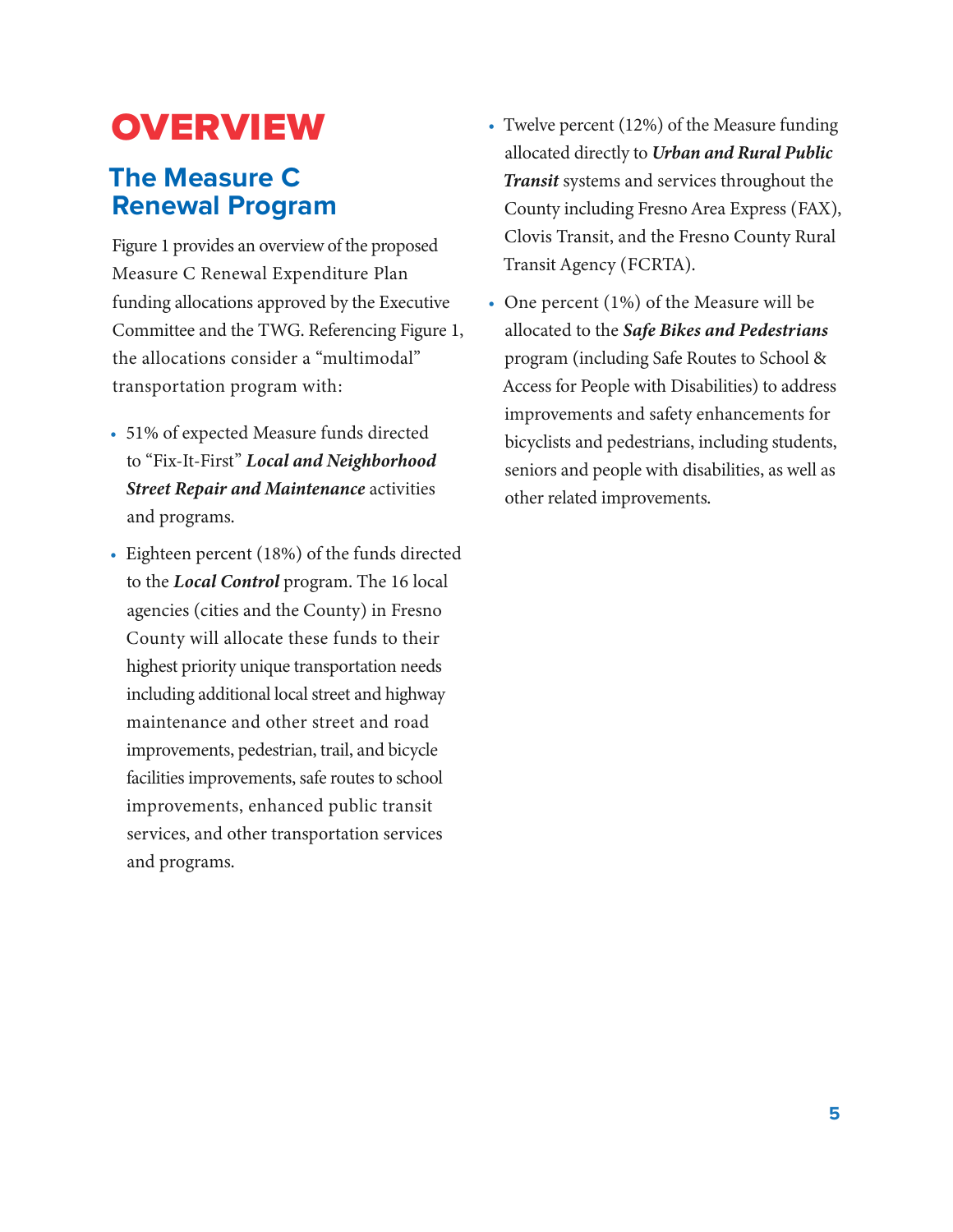

## <span id="page-5-0"></span>**Figure 1 Measure C Funding Allocations by Program**

- Fifteen percent (15%) of the Measure will be directed toward *Major Roads and Highways, Safety Improvement and Congestion Relief* projects in the Urban (Clovis and Fresno Spheres of Influence) and Rural (remaining County and rural cities) areas. Such projects will be located along the State Highway System and along regional corridors to enhance connections within the urban area and between the cities and rural communities throughout the County.
- Two percent (2%) of the funds are available for projects that enhance *Environmental Sustainability* including clean transportation projects and programs, transit-oriented development projects, and other projects that will improve air quality, address climate change and improve health.
- Finally, one and one quarter percent (1.25%) of the Measure will address program *Administration* and planning activities of the Fresno County Transportation Authority (Authority) and the Fresno Council of Governments (Fresno COG) over the 30-year period.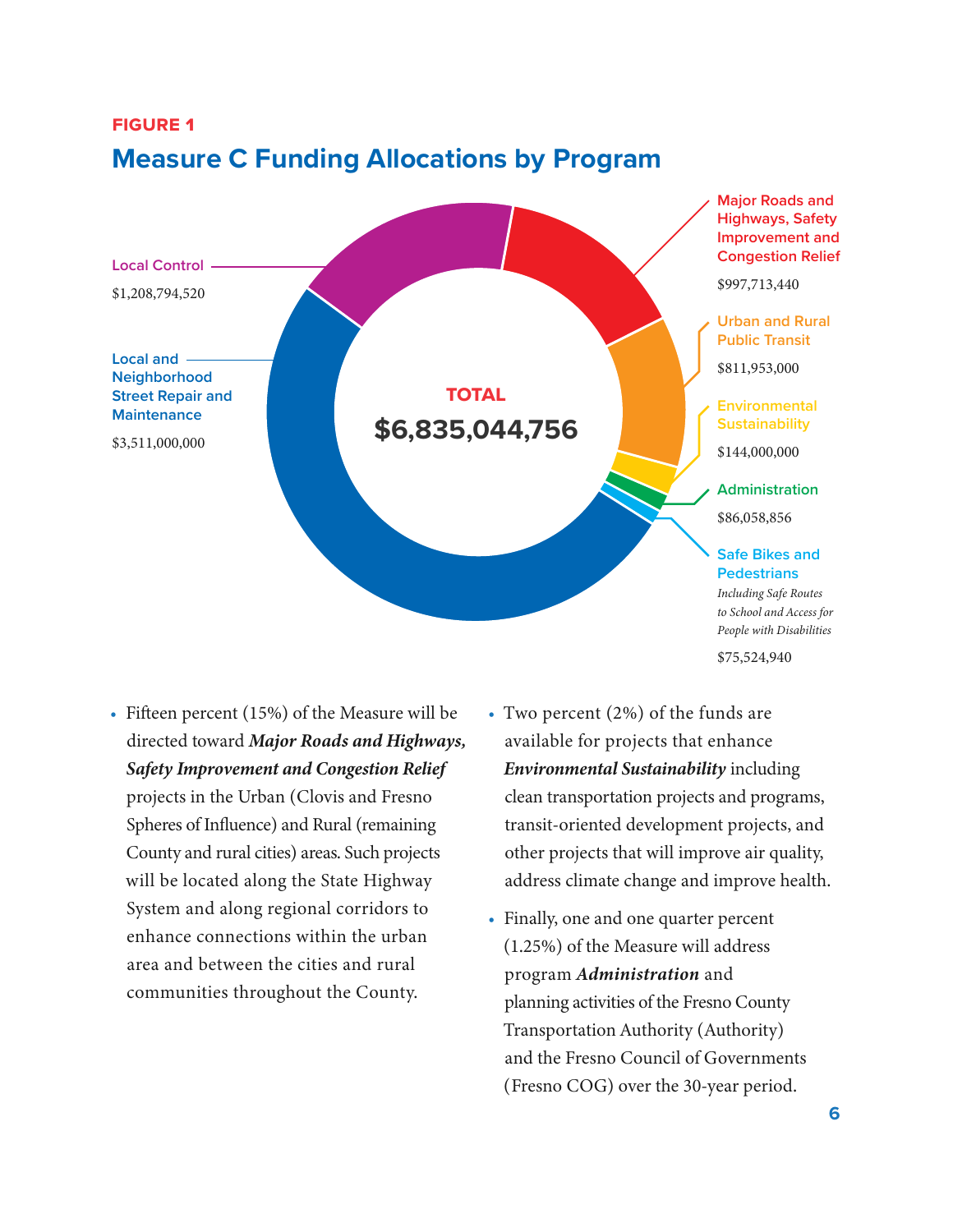# <span id="page-6-0"></span>**PUBLIC ENGAGEMENT**

Public engagement activities for the Measure C Renewal Expenditure Plan began with the formation of the Executive Committee and TWG in February of 2021. Over 80 local leaders volunteered to participate as representatives of diverse sectors of Fresno County from both urban and rural communities. These leaders brought unique perspectives from various sectors of our community including healthcare, education, local government, emergency services, transportation planning and facilities experts, environmental organizations, public works, law enforcement, fire and paramedic, agriculture, community based organizations, and more. Over the 16-month Measure C Renewal Process period, a total of 37 meetings were held between these two committees with the focus on identifying and evaluating transportation needs throughout Fresno County.

In addition to these two committees, community engagement remained a key focus to gain clarity and common ground. To that end, 10,000 Fresno County residents participated in community polling and outreach via the following methods:

- Public Polling
- Inquiries
- In-Person Workshops
- Events
- Virtual meetings

via Zoom

Survey

• Online Public

- Community Group Meetings
- Door-to-Door

In total, fourteen (14) community meetings were held in both rural and urban settings. Additionally, with COVID concerns still prevalent, an Online Public survey was utilized that garnered 2,804 total survey respondents, as well as 2,000 additional comments.

The online survey also focused on rural and unincorporated areas by employing a doorto-door campaign. That effort produced 1,070 mostly Spanish respondents in the following communities: Cantua Creek, Lenare, Tranquility, Orange Cove, Parlier, Kerman, Mendota, Caruthers, Coalinga, Del Rey, Five Points, Huron, Sanger, Kingsburg, and San Joaquin.

Members of the Executive Committee and the TWG are listed on the Measure C Renewal webpage at this link:

[www.measurec.com/](http://www.measurec.com/measure-c-committees)  [measure-c-committees](http://www.measurec.com/measure-c-committees)

Two-thirds (67%) voter approval will be necessary to pass Measure C in November 2022. In order to ensure that Executive Committee and TWG members were on target with this Expenditure Plan, over 3,000 voters and community residents were surveyed early in the Plan development process to determine support for an extension of the Measure, and to identify the public's highest transportation priorities. An additional 3,000 voters were again surveyed in the spring of 2022 to confirm support for proposed expenditures.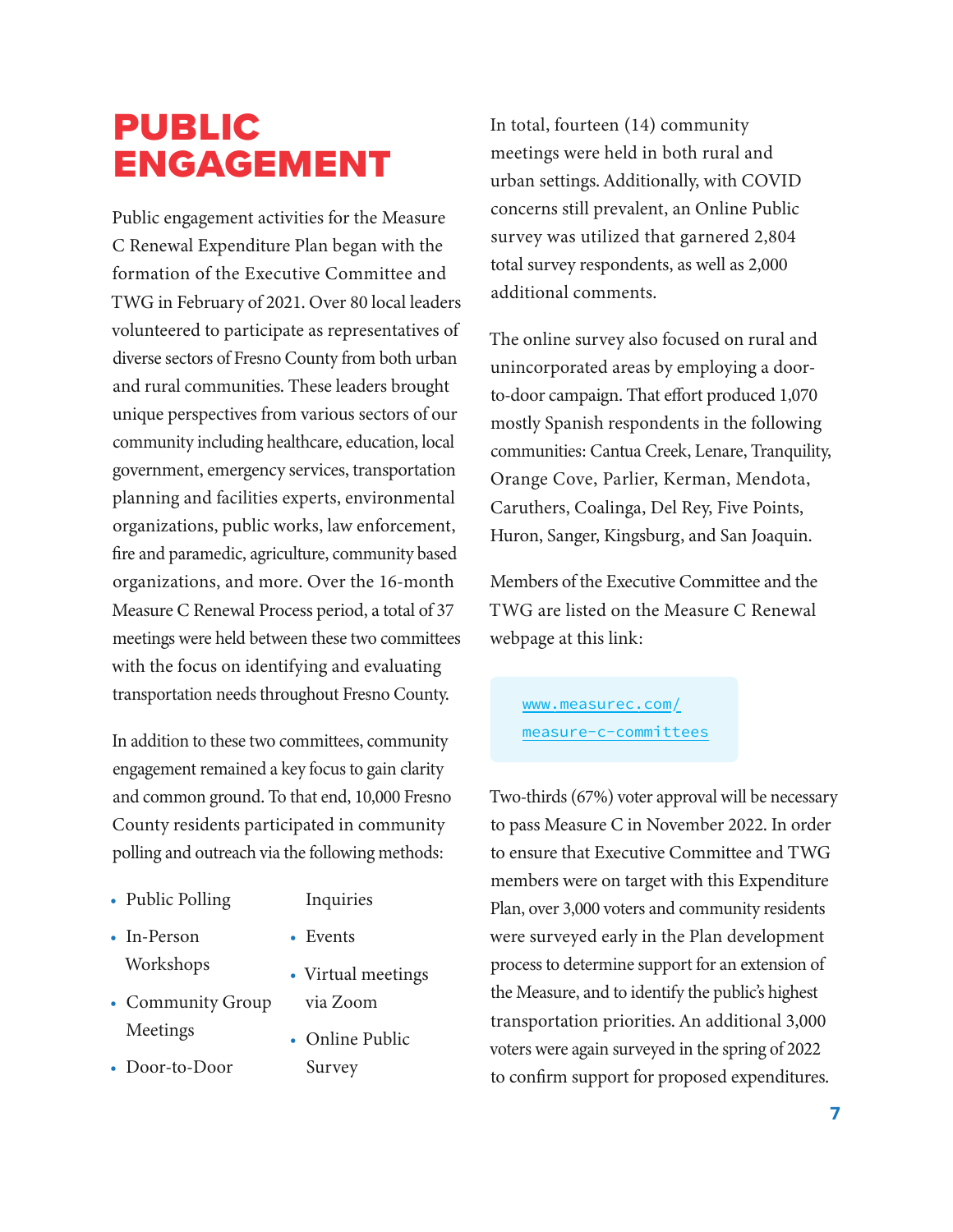<span id="page-7-0"></span>Both polling efforts expressed widespread support for continuation of Measure Cand identified residents' highest transportation priorities. The Measure C Renewal Plan effort was guided by development of the Fresno COG 2022 Regional Transportation Plan/Sustainable Communities Strategy (RTP/SCS). The RTP/ SCS is intended to guide transportation and land use decisions that will improve our quality of life, air quality, mobility and make communities more cohesive. The RTP/SCS is updated every four years and has a robust outreach and stakeholder involvement process including numerous committee meetings, public workshops and hearings, public surveys and polling, and other engagement opportunities. The RTP/SCS integrates all modes of transportation along with land use, housing, environmental issues, reduction of vehicle miles travelled, and other related issues. The RTP/SCS is one of the critical building blocks that has helped guide development of the 2022 Measure C Renewal effort and identify needs and funding requirements.

# Goals and **GUIDING** Principles

Considering the public engagement activities conducted over the past 16 months, the Executive Committee and TWG adopted the following set of goals and objectives to help guide development of this Expenditure Plan:

## **Goal #1**

Equitable mobility and accessibility for all within and across the network of streets, highways, transit, bicycle and pedestrian routes and facilities.

#### **Objectives**

- Encourage equitable participation by communities in the Measure C planning and implementation process.
- Support the equitable distribution of benefits and burdens of transportation projects.
- Support the improvement and expansion of accessible transportation options to serve the needs of residents, especially those who have historically faced disproportionate transportation burdens, including seniors and people with disabilities.

## **Goal #2**

Vibrant communities that are accessible by sustainable transportation options.

#### **Objectives**

- Encourage alternatives to single occupancy vehicles that reduce vehicle miles travelled (VMT) and greenhouse gas emissions.
- Support investment in and promotion of active transportation and transit to improve public health and mobility, especially in historically underinvested areas.
- Support transportation projects that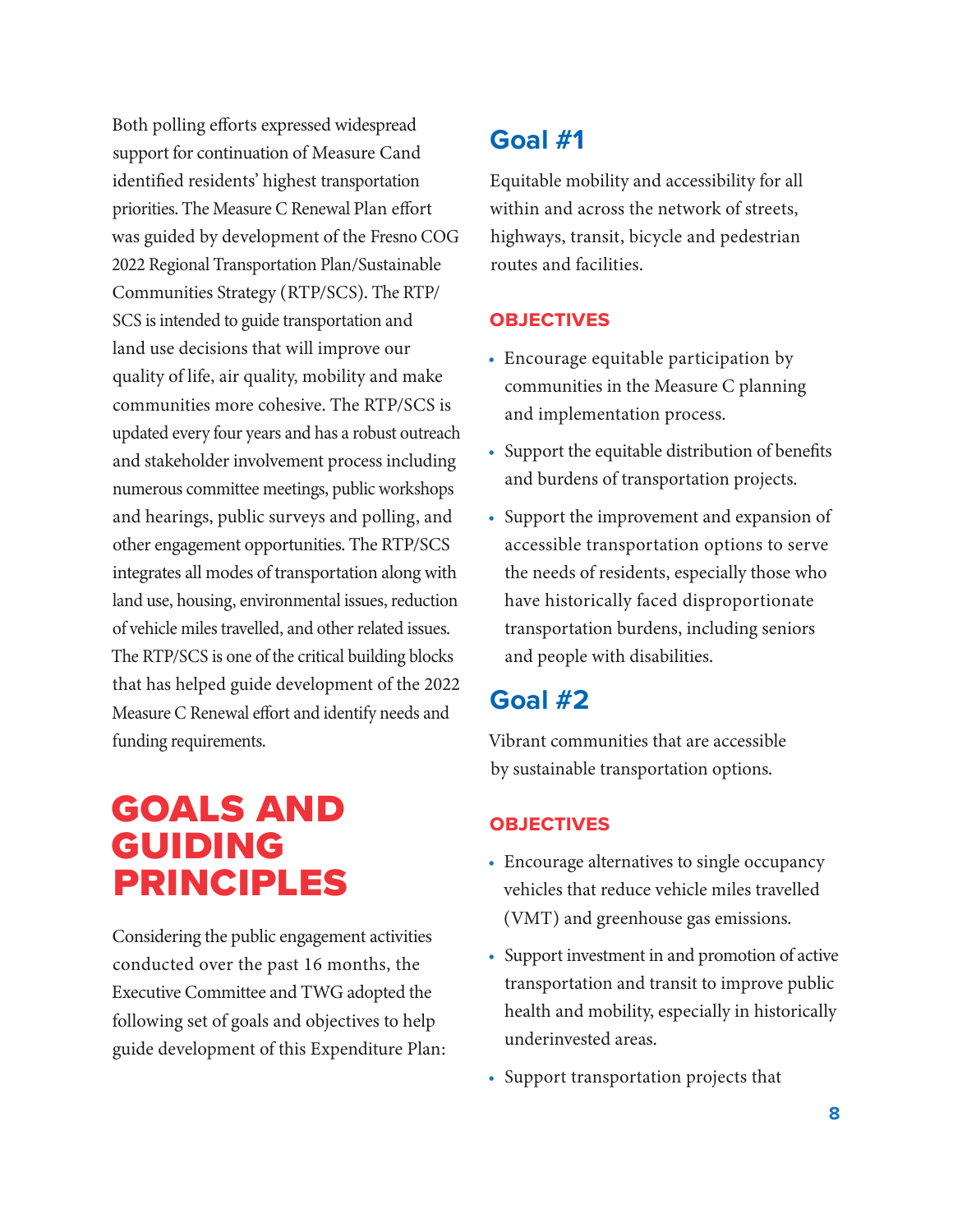support transit-oriented development.

• Support efforts to improve air quality and minimize pollutants from transportation.

### **Goal #3**

A safe, dependable, well-maintained, efficient, cost effective, and climate-resilient multimodal transportation network.

#### **Objectives**

- Encourage on-going maintenance and repair of the existing infrastructure.
- Support investment in multimodal safety measures to reduce traffic fatalities and injuries throughout the region.
- Support improvements in travel connections to create an integrated, accessible, and seamless transportation network.
- Avoid congestion through smart management of existing transportation facilities.
- Add capacity only after other options have been considered and determined to be infeasible, impractical or ineffective.
- Maximize the cost-effectiveness of transportation improvements.
- Maximize available funding and support new investments that are targeted, effective, and financially sound.
- Encourage investments that increase the system's resilience to extreme weather events, natural disasters, subsidence, and pandemics.
- Support the preservation and maintenance of existing multimodal transportation assets in a state of good repair.
- Utilize Measure funding to leverage other local, state, and federal funds, including competitive grant programs.
- Ensure that growth does not adversely impact existing facilities.

### **Goal #4**

A transportation network that supports a sustainable and vibrant economy.

#### **Objectives**

- Support local and regional economic development by leveraging planning and transportation funds that foster public and private investment.
- Provide transportation mobility options necessary to conduct essential daily activities and support economic growth and prosperity.
- Support modern regional aviation.
- Embrace cutting edge and fiscally responsible transportation and new technologies that serve to interconnect systems and that make travel more efficient and cost effective.
- Support efficient, dependable, resilient, and sustainable goods movement.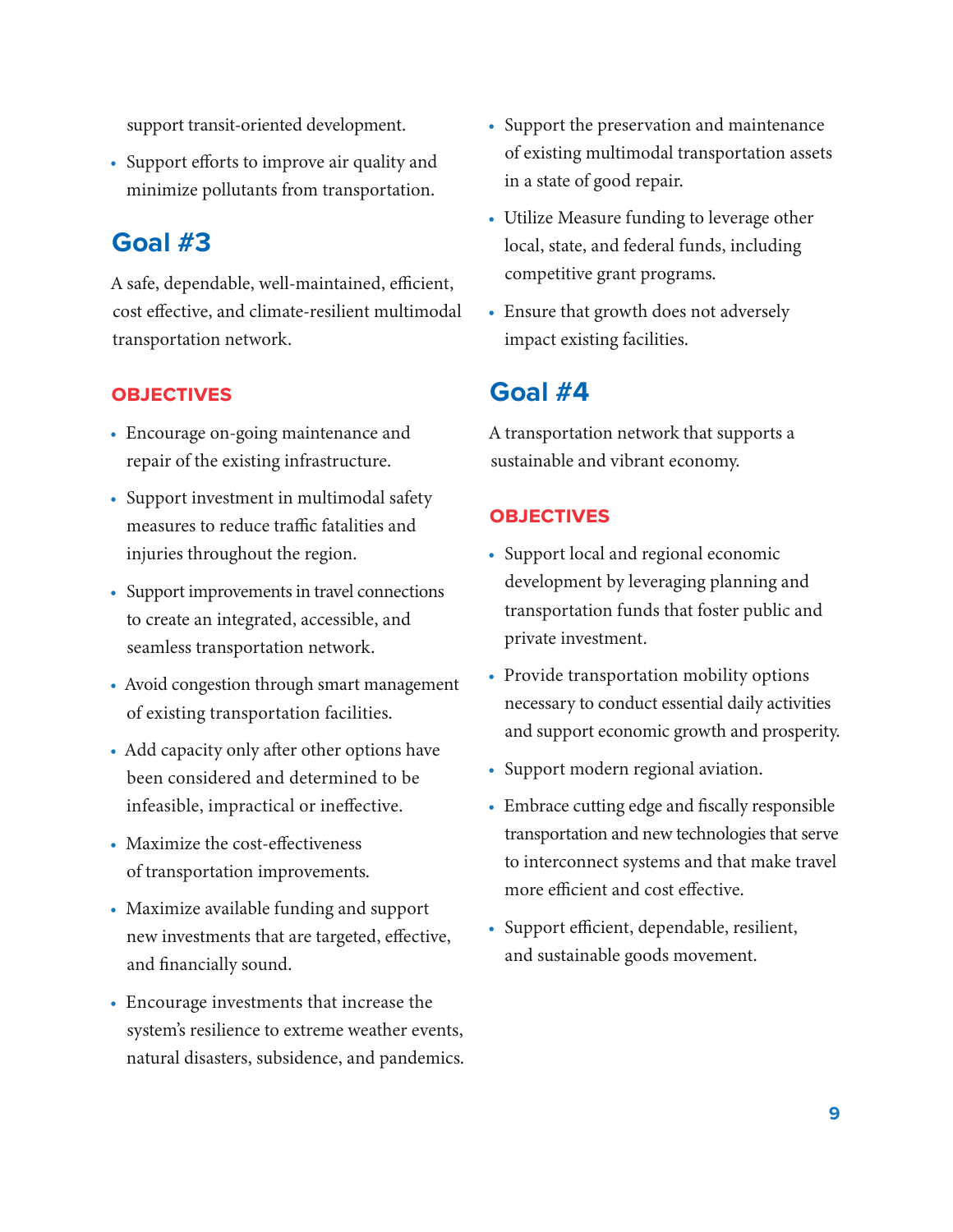### **Goal #5**

A region embracing clean transportation, technology, and innovation.

#### **Objectives**

- Support innovative mobility solutions that are accessible, affordable, reduce greenhouse gas emissions, and improve air quality.
- Utilize current and emerging technologies to better manage transportation systems and services.
- Improve predictability and reliability of transportation facilities and services.
- Embrace new and emerging intelligent transportation system (ITS) projects and programs.

### **Goal #6**

A high level of transparency, performance review, and accountability.

#### **Objectives**

- Provide for continuous collection of transportation and other related data from available sources.
- Incorporate transportation performance measures, whenever possible.
- Encourage innovation with a goal of providing cost effective transportation solutions.

Guided by the Executive Committee and TWG, staff further distilled these goals and objectives into five guiding principles that were then used to guide the development of the Allocation Plan:

#### *Stewardship*

- Fix it First.
- County-wide Pavement Management Plan.
- Oversight and Performance Measures, and Equity—"No Neighborhood Left Behind."

#### *Equity*

- Investment in active transportation and public transit to improve health and mobility throughout the County including historically underinvested areas.
- Improve air quality throughout the County, especially in historically disadvantaged areas.
- Ensure all areas of the County have their road repair needs addressed with emphasis on areas not previously addressed— "No Neighborhood Left Behind."
- Provide local jobs and access to training opportunities.
- Supplemental road repair funds for very low-income areas.
- Expand new and innovative public transit services and solutions.

#### *Sustainability and Resources Conservation*

• Maintaining and operating transportation facilities are much less resource intensive than rebuilding.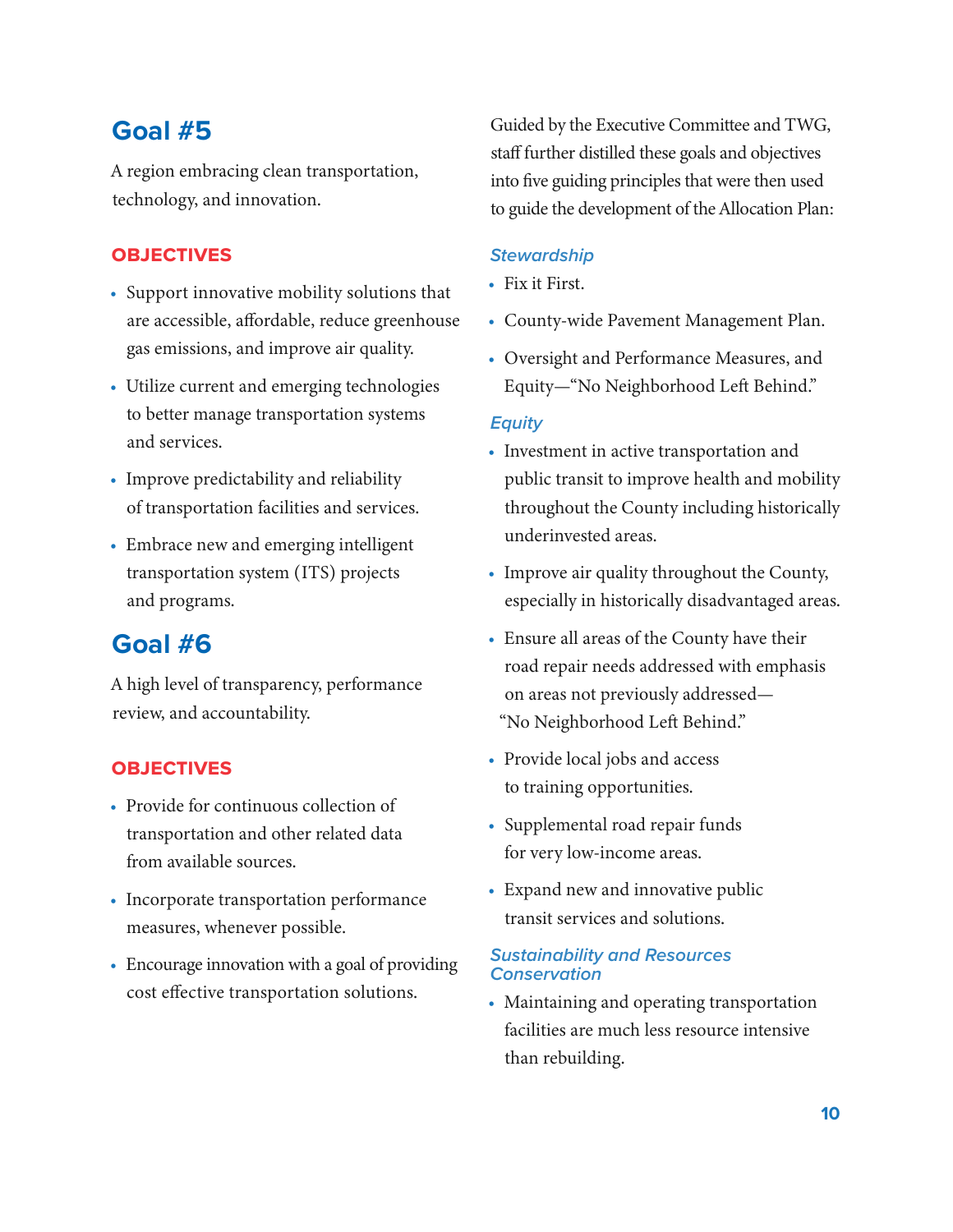- Focus on maximizing the safety and efficiency of the transportation systems, not on system expansion.
- Roads, highways, and their adjacent sidewalks are necessary for every type of transportation—cars, trucks, buses, bicycles, and pedestrians.
- Electric vehicles will still rely on roads and highways.
- Provide for Complete Streets and roads that accommodate vehicles, bikes, public transit and pedestrians.

#### *Air Quality and Climate Resiliency*

- All projects require environmental review and must address air quality and greenhouse gas emission reductions.
- Well-maintained pavements reduce particulate matter PM10 and PM2.5, which are the primary pollutants referenced in the most recent air quality study.
- Congestion reduction and avoidance through better operations reduces tailpipe emissions of pollutants, diesel exhaust particular matter and greenhouse gas emissions.
- Reduce vehicle miles travelled (VMT) through Public Transit, Active Transportation, and road and highway projects.
- Harden transportation facilities to increase systems' resiliency to extreme weather events.
- Expand new and innovative public transit services and solutions.

#### *Flexibility*

- Expanded Local Needs program allows real time and long-term flexibility allows agencies to best address their current transportation needs and changing future needs, not a one-size-fits-all approach.
- Allows each agency to tailor the program to their specific needs.
- Allows agencies to maximize the use of matching fund programs.
- The amendment process contained within the current measure and to be continued in this measure allows adaptability.
- 15-year publicly driven process to evaluate the success or shortcomings of the Measure Renewal with a process to change or adapt, as necessary.
- In depth review of performance measures every 5 years by agency staff and the Citizen Oversight Committee (COC) with the ability to amend the Measure C Renewal Expenditure Plan if key indicators are not met.

Meeting the needs of Fresno County residents requires leveraging State and federal investments with local resources. Even with a new Measure C here will not be enough funding available to address almost \$16 billion in transportation needs. The Measure C Extension will generate more than \$6.84 billion over the next 30 years, far short of the overall need, therefore, leveraging additional federal and State funding, beyond what the region expects, is critical.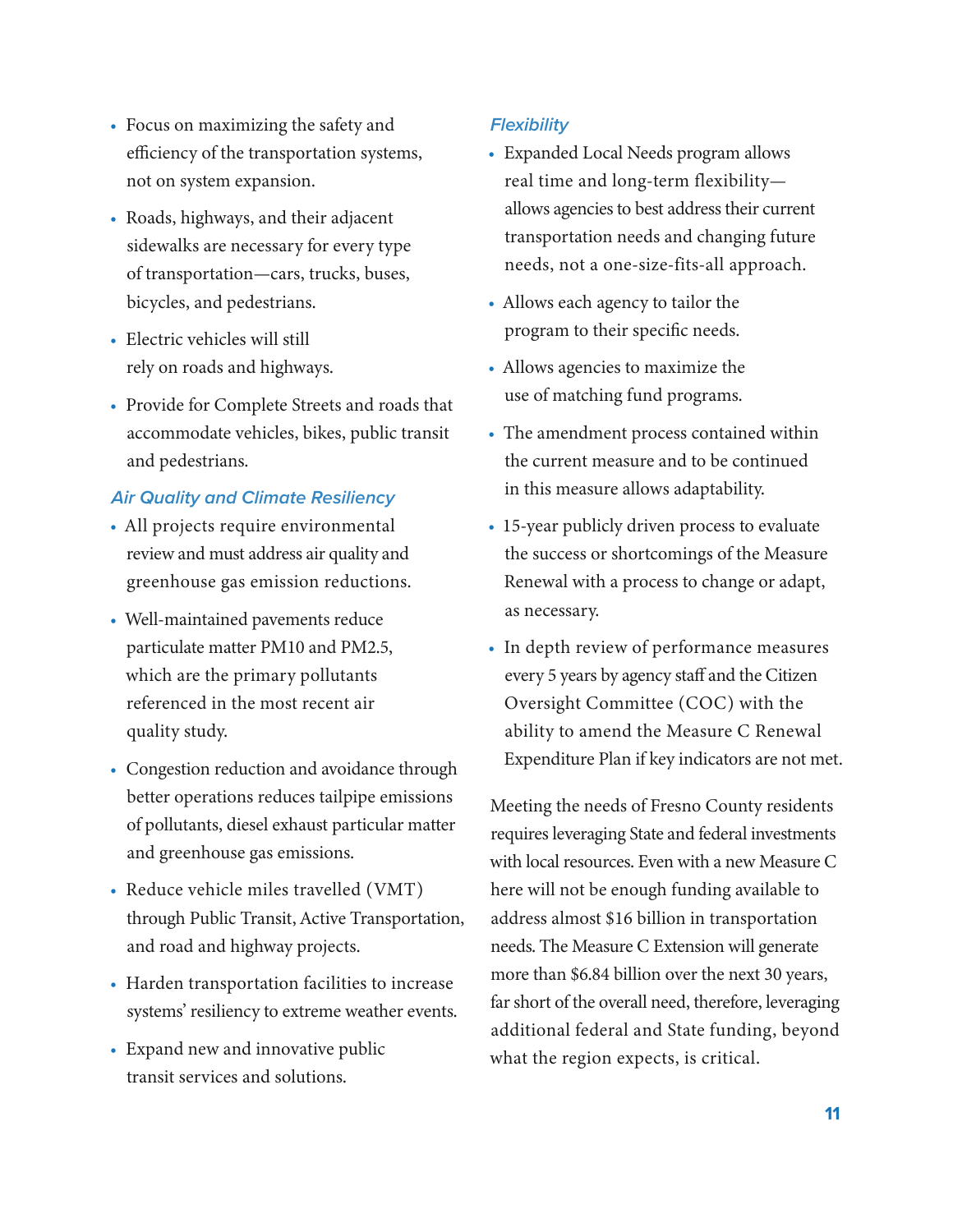# <span id="page-11-0"></span>Success of the Current **MEASURE C** Program

Many changes to the existing transportation system have occurred since voters first approved Measure C in 1986 and again in 2006. The current Measure C Program has provided funding to a variety of transportation projects and services including bike, pedestrian and trail projects, public transit improvements, and other transportation programs and services. New and improved regional and local streets and highways are also reflected in the current Measure C and have been or will be constructed by 2027 improving travel flow, increasing safety, and reducing severe congestion. These improvements include:

- State Route (SR) 41: Auxiliary Lane— Tulare to "O" Street
- SR 99: North to Cedar Avenues
- SR 99: Monterey Bridge
- SR 180 East: Clovis to Temperance Avenues
- SR 180: Brawley to Hughes/West Avenues
- SR180, SR 41, and SR 168 Braided Ramps
- Willow Avenue, Temperance, Ventura, California, Peach, Herndon, and Shaw Avenues
- Veteran's Boulevard—Shaw to Barstow and Bullard to Herndon Avenues
- SR 99: Veteran's Boulevard Interchange
- SR 180 West: Yuba to James Avenues Passing Lanes
- SR 180 East: Temperance to Academy Avenues
- SR 180 East: Academy Avenue to Trimmer Springs Road
- SR 180 East: Trimmer Springs Road to Frankwood Avenue
- Friant Road: Copper Avenue to Millerton Road
- Golden State Boulevard: American Avenue to the Tulare County Line
- SR 269: New Bridge/Channel between SR 198 and City of Huron
- SR 180 West: SR 180 to I-5
- Mountain View Avenue: Bethel Avenue to the Tulare County Line
- Academy Avenue: Manning Avenue to Industrial Park
- SR 99 and American Avenue Interchange
- I-5 and SR 198 Interchange
- Funding for public transit services including Fresno Area Express (FAX), Clovis Transit, & the Fresno County Rural Transit Agency
- Improvements to local streets and roads, bikeway and trails systems, and pedestrian facilities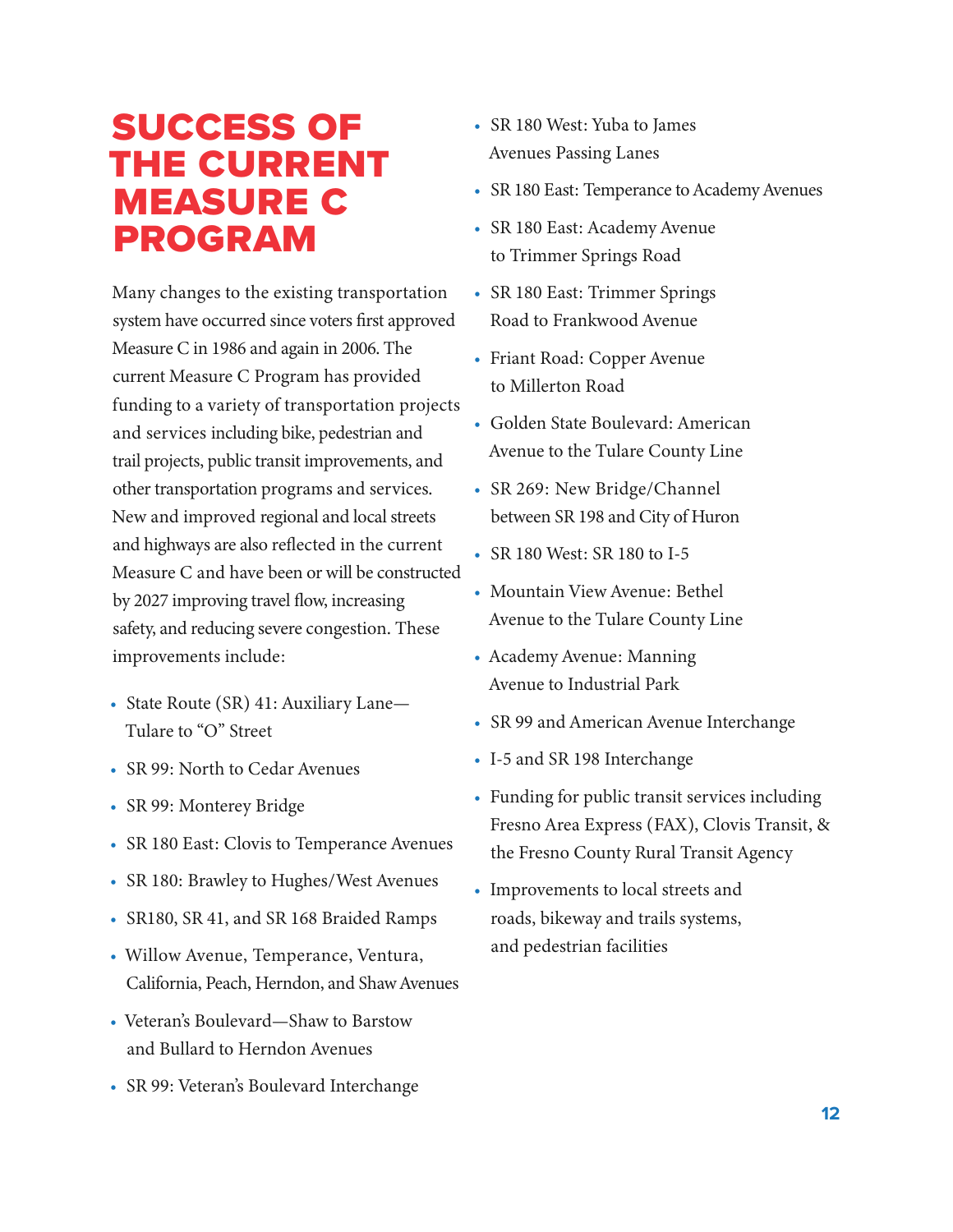<span id="page-12-0"></span>Promises Made and Promises Kept of the 1986 and 2006 Measure C programs are evident by the overwhelming voter approval in Fresno County. In addition to the vast array of transportation improvements provided by these two Measures, they have given Fresno County the opportunity to compete successfully for additional State and Federal transportation funding.

The Authority, Fresno COG, the 16 local agencies and the three transit agencies have all successfully leveraged more than \$1 billion additional dollars from Sacramento and Washington D.C Extending Measure C will continue to provide local funds under local control, in order to leverage and direct additional state and federal funding to the County.

## **Annual Audit of Measure Programs**

Current Measure C expenditures and accounts of the local agencies and the Authority are audited on an annual basis by an independent audit firm retained by the Authority. Over the past 34 years, audit results have indicated that the Measure C Program has been implemented, and proceeds expended, in accordance with the Measure C Expenditure Plan and enabling legislation. That practice will continue with this Measure C Renewal Program. Further, through the Citizens Oversight Committee and the Authority, additional performance indicators will be monitored throughout the new Measure in order to assure that funds are invested efficiently and effectively.

# How the Plan was Developed

The Measure C Renewal Executive Committee and the TWG were formed in February 2021 to develop the Measure C Renewal Expenditure Plan. The TWG evaluated existing transportation systems and needs, and the Executive Committee established goals for the future. There was recognition that this Measure C Renewal Plan needed to address the existing and future transportation needs, focusing on local neighborhoods and community street and road maintenance, as well as continuing investments in bicycle and pedestrian facilities, transit services, and reducing and avoiding congestion on our highways. This Plan has built-in flexibility that will allow our cities and County to adapt to their specific transportation needs as they change over time. This Plan recognizes transportation programs that maintain and improve our quality of life and position us to provide the type of facilities and services that will be needed to address our future mobility needs.

*Members of the Executive Committee: reviewed a variety of proposals, considered public input and professional expertise, conducted two public opinion polls, and reviewed data and literature from other agencies to prepare this Plan.*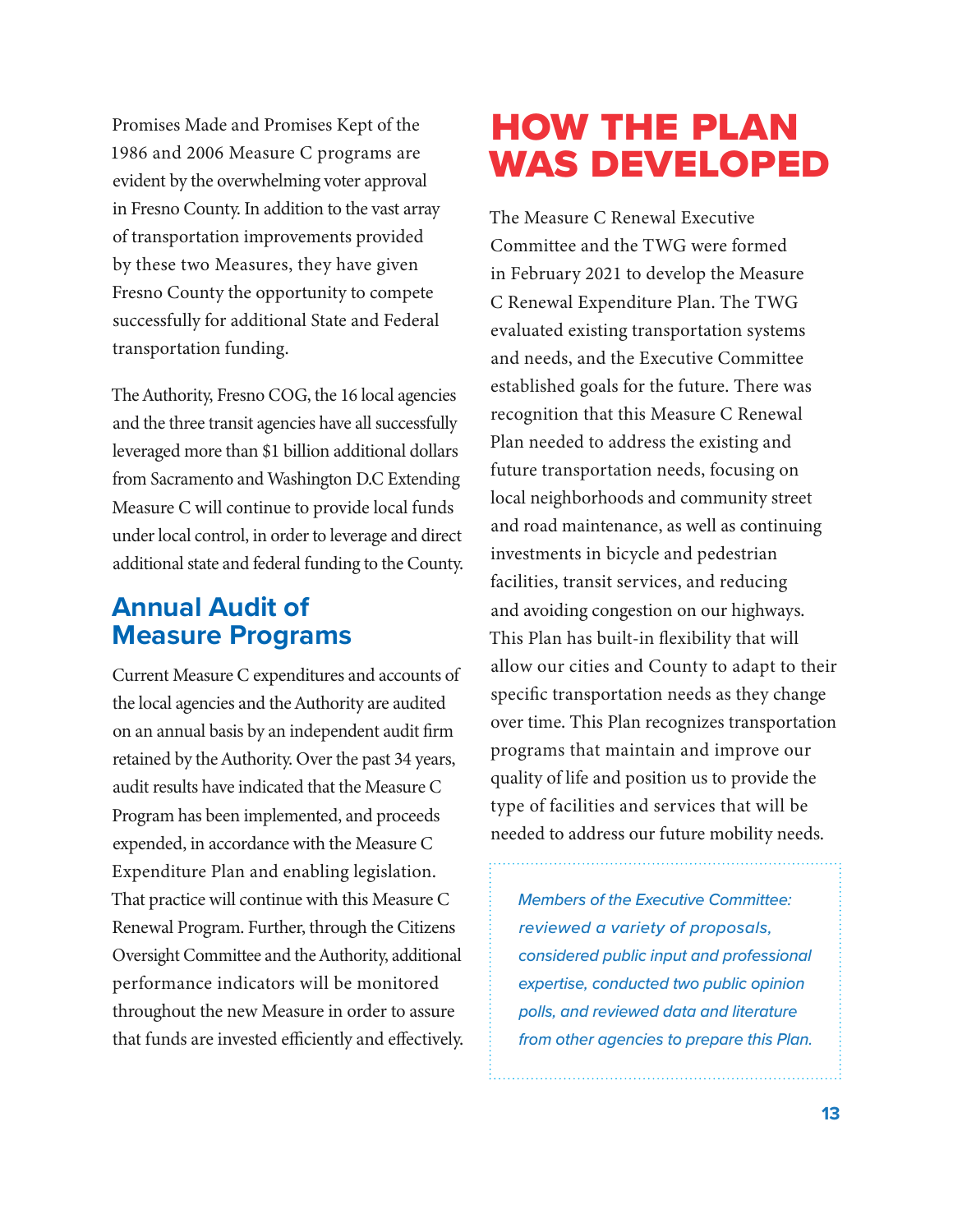<span id="page-13-0"></span>Members of the Executive Committee represented the interests of government, business, and other sectors identified in Table 1.

#### **table 1**

## **Measure C Renewal Plan Executive Committee Representative Sectors/Organizations**

| <b>Sector/Organization</b>               |                                                  |                               |
|------------------------------------------|--------------------------------------------------|-------------------------------|
| <b>Active Transportation</b>             | <b>Disability Services</b>                       | Goods Movement                |
| <b>Advocacy Services</b>                 | Eastside Fresno County Cities                    | <b>Health Care Services</b>   |
| Agriculture                              | Economic Development                             | Labor                         |
| Americans with Disabilities Act<br>(ADA) | Education (K-12 and<br>Higher Education)         | <b>Medical Systems</b>        |
| <b>Building Industry Association</b>     | <b>Emergency Services</b>                        | Philanthropy Services         |
| <b>Business</b>                          | Environment                                      | Technology                    |
| Cities of Clovis and Fresno              | Fresno Council of Governments                    | Westside Fresno County Cities |
| Community Based Organizations            | Fresno County Sheriff                            | Youth/Advocacy                |
| County of Fresno                         | Fresno County<br><b>Transportation Authority</b> |                               |

A list of Executive Committee and TWG members are available online:

[www.measurec.com/measure-c-committees/](http://www.measurec.com/measure-c-committees/)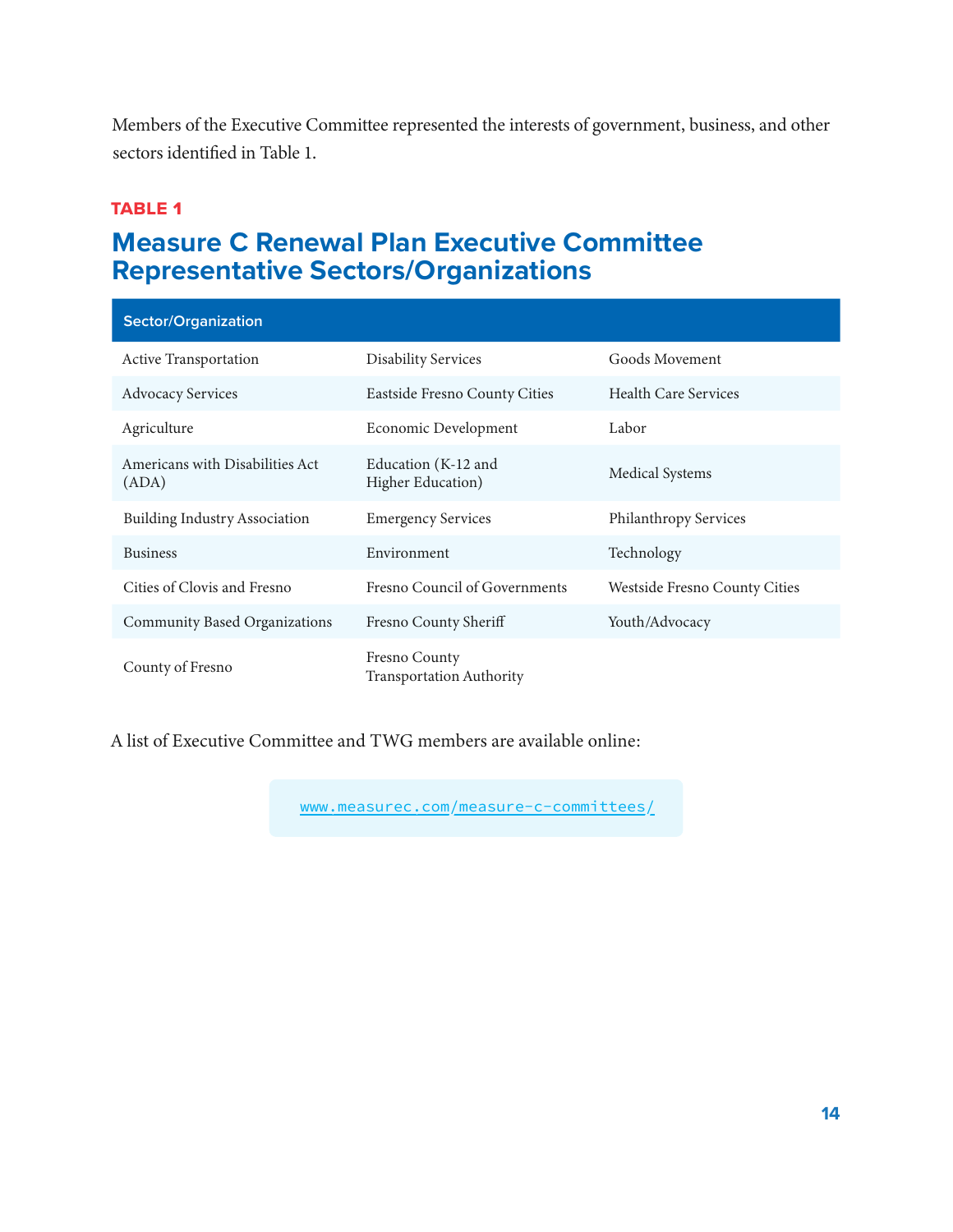# <span id="page-14-0"></span>**EXPECTED** Measure C **PROCEEDS**

If voters approve the Extension of Measure C in November of 2022, they will authorize the Authority to continue to collect a ½ cent retail transaction and use tax for 30 years (between July 1, 2027 and June 30, 2057). This is not a new or an added tax, but simply an Extension of the existing Measure C tax.

*This extension will: provide over \$6.84 billion in new revenues for transportation improvements according to financial projections through the year 2057.* 

The \$6.84 billion this third Measure will generate is four and one-half times the amount that is expected to be collected during the current Measure C Program (approximately \$1.2 to \$1.5 billion) through June 2027. The allocation of these projected sales tax revenues to specific types of transportation funding programs and improvement projects is described in the following sections of this plan. The Authority will prepare and then update a Strategic Implementation Plan (SIP) every two (2) years in order to verify or modify the funding expectations based on the thencurrent fiscal conditions, making sure that the projections are consistent with future

expenditures and the promises made in this plan. The Authority and Fresno COG will also revisit this expenditure plan in 2042 (midpoint of the Measure) to potentially adjust the transportation programs and associated allocations of Measure C proceeds ensuring that the plan addresses the future transportation needs of the county and its residents as determined through a comprehensive public engagement process. Finally, the Authority will have the option of issuing bonds to deliver Measure C projects and programs contained in this plan to save project costs by delivering them earlier, and to provide Fresno County residents with muchneeded road repairs years sooner than would be possible without bonding.

# County-wide Priorities of the New Plan

Through many months of intense discussion and public input, the following Measure C Extension funding program commitments were developed and agreed upon by the Executive Committee and the TWG. The Committees recognized that providing Measure C funds for all modes of transportation would help meet the quality of life needs of all Fresno County residents, thus enabling each of the 16 agencies within the County to address the specific needs of their residents, businesses, and major industries over the 30-year life of the Measure.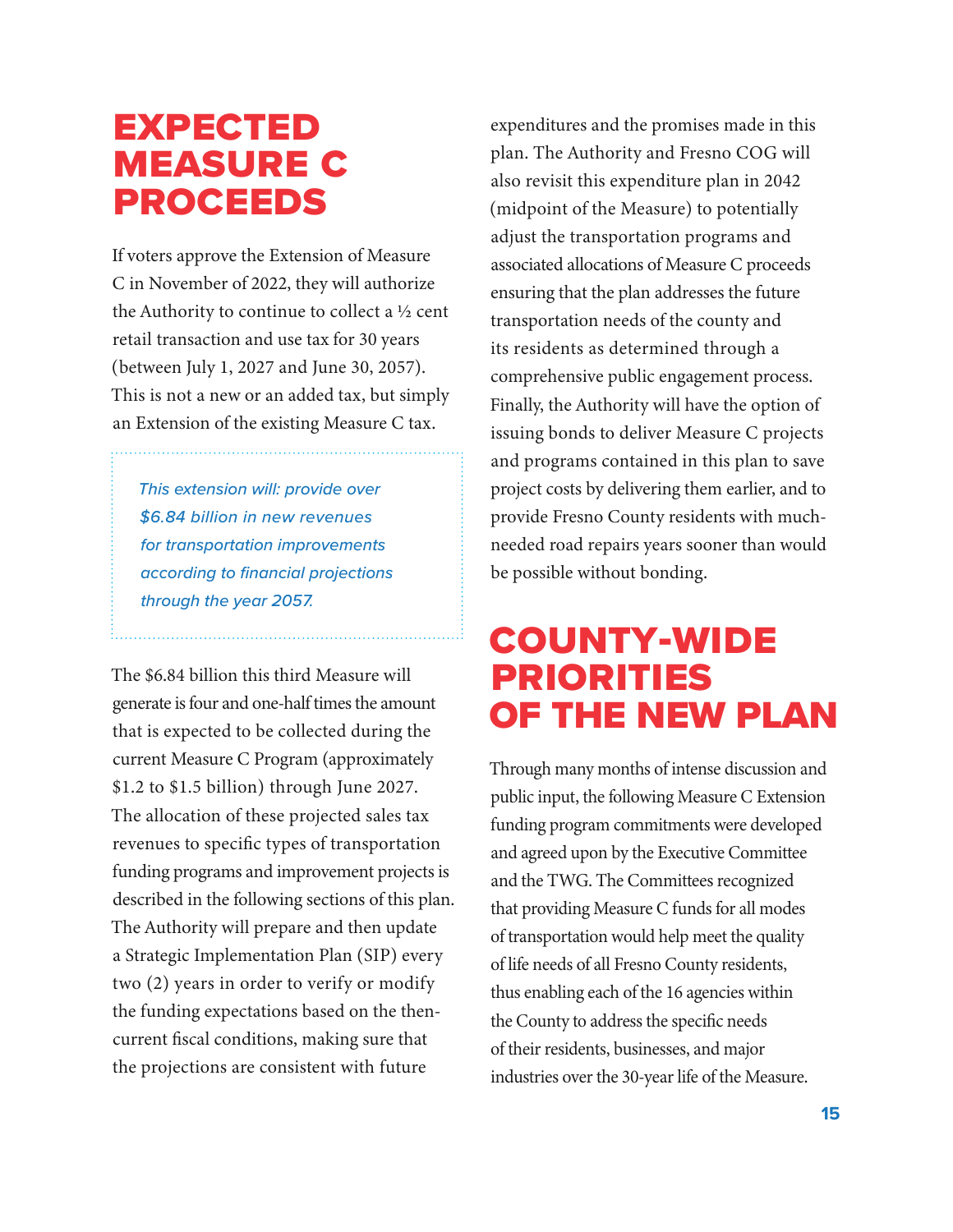<span id="page-15-0"></span>*The new Plan will: Provide a minimum of 51% of the Measure to the 15 cities and Fresno County to maintain and improve neighborhood and community streets and roads. Further, it will fund public transit, regional highways, street and road improvements, and other transportation programs that improve mobility while reducing greenhouse gas emissions and improving air quality for all residents throughout Fresno County. The Plan is committed to "Fix-it First", "No Neighborhood Left Behind" and "Improve Safety" principles.*

The Measure C Renewal Expenditure Plan program allocations are detailed in Table 2. Implementing Guidelines for each of the seven Measure C Renewal Expenditure Plan programs are available on the Authority's website in early June 2022 at:

[www.measurecrenewal.com](http://www.measurecrenewal.com)

#### **table 2**

### **Measure C Renewal Expenditure Plan Allocation of Funding by Program**

Details regarding each of the seven programs are provided below.

|                | <b>Measure C Renewal Program</b>                                                                          | <b>Percent of Total</b> | <b>30-Year Funding Estimate</b> |
|----------------|-----------------------------------------------------------------------------------------------------------|-------------------------|---------------------------------|
| 1              | Local & Neighborhood<br>Street Repair & Maintenance                                                       | 51%                     | \$<br>3,511,000,000             |
| $\mathfrak{D}$ | Local Control                                                                                             | 18%                     | \$<br>1,208,794,520             |
| 3              | Safe Bikes and Pedestrians<br>(Including Safe Routes to School)<br>& Access for People with Disabilities) | $1\%$                   | \$<br>75,524,940                |
| $\overline{4}$ | Urban & Rural Public Transit                                                                              | 12%                     | \$<br>811,953,000               |
| 5              | Major Roads & Highways,<br>Safety Improvement and Congestion Relief                                       | 15%                     | \$<br>997,713,440               |
| 6              | Environmental Sustainability                                                                              | 2%                      | \$<br>144,000,000               |
| 7              | Administration                                                                                            | $1\%$                   | \$<br>86,058,856                |
|                | <b>Total</b>                                                                                              | 100%                    | \$<br>6,835,044,756             |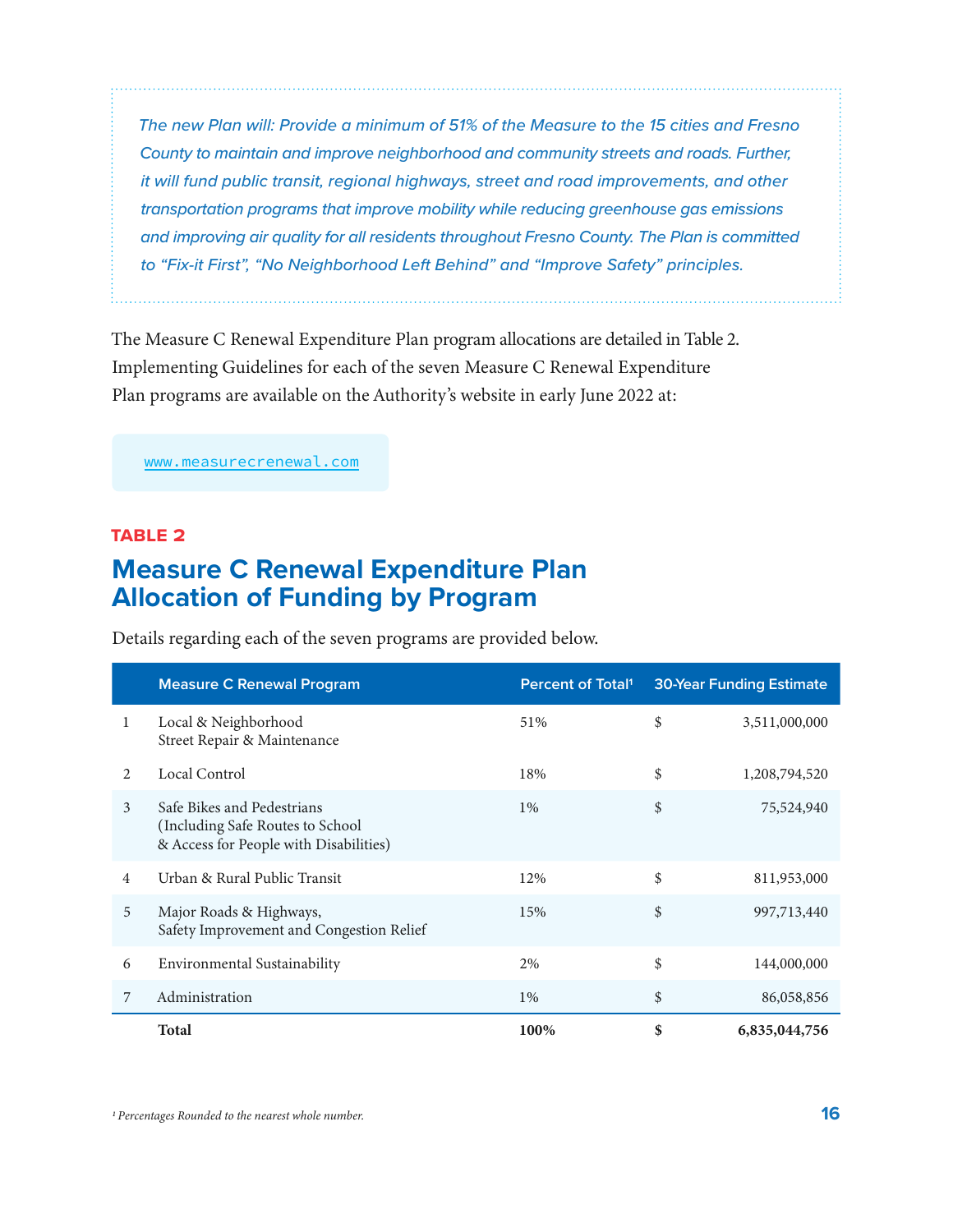### <span id="page-16-0"></span>**Local and Neighborhood Street Repair and Maintenance**

#### *\$3.511 billion or 51%*

A significant increase in funding for our local street networks including neighborhood streets is clearly the greatest need expressed during the public engagement process and in the two opinion surveys. In fact, nearly 81% of those surveyed county-wide strongly agreed that repairing roads and fixing potholes was their highest priority. The goal of this program is to improve each of the individual cities' and the County's unincorporated areas and communities pavement condition index or PCI from the current County-wide average of 57 (just above the "Poor" category) to 70, which is within the "Good" category. Improvements that will be made by the 15 cities and Fresno County to address the goal include:

- Fixing potholes with long lasting repairs.
- Repaving streets.
- Keeping good roads in good condition through the strategic application of preventative maintenance strategies.
- Ensuring that all neighbors, especially those in disadvantaged areas, see improvements to their local roads.

• Measuring and monitoring progress towards the 70 PCI goal.

**1**

• Providing additional resources to areas of very low income.

These expenditures would address one of the most troubling transportation problems for local agencies; how to fund improvements that address the aging street and road infrastructure while at the same time preserving roads that are currently in good condition.

Every Measure C agency that receives Local and Neighborhood Street Repair and Maintenance program funding must allocate no less than 30% of their allocation, as determined on a 5-year rolling average, on areas within their jurisdiction that are disadvantaged as defined by Cal-EnviroScreen, until such a time as the average PCI of those disadvantaged areas meets a minimum PCI of 60. Once the average PCI of 60 is met, that 30% restriction is suspended as long as those areas do not fall below a PCI of 60 in subsequent years. Agencies must still continue to invest in those areas in order to raise the overall PCI to 70.

When the overall PCI of the streets within a jurisdiction either exceeds 80, or the lowest PCI on any street within the jurisdiction is 70 or higher, Local and Neighborhood Street Repair and Maintenance program funds in excess of what is needed to maintain street condition above a PCI of 70 may be utilized as Local Control program funds.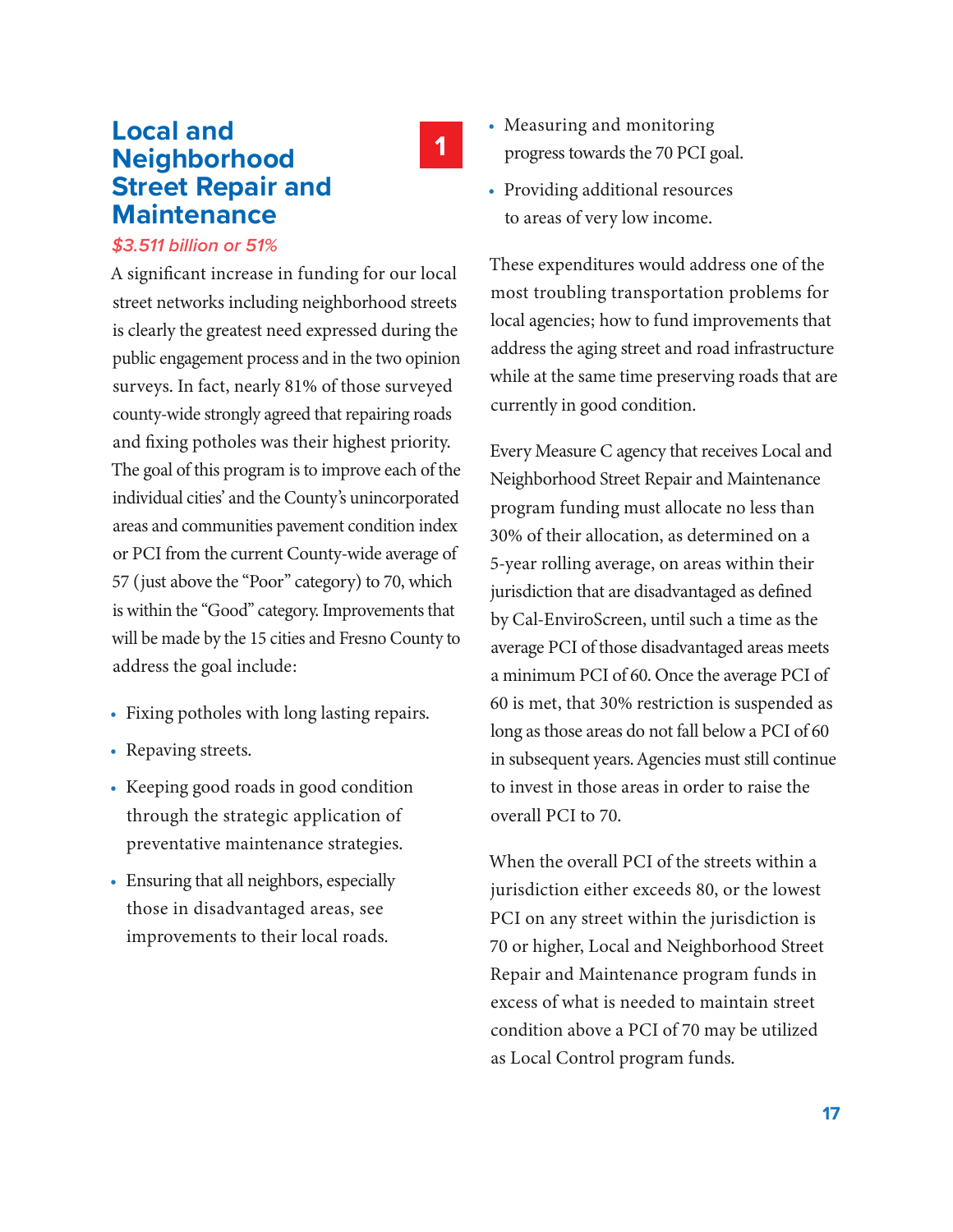## <span id="page-17-0"></span>**Local Control**

*\$1.209 billion or 18%*

This program provides the local agencies flexible funding to address their most pressing unfunded or underfunded transportation needs within their jurisdictions. These funds would be used for a variety of purposes including:

- Repair sidewalks to create safe routes to school and increase accessibility for people with disabilities.
- Supplement Active Transportation (bike, pedestrian and trails systems) projects.
- Further improve public transit services.
- Eliminate bottlenecks on local streets where road improvements are not complete.
- Address environmental sustainability and other important transportation improvements.

The local agencies in Fresno County know what their needs are and how best to address those needs. This plan empowers them to make these critical choices for their residents and businesses.

## **Urban and Rural Public Transit**

**3**

**2**

*\$812 million or 12%*

The goal is to improve public transit programs that provide essential mobility services to residents who do not have options, and for people who may have access to a vehicle but prefer to utilize transit; improve air quality, reduce greenhouse gas emissions, and help avoid congestion.

Transit provides essential services to those who have no or limited options. This plan will allow for reduced transit fares for seniors, students, veterans and people with disabilities. It is critical that we ensure the most flexible, reliable, predictable, and affordable transit services are available for the transit dependent. Measure C Renewal funding is provided to the three (3) transit agencies within the county (Fresno Area Express, Clovis Transit, and the Fresno County Rural Transit Agency). The transit agencies would use the funds to:

- Add routes as demand increases.
- Reduced transit fares for seniors, students, veterans and people with disabilities.
- Acquire low or zero emission buses.
- Provide night and weekend service as demand dictates.
- Provide safe, clean, and strategically located bus shelters.
- Provide safer access to public transit services.

The transit agencies would also apply the Measure funds to provide:

- "Free or reduced fare bus service" to seniors, students, and people with disabilities.
- Provide new and innovative mobility for seniors, students, and people with disabilities.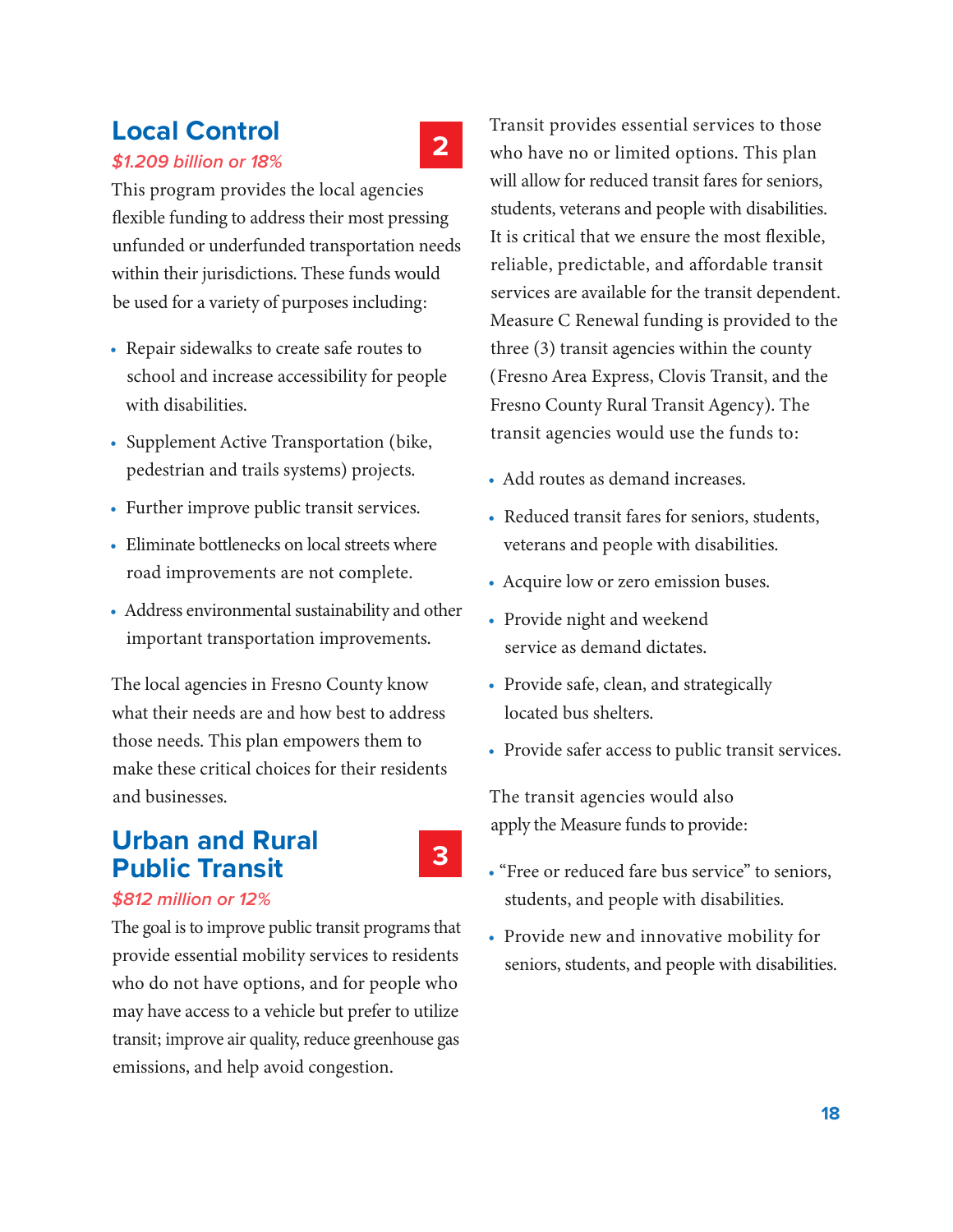- <span id="page-18-0"></span>• Implement innovative lower cost transit solutions for un-served or under-served areas.
- "Subsidized taxi script" to seniors (70 years or older) and the disabled resulting in better service to people with special transportation needs and the growing aging population in Fresno County.

Transit funding is a significant part of the state and federal transportation funding programs. This has been an established trend that is increasing over time. Measure C funding should be utilized to the largest extent possible to leverage these funding sources.

### **Safe Bikes and Pedestrians**

**4**

*Including Safe Routes To School and Access For People With Disabilities*

#### *\$75.5 million or 1%*

Improvements to the existing and planned pedestrian, trail, bicycle and Safe Routes to School systems have gained prominence around the State and within Fresno County. There are significant opportunities for funding these types of projects using state and federal funds. In addition, as with the current Measure, all streets funded by Measure C must have shoulders that accommodate bike lanes. With a few exceptions, these types of projects are very low cost when compared to vehicular projects. Measure C funding in this program should be utilized to the largest extent possible to enhance safety, increase availability and leverage these State and Federal funding sources.

### **Major Road and Highways, Safety Improvement And Congestion Relief**

#### *\$997.7 million or 15%*

The core of the urban and suburban freeway and expressway system has been completed, and many improvements to rural highways have been accomplished during the 1986 and 2006 Measure programs.

Future improvements to the State Highway System need to be focused on:

- Improving safety.
- Reducing and avoiding future congestion.
- Increasing sustainability.
- Focusing on multimodal operational improvements such as auxiliary lanes, freeway interchange improvements, metering projects, demand management, and Smart Corridor concepts that maximize capacity of existing facilities.

These projects provide for the movement of goods, services, and people throughout the county, as well as accommodating goods movement from Fresno County industries to the rest of the State and the nation. Because this proposed Measure has a duration of 30 years, the Executive Committee and the TWG agreed to identify a 15-year improvement program, with the second 15 years to be addressed near the midpoint of the Measure.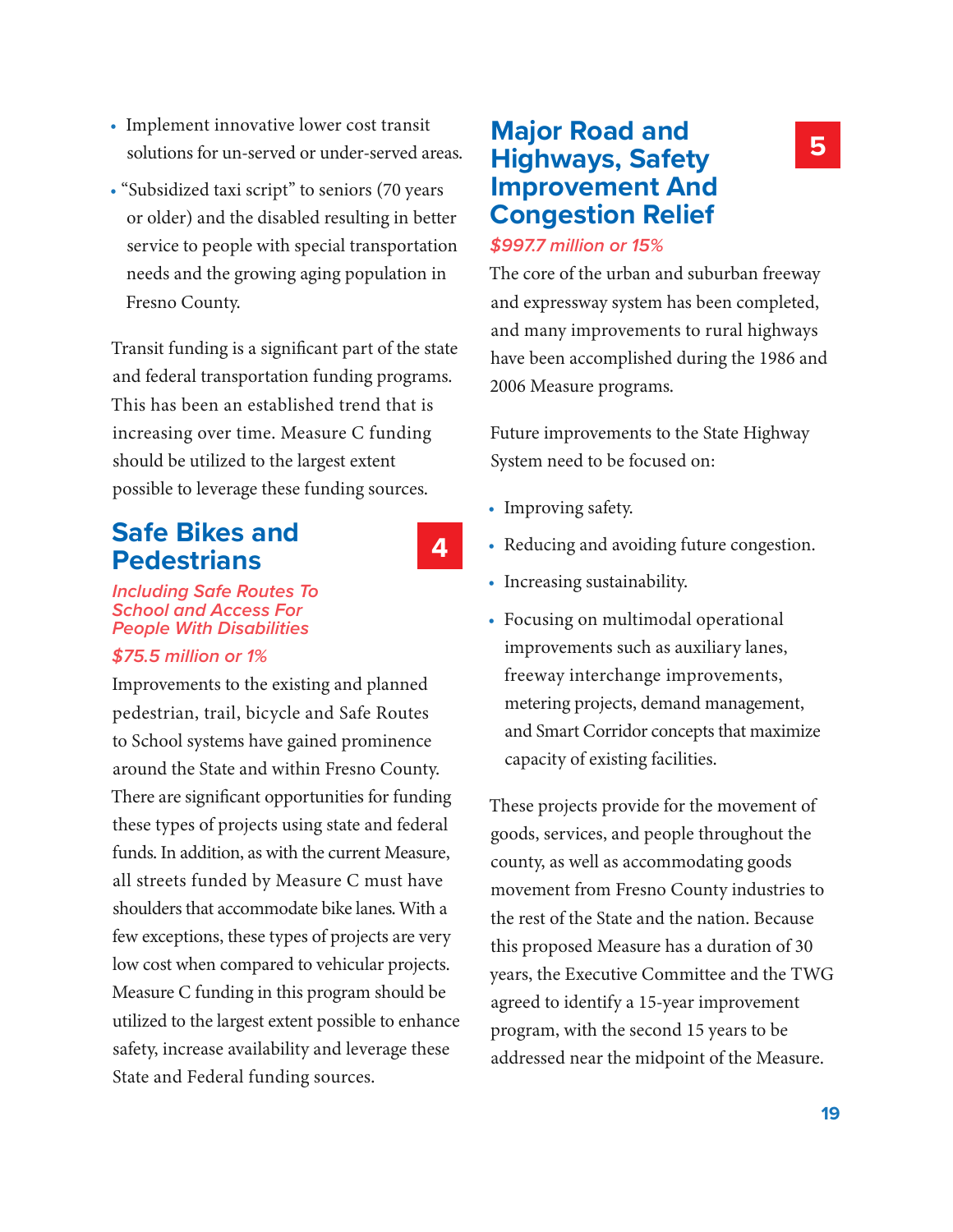<span id="page-19-0"></span>This second 15-year plan will be developed after an evaluation of future needs as well as an extensive public engagement process.

Major highlights of this Regional Program include:

- Approximately *\$998 million or 15%* for regionally significant street and highway improvements has been divided between the Urban and Rural areas of the county with approximately *\$749 million or 75%* to the urban areas of Fresno and Clovis and approximately *\$249 million or 25%*, to the remainder of the county (other cities and the county unincorporated area). This funding split generally reflects the relative populations and needs of the urban and rural area.
- *\$35 million* will be invested in improvements to Fresno Yosemite International (FYI) Airport.

This program relies heavily on leveraged funding from various sources including the State Transportation Improvement Program, the State Highway Operations and Protection Program, the State Local Partnership Program, federal grants, and the Regional Transportation Mitigation Fee Program (RTMF). Overall, it is anticipated that these programs will add another \$1.5 billion in funding to the nearly \$1 billion of Measure C funding included in this Measure. Further, it is expected that there will also be some Local Development Fees included on some of these projects.

The RTMF requires that new growth and development within the county and each of the cities contribute to regional street and highway project costs. The RTMF program was originally established during the current Measure C program and will be continued under this Measure. The purpose of this RTMF Program is to ensure that growth and development pay their fair share of impacts to the county's transportation facilities. The RTMF is discussed in more detail later in this Plan.

### **Environmental Sustainability**

#### *\$144 million or 2%*

This program's goal is to improve air quality and greenhouse gas emissions by:

- Reducing Vehicle Miles Travelled through support of Transit Oriented Development (TOD), which refers to transportation facilities in new or revitalized developments that support increased demand for transit with higher density and mixed land use. This type of development reduces dependence on the automobile by providing funding incentives for more public or alternative transportation.
- Alternative fueling facilities.
- Clean air vehicles.
- New technology projects.
- Car and vanpool program support and coordination.

#### **6**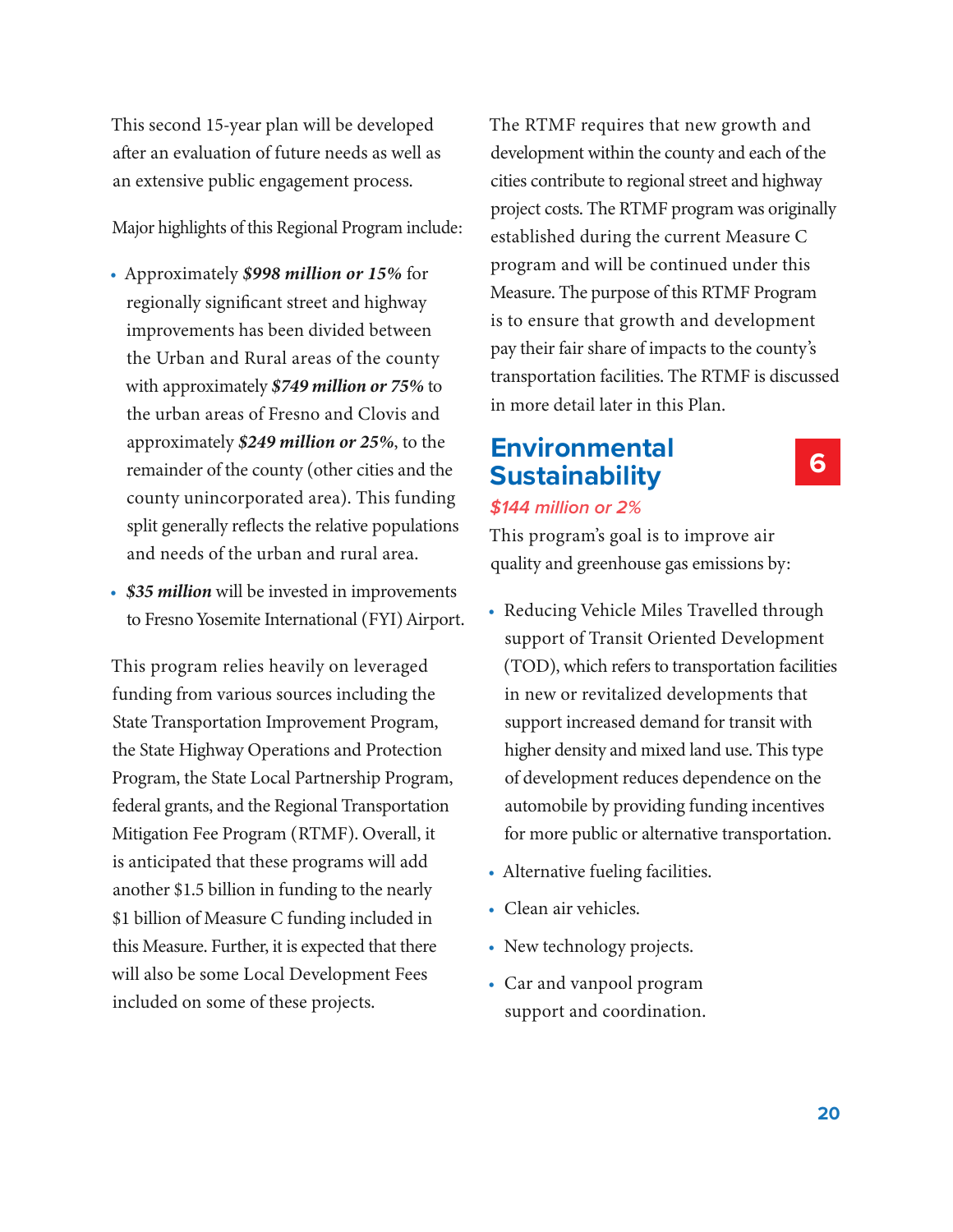## <span id="page-20-0"></span>**Administration/ Planning**



*\$86.06 million or 1.25%*

Measure C funding is provided to the Authority and Fresno COG to:

- Prepare Expenditure Plan updates and amendments.
- Develop and administer allocation program requirements.
- Administer and conduct specified activities identified in the other six programs described above including increased oversight and performance monitoring.

## **Compliance with the California Environmental Quality Act**

The Measure C Renewal Expenditure Plan is not a "project" under the California Environmental Quality Act (CEQA) and, therefore, is exempt from CEQA review. The Plan is designed to provide a funding mechanism for potential future projects and programs related to the Authority's provision of transportation funding and services.

However, the Authority is not approving the construction of any projects that may result in a direct or indirect physical change in the environment; future voter approval is required prior to establishing any funding mechanism as set forth in Measure C Enabling Legislation; and all appropriate state and federal environmental reviews will be required and completed prior to any future approval of specific projects.

# **<sup>7</sup>** Measure C **EXTENSION** Plan Projects

**Project Commitments— Major Road & Highways, Safety Improvement and Congestion Relief Program**

#### **Urban and Rural Programs**

This section identifies priority regional streets and highway improvement projects to be implemented over the life of the Measure C Renewal Program. These projects will be funded with Measure C and other transportation funding. Major Road & Highways, Safety Improvement and Congestion Relief Program (MR&H) projects are defined as those of regional significance. These projects tend to be on the State highway system, as those facilities are regional by nature; however MR&H Program projects can also include projects on major local arterials that serve more than one city or area of the county. Fresno Yosemite Airport (FYI) is also included as a regional facility as it facilitates passenger and freight travel throughout the county as well as surrounding counties.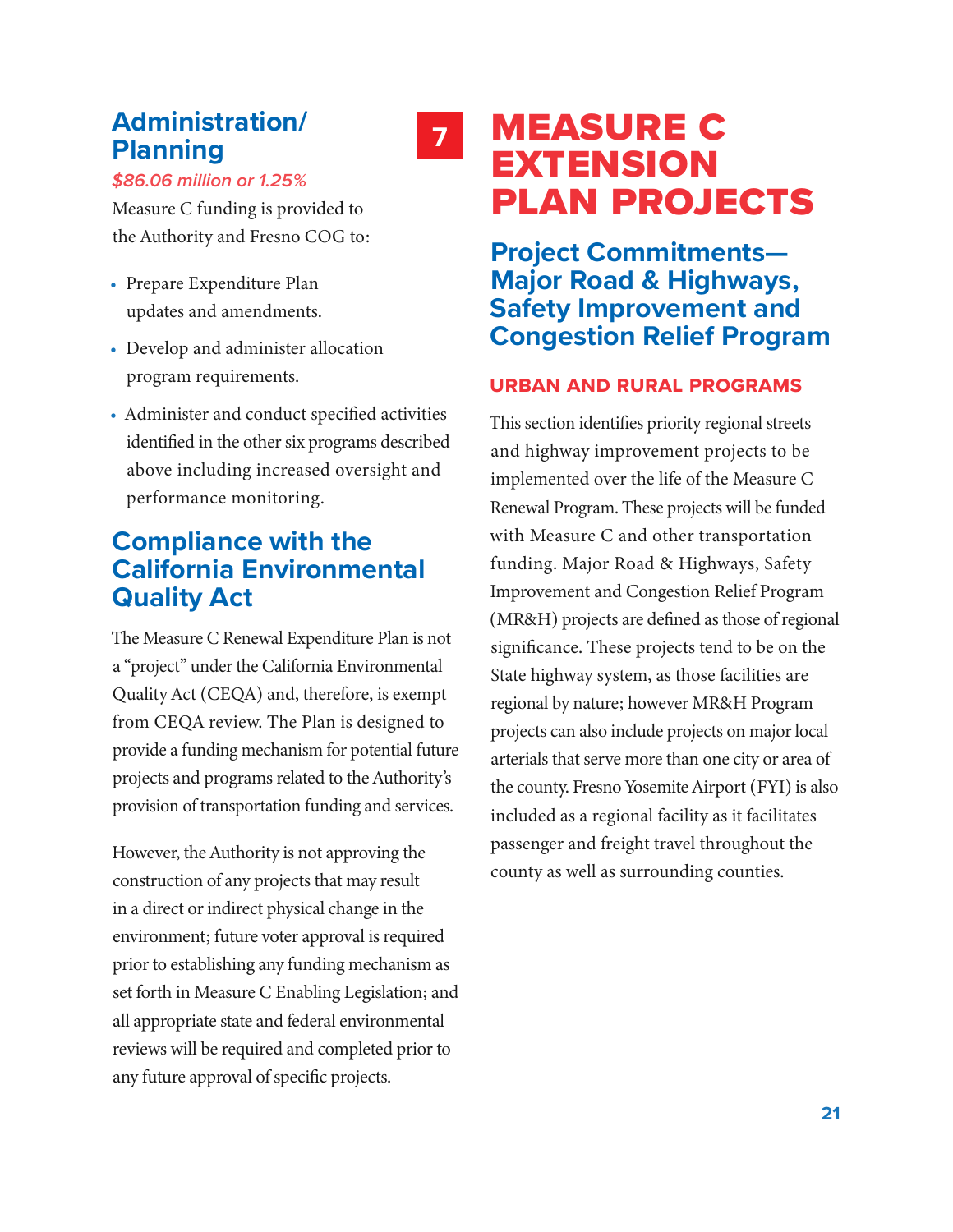<span id="page-21-0"></span>Because the duration of this Measure is 30 years, the MR&H Program has been split into two periods; years 1–15, and years 16–30. This program split provides a number of specific benefits:

- It is difficult to determine a comprehensive list of all regional transportation needs 30+ years into the future. This split approach allows a focus on the first 15 years in order to establish a firm need, and a second 15 years that can be flexible.
- It is equally difficult to project 30+ years of revenue. The program split will allow the Authority and Fresno COG to more accurately predict the first 15 years of

revenue and will initiate a "real time" assessment of the second 15 years of funding availability in 2041 for review and acceptance in 2042.

• Transportation innovations have tended to occur at the micro level rather than at the macro. However, macro changes are possible and may be likely. A mid-program review will allow the Authority and Fresno COG, guided by an extensive public engagement effort and input from the 16 local agencies, to adjust the list of projects for the second 15 years to better reflect future transportation needs.

The funding projections for the Measure are provided in Table 3.

#### **Funding Source 30 Year Total** *30 Year Period, 2027/28–2056/5***7 First 15 Years** *Year 1–15, 2027/28–2041/42* **Second 15 Years** *Year 16–30, 2042/43–2056/57* Measure C Sales Tax \$ 997,713,400 \$ 339,912,500 \$ 657,800,900 State Transpo Imp. Program (STIP) \$ 430,275,000 \$ 160,830,000 \$ 269,445,000 Federal Aid (BUILD, RAISE, Etc.) \$ 300,000,000 \$ 112,133,000 \$ 187,867,000 State Local Partnership (LPP) \$ 150,000,000 \$ 56,066,000 \$ 93,934,000 State Operation & Manit (SHOPP) \$ 200,000,000 \$ 74,755,000 \$ 125,245,000 Regional Trans. Mitigation \$ 450,305,000 \$ 168,316,000 \$ 281,989,000 **Total \$ 2,528,293,400 \$ 912,012,500 \$ 1,616,280,900**

#### **table 3**

## **Regional Mobility Program Revenues**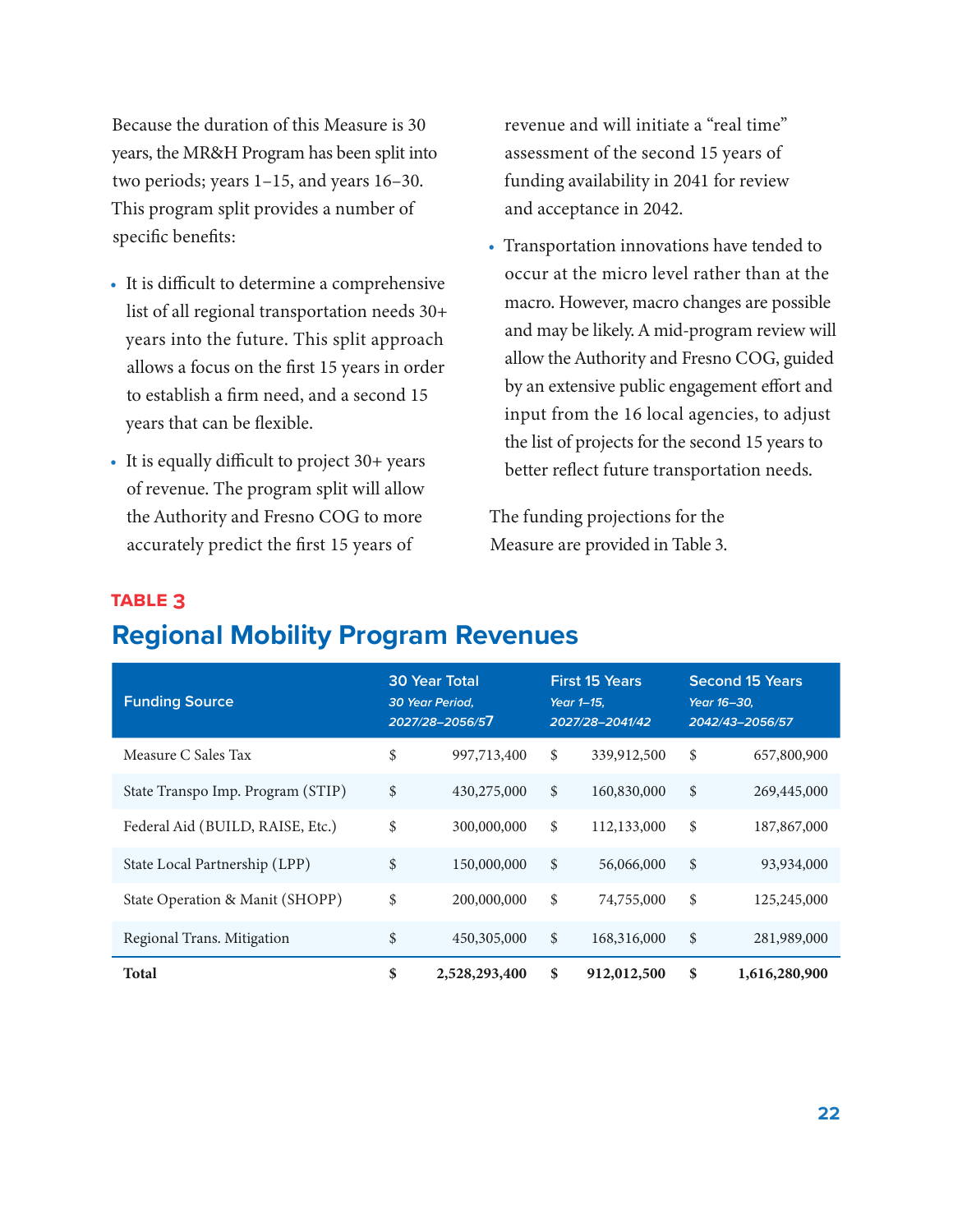The funding split between the urban and rural subprograms was based on population, and on the relative highway, street, and road needs of those areas as described in the Table.

This Expenditure Plan contains Tier 1 Urban and Rural Project lists for the County (reference Tables 4 and 5). The Tier 1 projects are included in the initial 15 years of the Measure C Renewal program while the Tier 2 lists are projects potentially eligible for funding in the second 15 years of the Measure C Renewal program. Tier 1 Urban and Rural lists are both committed by approximately 20%. This allows the most significant priorities for the urban and rural areas to begin the project delivery process during the first 15-year period.

It is possible that additional as yet unidentified funding may become available. The region should have projects "shovel-ready" to take advantage of these types of funding opportunities. Should additional funding not materialize, these projects would be eligible for bonding of second period revenues.

A live link to the Measure C Projects interactive map is provided below:

#### [View Map](https://fresnocog.maps.arcgis.com/apps/instant/basic/index.html?appid=52467aa755014c0197ed5ad6f97b3e8d)

Tier 1 projects are shown in Figures 2 and 3. Tier 2 Project Lists can be found in Tables 6 and 7. The Tier 2 lists provide priority projects that will be considered for Measure C Renewal along with other state, federal and local funding in the second half of the Measure (years 16–30). The Tier 2 total costs currently exceed anticipated funding in the second half of the Measure; and may be revised to reflect future project priorities as they are identified through the RTP/SCS planning process and through the Authority's and Fresno COG's public engagement process.

The Expenditure Plan also contains \$35 million for improvements at FYI Airport.

Fresno COG and the Authority will conduct biennial MR&H Program reviews and updates, the purpose of which will be to ascertain project delivery status as well as validity of funding availability. Adjustments to delivery schedules and funding contributions may be necessary as a part of these updates.

No later than June 30, 2027, Fresno COG and the Authority will identify projects from the Tier 1 lists for the first seven years of the Measure C Renewal Program. These projects will be selected based on relative priority, deliverability, and cash flow. No later than June 30, 2034, Fresno COG and the Authority will identify projects from the Tier 1 lists for years 7–15 of the Measure C Renewal programs; again, based on relative priorities, deliverability, and cash flow.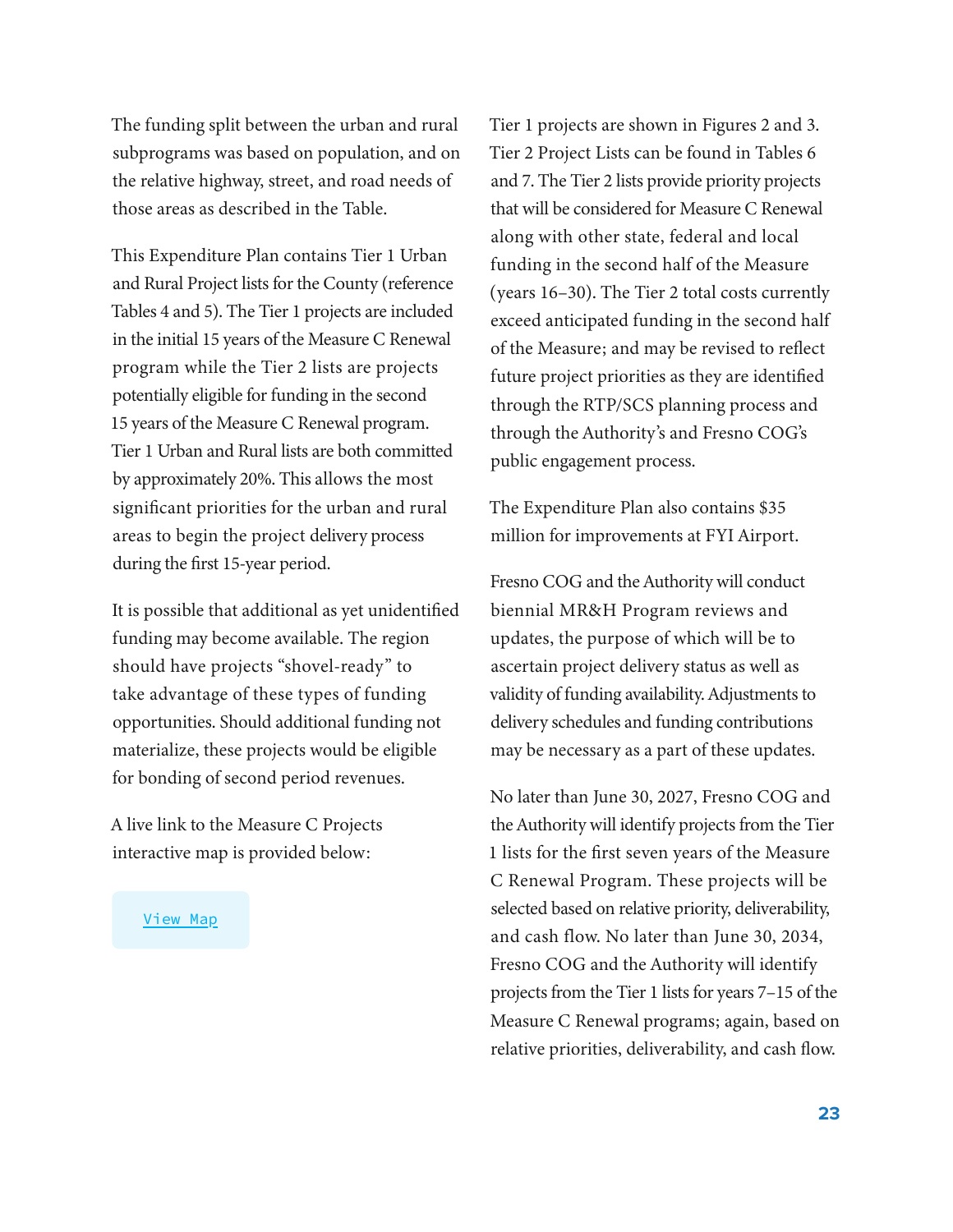<span id="page-23-0"></span>Beginning no later than 2041, Fresno COG and the Authority will conduct a comprehensive public engagement process to help guide the effort to establish the list of projects to be funded during the second half of the Measure. No later than 2042, Fresno COG and the Authority will adopt a list of Urban and Rural projects to be funded during the second half of the Measure.

Construction of the Major Road and Highway Safety Improvement and Congestion Relief Program projects and implemenation of the local streets and roads and other programs identified in the Expenditure Plan are needed as soon as possible. In order to accomplish this, some level of borrowing may be required. The Authority will determine the extent of borrowing that is reasonable as the program is implemented. Up to \$900 million (13%) of the revenues expected to be generated will be made available for this purpose.

### **Regional Transportation Mitigation Fee (RTMF) Program**

As mentioned previously in this plan, the RTMF Program requires that new growth and development within the county and each of the cities contribute to regional street and highway project costs. The RTMF program was originally established during the current Measure C program and will be continued under this Measure. The RTMF Program ensures that growth and development pay

for their fair share of impacts to the county's transportation facilities. The same RTMF agency established under the Measure C Extension will be used under this new Measure as well.

The RTMF Program can only be used to mitigate transportation impacts related to growth; it cannot be used to address existing deficiencies. In order to determine growth's impact to transportation facilities, State law requires that the implementing agency perform a nexus study every five years. The first nexus study for this Measure must be performed and adopted no later than June 20, 2027.

Each agency in Fresno County was required by the current Measure C to adopt a RTMF program. Those adoptions are limited to the duration of the current Measure C and will expire in 2027. All Measure C agencies must adopt a new program no later than June 30, 2027. If any city or Fresno County should choose to not implement the RTMF, then that agency shall forfeit annually from the Local Control Program, an amount equal to the amount of RTMF that would otherwise have been paid for development projects within that jurisdiction during the year. If an agency chooses to not implement the RTMF, that agency shall notify the Authority of such decision and shall file an advisory report with the Authority for each development indicating the amount of RTMF that would have been paid.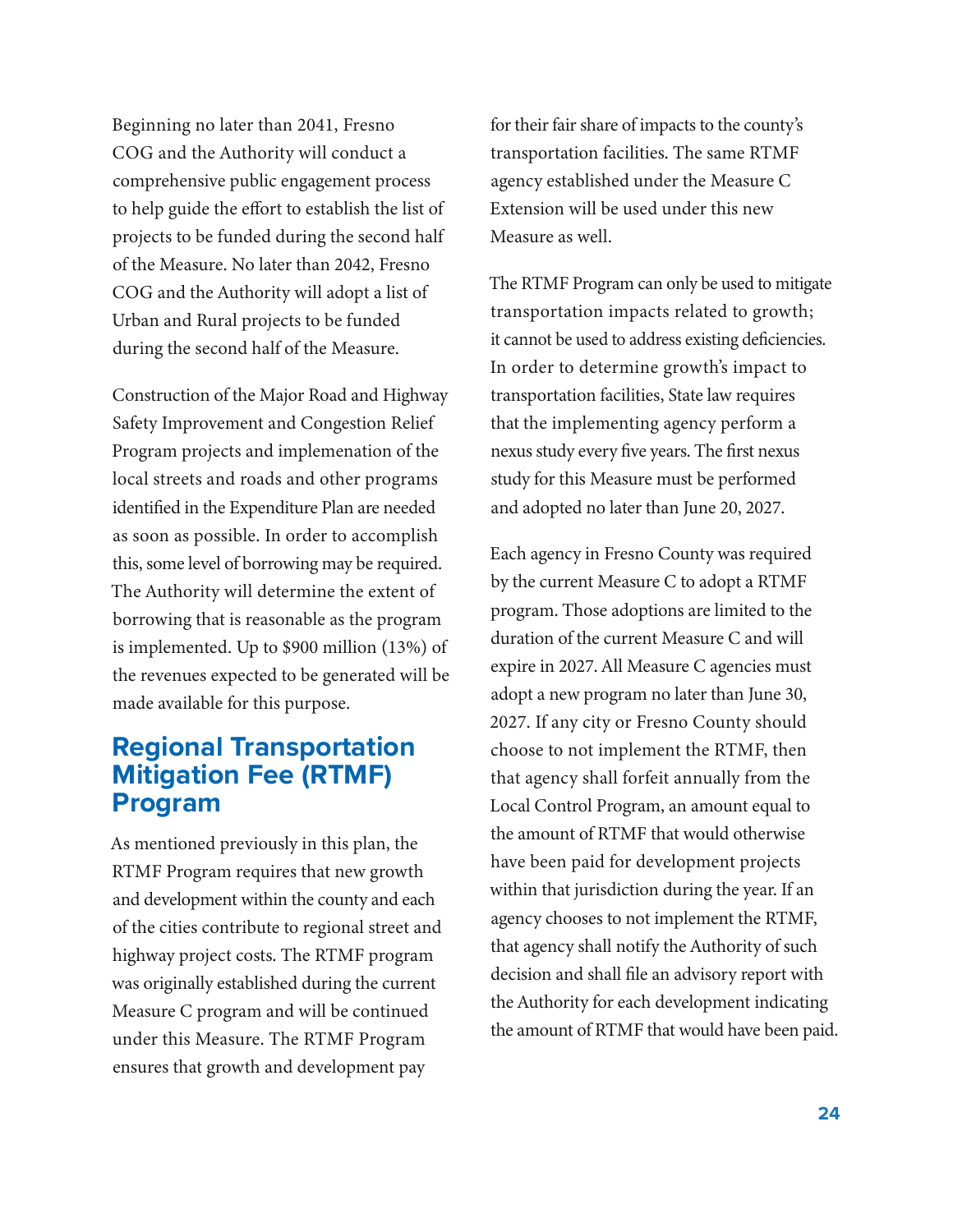The Authority shall make a total calculation of RTMF obligation on an annual basis and deduct the appropriate amount of funds for the RTMF from the Local Control Program allocation for that agency.

The Authority, consistent with the adopted and updated Measure C Expenditure Plan, shall have the authority and flexibility to allocate the RTMF based upon regional priority need within the county as defined by the biennial update of the Major Road & Highways, Safety Improvement and Congestion Relief Program consistent with State law governing impact mitigation fees.

Further details of RTMF implementation are contained in the Implementing Guidelines available June 2022 at

[www.measurecrenewal.com](http://www.measurecrenewal.com)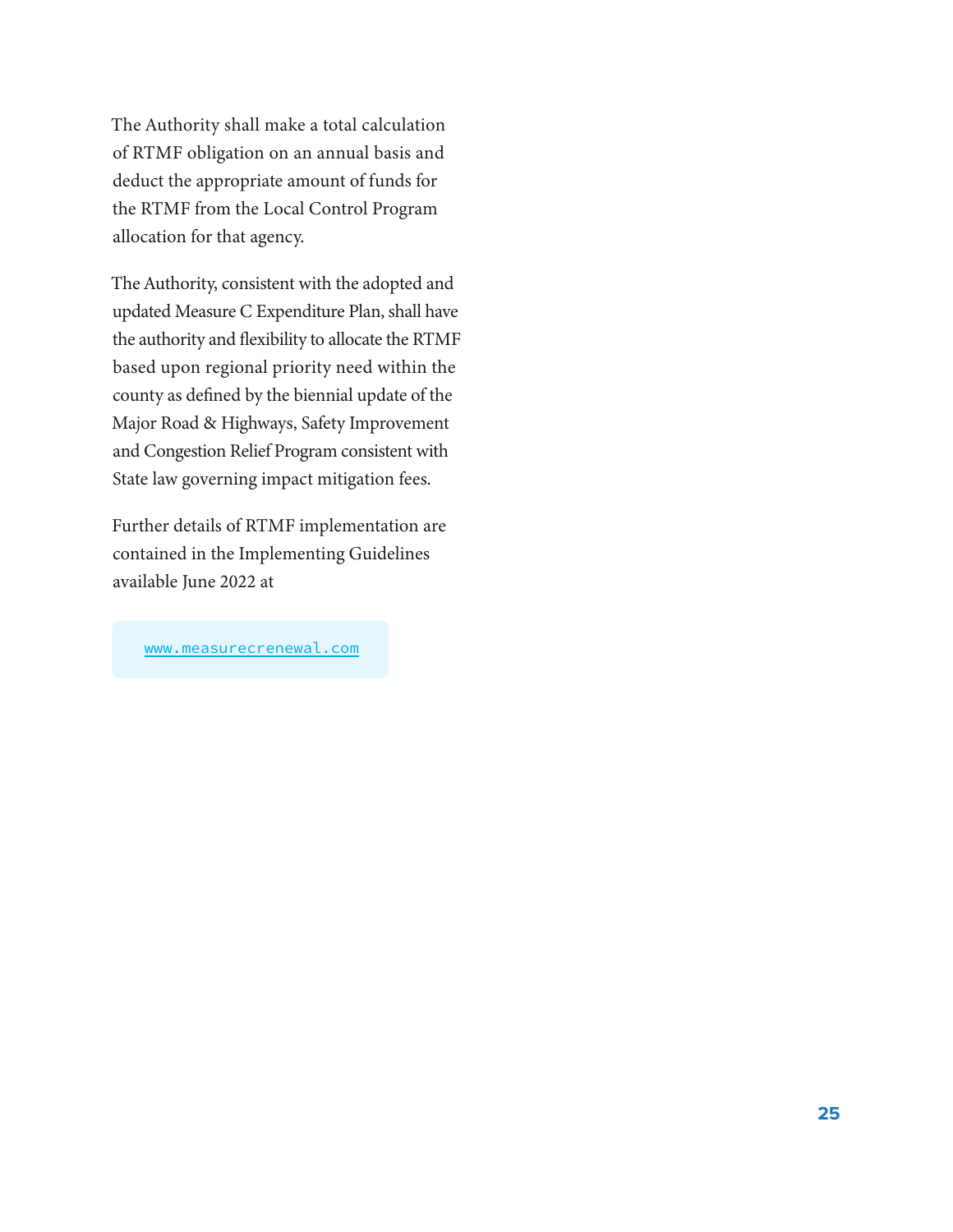<span id="page-25-0"></span>

| <b>Project ID</b>        | <b>Title</b>                                                    | <b>Description</b>                                                                                                                          | <b>Agency</b> |      | <b>Inflated Project Costs</b> |
|--------------------------|-----------------------------------------------------------------|---------------------------------------------------------------------------------------------------------------------------------------------|---------------|------|-------------------------------|
| 2.1                      | SR 180 /<br>SR 41 / 168                                         | Urban Freeway Connectors<br>Operational Improvement Study                                                                                   | Caltrans      | \$   | 1,194,052                     |
| 2.2                      | SR 180 /<br>SR 41 /168                                          | Urban Freeway Connectors<br>Operational Improvements                                                                                        | Caltrans      | $\,$ | 119,405,230                   |
| 3                        | SR 180 WB to NB/<br>SR 99 connector                             | Add additional lane Operational                                                                                                             | Caltrans      | \$   | 23,881,046                    |
| 5                        | SR 41: Friant to<br>Herndon: SB On-<br>Ramp & Auxiliary<br>Lane | Widen SB On-Ramp and Add 1<br>SB Auxiliary Lane Operational                                                                                 | Caltrans      | \$   | 47,762,092                    |
| 7                        | SR 41:<br>Herndon Ave<br>to Bullard Ave                         | Add an auxiliary lane to SB<br>SR-41 between Herndon Ave to<br><b>Bullard Ave</b>                                                           | Caltrans      | \$   | 29,851,307                    |
| 8                        | SR 41: McKinley<br>Ave to Shields Ave                           | Add an auxiliary lane to NB<br>SR-41 from McKinley Ave to<br>Shields Ave                                                                    | Caltrans      | \$   | 29,851,307                    |
| 9                        | SR 41: Van Ness<br>Ave to San Joaquin<br>River (NB/SB)          | SR41 Corridor Preservation<br>Feasibility Study                                                                                             | Caltrans      | \$   | 1,194,052                     |
| 16                       | SR 41, SR 99, SR<br>168, SR 180 Smart<br>Corridor Projects      | Smart Corridor Projects (\$5<br>million / Mile @ 54 Miles<br>along SR 41, SR 99, SR 168,<br>and SR 180) Operational<br>Improvements-Phase 1 | Caltrans      | \$   | 89,553,922                    |
| 18                       | SR 41/SR 180<br>NB Connector                                    | SR 41/SR 180 EB to NB<br>Connector                                                                                                          | Caltrans      | \$   | 59,702,615                    |
| 22                       | SR 99/Shaw<br>Interchange                                       | Reconstruct Interchange                                                                                                                     | Caltrans      | \$   | 95,524,184                    |
| 46                       | SR 168 Owen<br>Mountain<br>Interchange                          | Replace at-grade intersection<br>with Interchange                                                                                           | Caltrans      | \$   | 59,702,615                    |
| 1, 42, 43,<br>44, 45, 49 | SR 168 Interchange<br>Improvements                              | Various Locations; Fowler,<br>Bullard, Herndon, Shaw, &<br>Temperance                                                                       | Caltrans      | \$   | 29,851,307                    |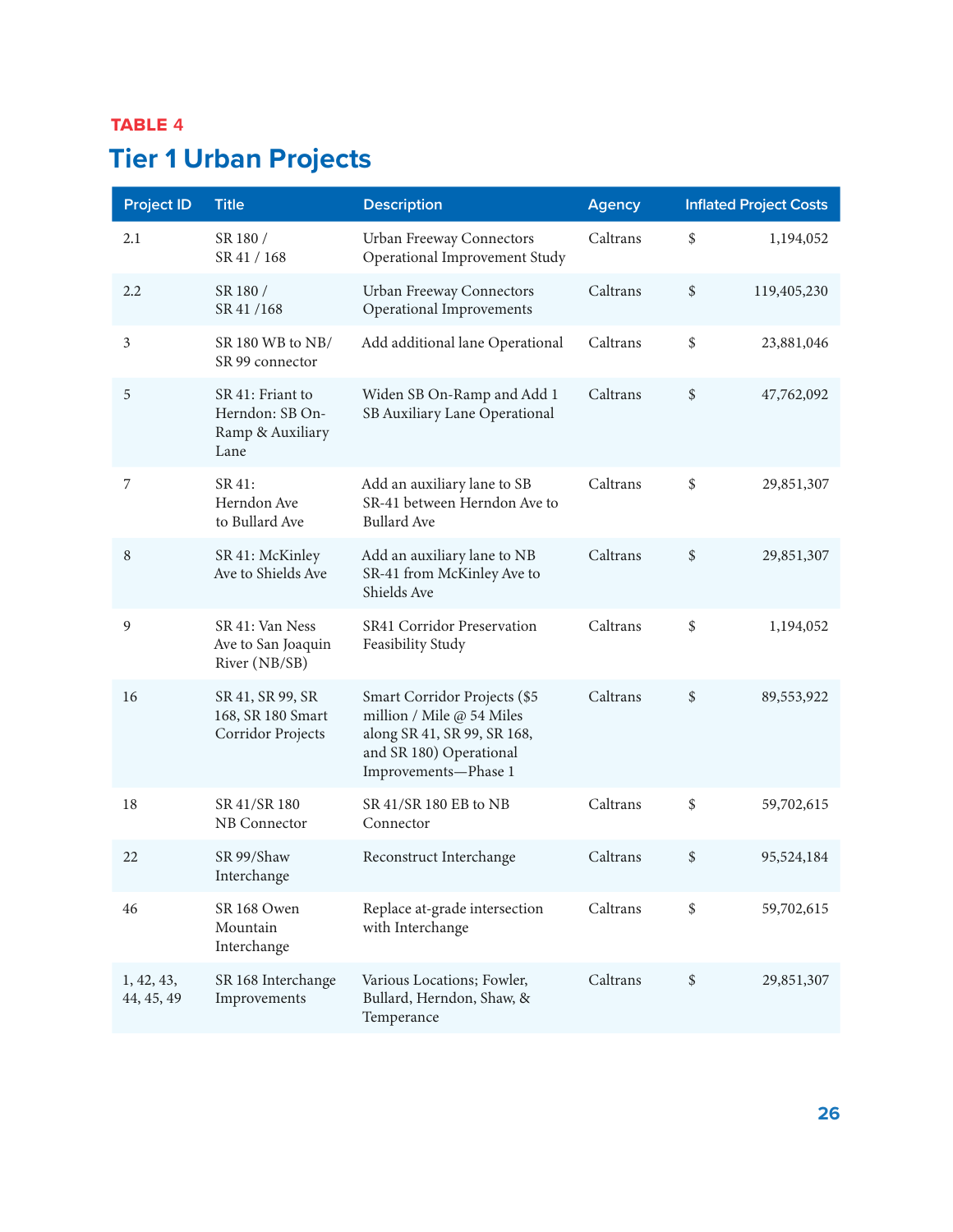| <b>Project ID</b> | <b>Title</b>                                    | <b>Description</b>                                                                                                                                                                                                | <b>Agency</b> | <b>Inflated Project Costs</b> |            |
|-------------------|-------------------------------------------------|-------------------------------------------------------------------------------------------------------------------------------------------------------------------------------------------------------------------|---------------|-------------------------------|------------|
| 51                | Blackstone<br>McKinley BNSF<br>Grade Separation | Grade Separate Blackstone<br>and McKinley Avenues to<br>eliminate existing BNSF At<br>Grade Crossings-Include<br>for eligibility purposes only;<br>MC2 should complete project                                    | Fresno        |                               |            |
| 14                | SR 41/Shields<br>Avenue                         | Shields Avenue Interchange<br>Improvement: Expand the<br>NB off ramp to 2 lanes for<br>the full length                                                                                                            | Caltrans      | \$                            | 11,940,523 |
| 15                | SR 41/Van Ness<br>Interchange<br>Improvements   | Modify interchange to add a<br>direct southbound on-ramp;<br>eliminate Broadway/SR-41<br>southbound on-ramp; signalize<br>ramp intersections with Van<br>Ness and add ramp metering to<br>new southbound on-ramp. | Caltrans      | \$                            | 17,910,784 |
| 20                | SR 99/Ashlan<br>Interchange                     | Reconstruct Interchange-<br>Include Golden State Blvd.                                                                                                                                                            | Caltrans      | \$                            | 83,583,661 |
| 23                | SR 99/Stanislaus<br>Interchange                 | <b>Reconstruct Overcrossing</b><br>Operational. Included for<br>eligibility purposes only;<br>Caltrans should complete                                                                                            | Caltrans      |                               |            |
| 24                | SR 99/Tuolumne<br>Interchange                   | SR 99/Tuolumne Interchange<br>Operational. Included for<br>eligibility purposes only;<br>Caltrans should complete                                                                                                 | Caltrans      |                               |            |
| 54                | Grantland Avenue:<br>SR 180 to Belmont          | Grantland Avenue-<br>SR 180 to Belmont: 2 Lane<br>Undivided to 4 Lane Divided                                                                                                                                     | Fresno        | \$                            | 10,746,471 |
| 55                | Grantland:<br><b>Belmont</b> to Shields         | 2 Lane Undivided to 4 Lane<br>Divided with bike lanes,<br>sidewalks, curb, gutter, trail                                                                                                                          | Fresno        | \$                            | 14,265,701 |
| 76                | Temperance:<br>SR-180 to Clinton                | Widen from 2 Lane Undivided<br>to 6 Lane Dividedwith bike lanes,<br>trail, sidewalks, curb and gutter                                                                                                             | Fresno        | \$                            | 30,806,549 |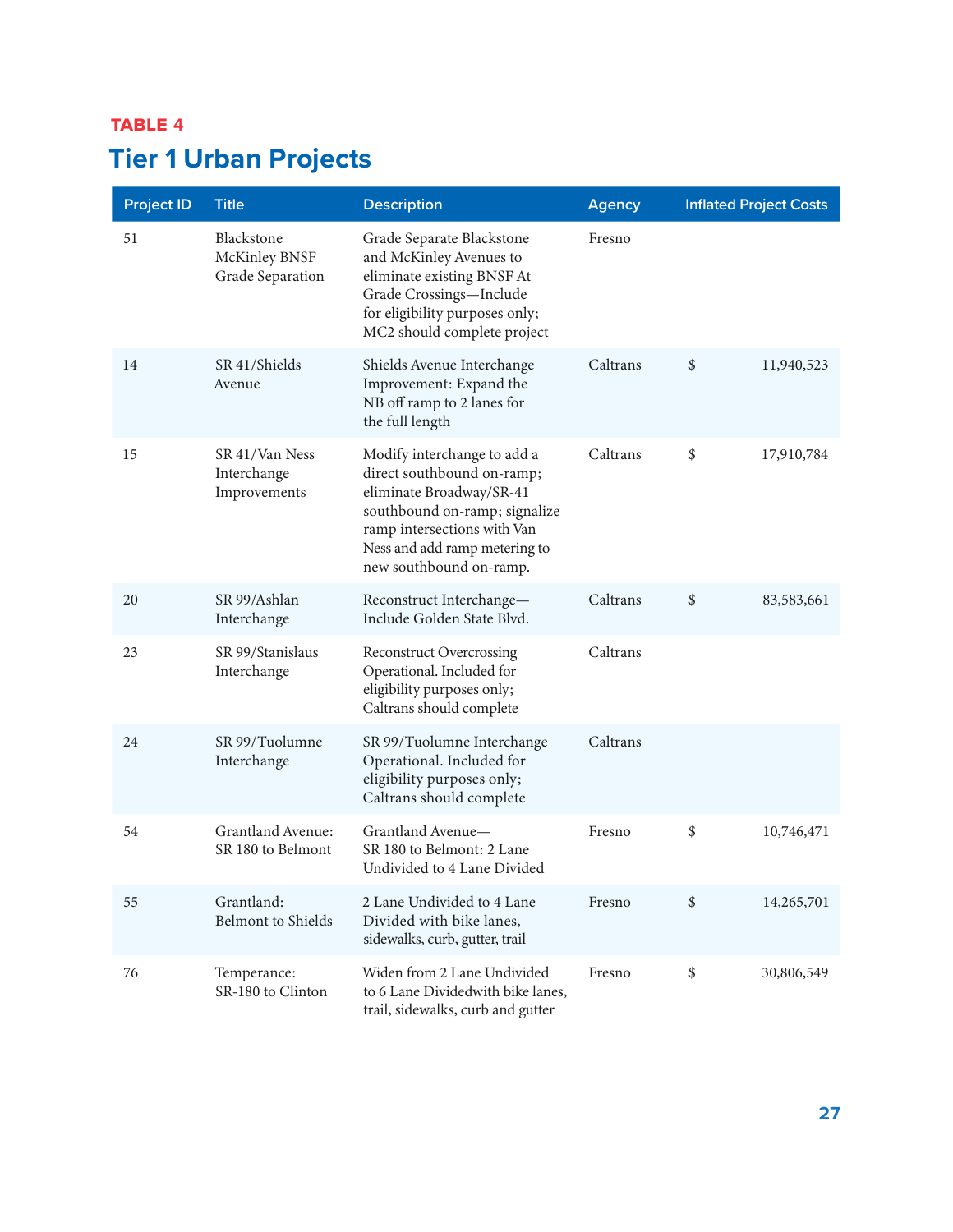| <b>Project ID</b> | <b>Title</b>                        | <b>Description</b>                                                                                                                                          | <b>Agency</b> | <b>Inflated Project Costs</b> |             |
|-------------------|-------------------------------------|-------------------------------------------------------------------------------------------------------------------------------------------------------------|---------------|-------------------------------|-------------|
| 30                | Herndon:<br>DeWolf to McCall        | 2 Lane Undivided to 4 Lane<br>Divided, Sidewalks, Bike Lanes,<br>Street Lights, Curb and Gutter,<br>Fiber Optics                                            | Clovis        | \$                            | 42,527,367  |
| 36                | Shepherd:<br>Clovis to Fowler       | 2 Lane Undivided to 3 Lane<br>Divided, Sidewalks, Bike Lanes,<br>Street Lights, Curb and Gutter,<br>Fiber Optics                                            | Clovis        | \$                            | 13,289,802  |
| 37                | Shepherd:<br>Clovis to Fowler       | 3 Lane Divided to 4 Lane<br>Divided, Sidewalks, Bike Lanes,<br>Street Lights, Curb and Gutter,<br>Fiber Optics                                              | Clovis        | \$                            | 11,960,822  |
| 38                | Shepherd:<br>Fowler to<br>Armstrong | 3 Lane Divided to 4 Lane<br>Divided, Sidewalks, Bike Lanes,<br>Street Lights, Curb and Gutter,<br>Fiber Optics, Traffic Signal at<br>Shepherd and Armstrong | Clovis        | \$                            | 7,973,881   |
|                   | <b>Total</b>                        |                                                                                                                                                             |               | \$                            | 832,479,291 |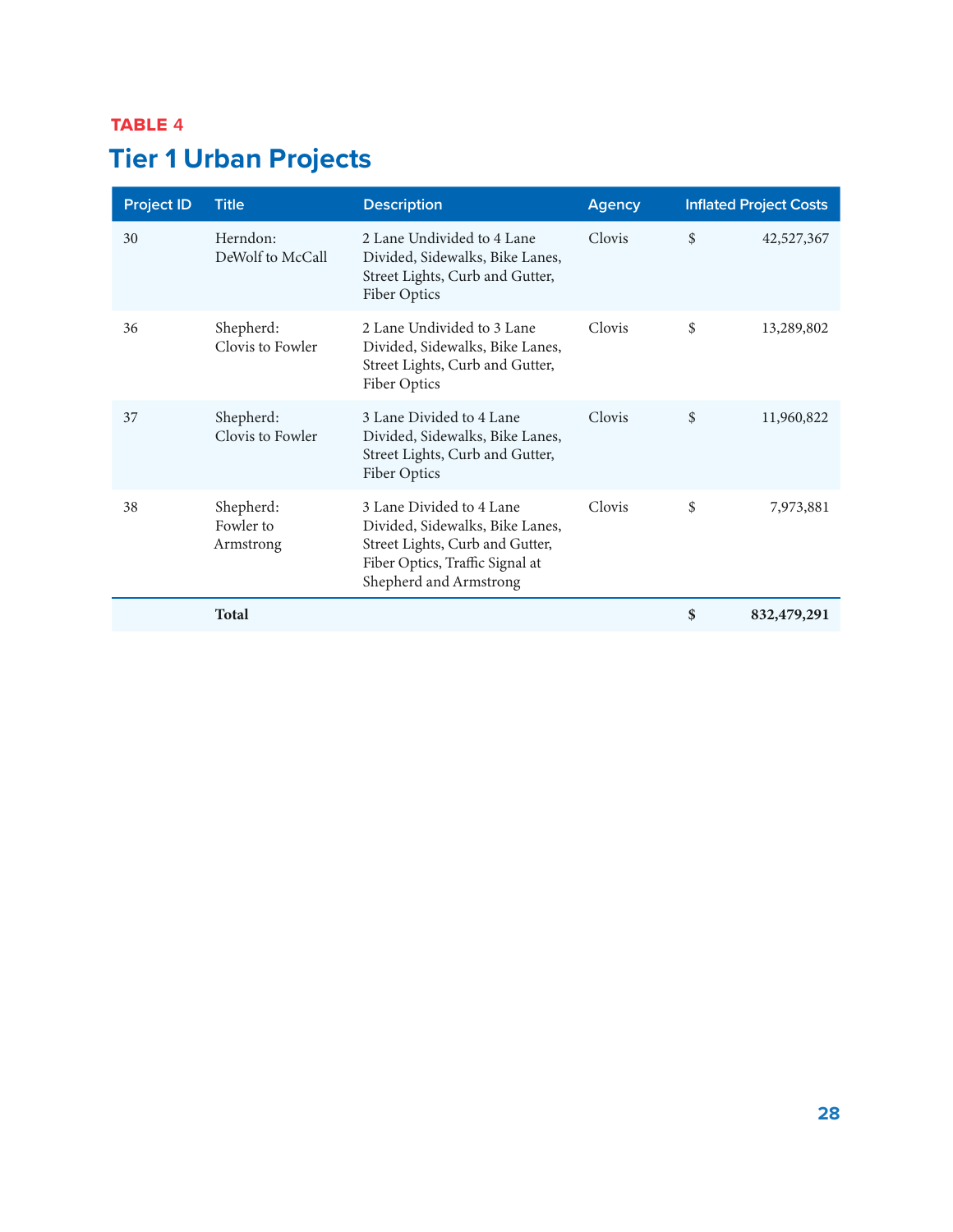## <span id="page-28-0"></span>**TABLE** 5 **Tier 1 Rural Projects**

| <b>Project ID</b> | <b>Title</b>                                                                            | <b>Description</b>                                                                  | <b>Agency</b> | <b>Inflated Project Costs</b> |
|-------------------|-----------------------------------------------------------------------------------------|-------------------------------------------------------------------------------------|---------------|-------------------------------|
| 94                | SR 145: Madera<br>Avenue-0.12 Mile<br>N/O Whitesbridge<br>to $0.25$ Mile N/O<br>Nielsen | Widen 2 LU to 4 LD,<br>Sidewalks, Bike Lanes,<br>Curb and Gutter, Streetlights      | Caltrans      | \$<br>6,018,024               |
| 96                | SR 168/Academy<br>Roundabout                                                            | Construct Roundabout-<br>67% SHOPP Funding                                          | Caltrans      | \$<br>4,179,183               |
| 97                | SR 180/Academy<br>intersection<br>improvements                                          | Add right turn<br>channelization Operational-<br>50% SHOPP Funding                  | Caltrans      | \$<br>5,970,261               |
| 98                | <b>SR 180</b><br>Passing Lanes                                                          | Add passing lanes between<br>Kerman and Mendota<br>Operational                      | Caltrans      | \$<br>10,746,471              |
| 99                | SR 180 W-I-5 to<br>Junction SR 33/<br>SR180: 2 Lane on<br>E-W Alignment                 | 2 Lane on New E-W Alignment-<br>Phase 1                                             | Caltrans      | \$<br>95,524,184              |
| 100               | SR 198<br>Passing Lanes                                                                 | Add passing lanes<br>between NAS Lemoore<br>and I-5 Operational                     | Caltrans      | \$<br>10,746,471              |
| 101               | SR 269/SR 145                                                                           | Intersection Improvements<br>Operational (Roundabout)-<br>100% SHOPP Funding        | Caltrans      |                               |
| 102               | SR 269/SR 198                                                                           | <b>Intersection Improvements</b><br>Operational (Roundabout)-<br>100% SHOPP Funding | Caltrans      |                               |
| 103               | SR 33<br>Passing Lanes                                                                  | Add passing lanes between<br>Firebaugh and Mendota<br>Operational                   | Caltrans      | \$<br>10,746,471              |
| 104               | SR 43:<br>SR 99 to Kings<br>County Line                                                 | Passing Lanes                                                                       | Caltrans      | \$<br>11,940,523              |
| 105               | SR 99/Mendocino<br>Interchange                                                          | Modify/Reconstruct Interchange                                                      | Caltrans      |                               |
| 107               | SR 99/SR 43:<br>Floral Interchange                                                      | Reconstruct interchange-<br>Partial Funding \$90M total cost                        | Caltrans      | \$<br>29,851,307              |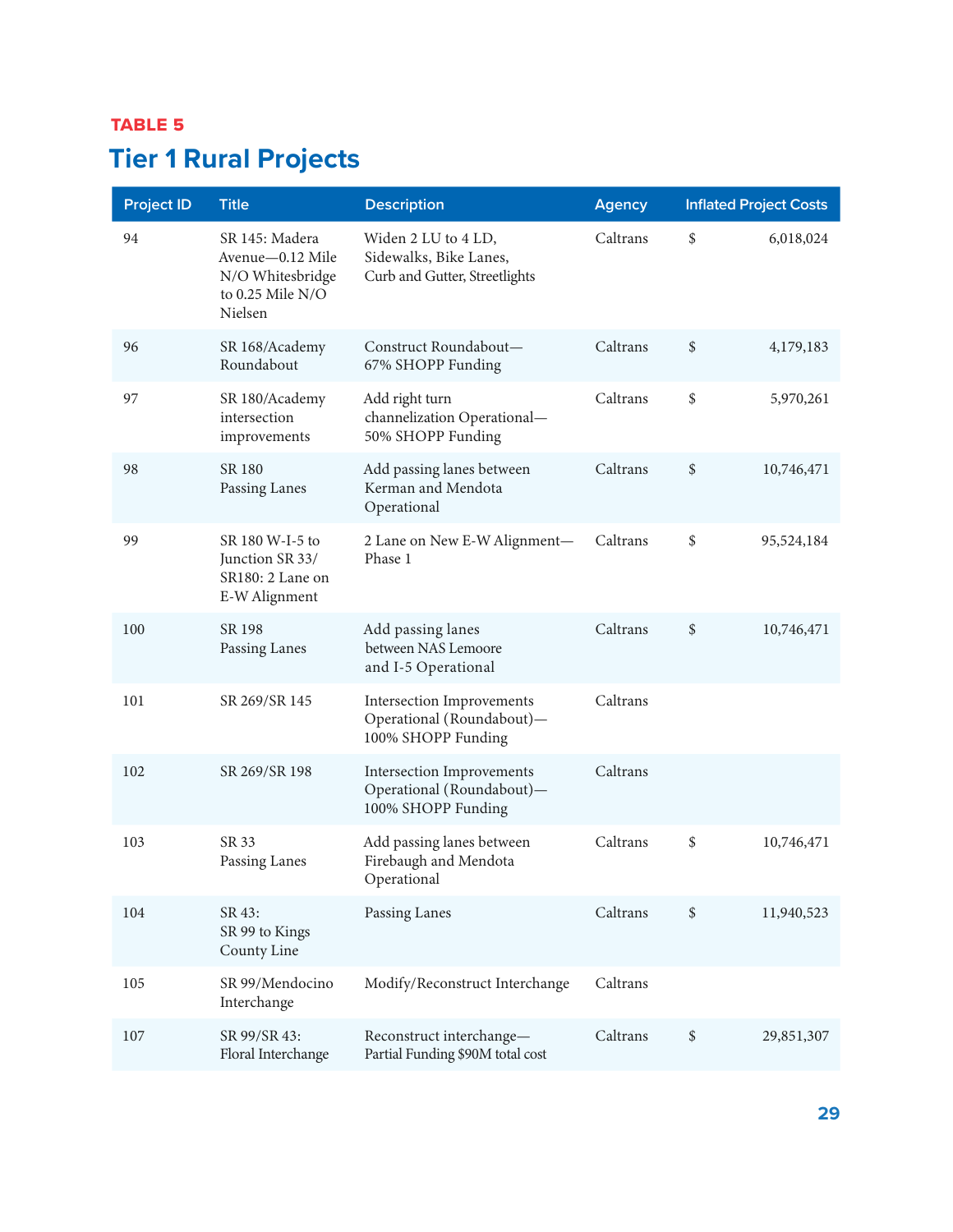## **TABLE** 5 **Tier 1 Rural Projects**

| <b>Project ID</b> | <b>Title</b>                                                                | <b>Description</b>                                                                                                                                                                                                                                                                                                                                                                                           | <b>Agency</b>    | <b>Inflated Project Costs</b> |
|-------------------|-----------------------------------------------------------------------------|--------------------------------------------------------------------------------------------------------------------------------------------------------------------------------------------------------------------------------------------------------------------------------------------------------------------------------------------------------------------------------------------------------------|------------------|-------------------------------|
| 108               | SR 99: Mountain<br>View and<br>Highway 99 Dual<br>Roundabout<br>Interchange | The project consists of Re-<br>aligned at Highway 99 at<br>the existing Mountain View<br>overcrossing to align and to<br>build roundabout intersection<br>control on both sides. Potential<br>partnership with TCAG. Total<br>Cost \$18M                                                                                                                                                                     | Caltrans         | \$<br>10,746,471              |
| 110               | Jayne Avenue:<br>Glenn to I-5                                               | 2 Lane Undivided<br>to 4 Lane Divided                                                                                                                                                                                                                                                                                                                                                                        | Fresno<br>County | \$<br>362,992                 |
| 116               | Academy Avenue<br>City Limits to<br>Dinuba                                  | Bridge/Roadway Widening                                                                                                                                                                                                                                                                                                                                                                                      | Parlier          | \$<br>6,328,477               |
| 118               | Reed Avenue<br>Reconstruction<br>Phase 2                                    | Reconstruction of roadway,<br>increase from two lanes to four<br>lanes, curb ramp upgrades,<br>overlay, slurry seal, replace water<br>lines,<br>bike lanes, curb and<br>gutter and sidewalks                                                                                                                                                                                                                 | Reedley          |                               |
| 119               | Reed Avenue<br>Widening                                                     | Widen Reed Avenue from two<br>lanes to four lanes from South<br>Avenue to the SR 180                                                                                                                                                                                                                                                                                                                         | Reedley          | \$<br>29,851,307              |
| 121               | Academy Avenue                                                              | Along Academy Ave from SR<br>99 to SR 168, reconstruct and<br>rehabilitate pavement, install<br>traffic signals or roundabouts<br>(safety improvements), add vehicle<br>turn lanes, install high visibility<br>crosswalks and rectangular-rapid<br>flashing beacons, install sidewalk,<br>install lighting, add buffered<br>bike lanes and provision for<br>connectivity to potential future<br>ATP projects | Various          | \$<br>23,881,046              |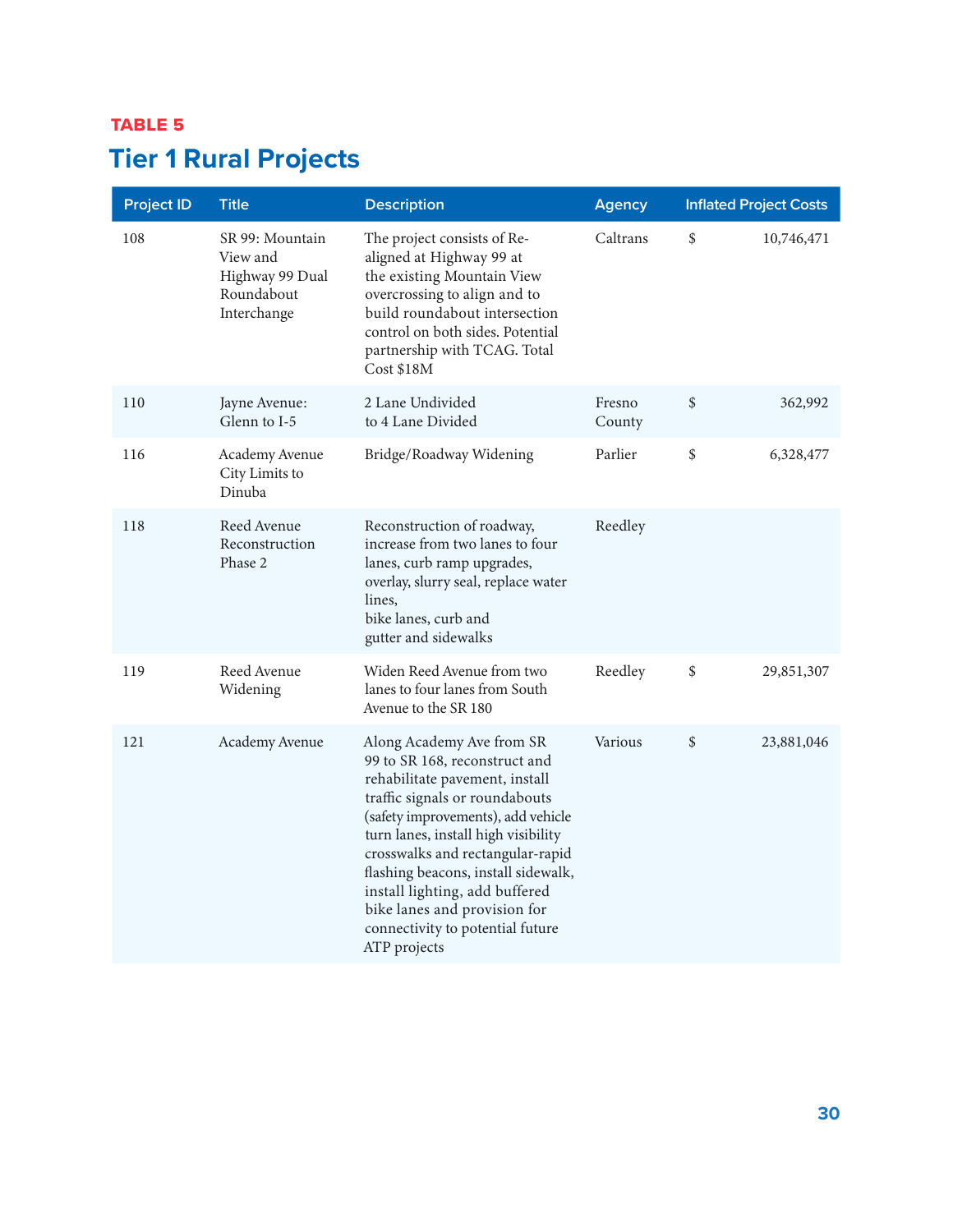## **TABLE** 5 **Tier 1 Rural Projects**

| <b>Project ID</b> | <b>Title</b>                   | <b>Description</b>                                                                                                                                                                                                                                                                                                  | Agency           | <b>Inflated Project Costs</b> |
|-------------------|--------------------------------|---------------------------------------------------------------------------------------------------------------------------------------------------------------------------------------------------------------------------------------------------------------------------------------------------------------------|------------------|-------------------------------|
| 122               | Manning Avenue<br>E/O<br>SR 99 | Along the corridor from SR 99<br>to Orange Cove city limits,<br>reconstruct and rehabilitate<br>pavement, install traffic signals,<br>add vehicle turn lanes, provide<br>crosswalk improvements, install<br>sidewalk, add buffered bike lanes<br>and provision for connectivity to<br>potential future ATP projects | Various          | \$<br>9,552,418               |
| 123               | Millerton Road                 | Friant to Sky Harbor,<br>widen to 4 lanes divided;<br>Total Cost \$40M                                                                                                                                                                                                                                              | Fresno<br>County | \$<br>35,821,569              |
|                   | <b>Total</b>                   |                                                                                                                                                                                                                                                                                                                     |                  | \$<br>302, 267, 175           |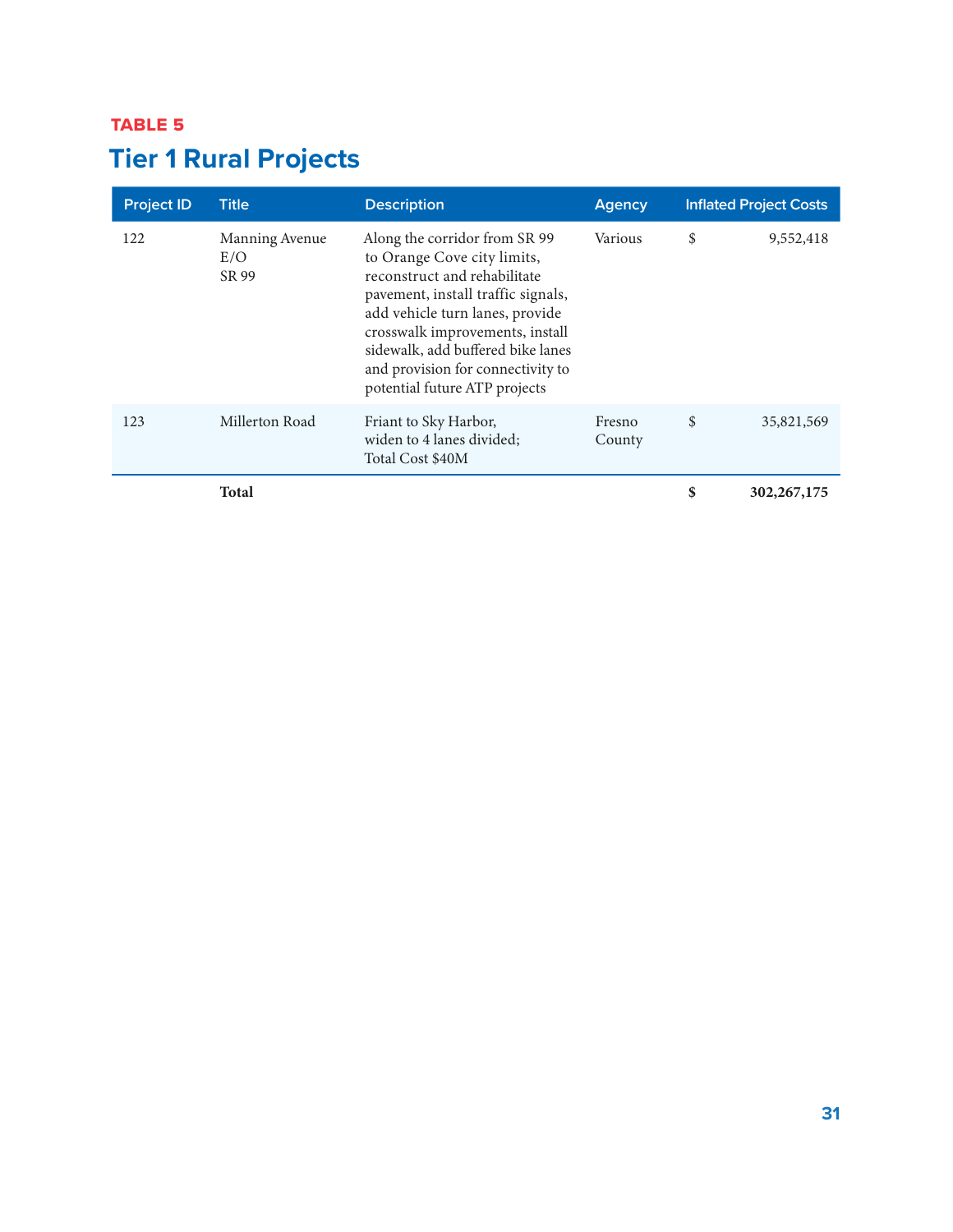## <span id="page-31-0"></span>**FIGURE 2 Tier 1 Urban Projects**

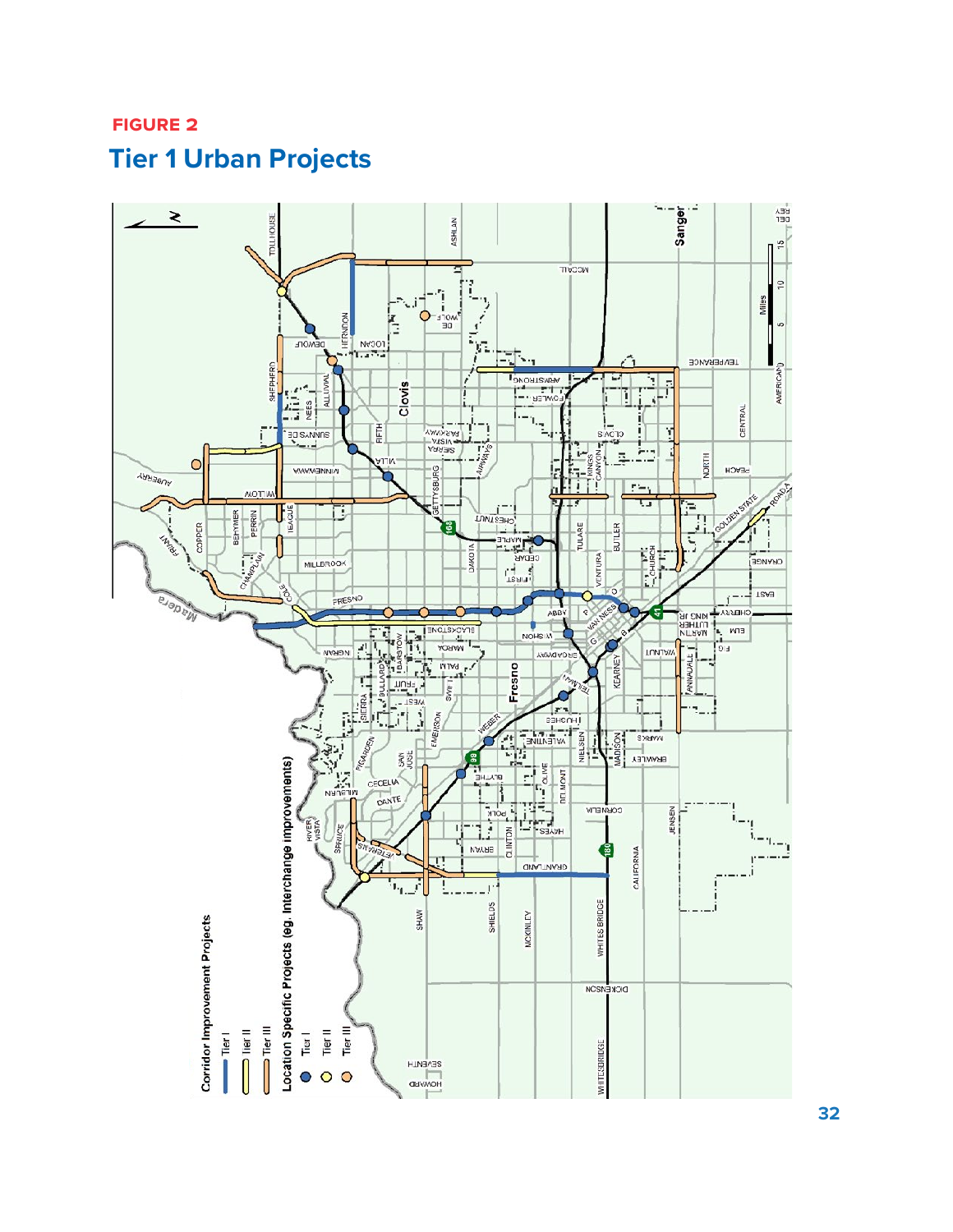

## <span id="page-32-0"></span>**FIGURE 3 Tier 1 Rural Projects**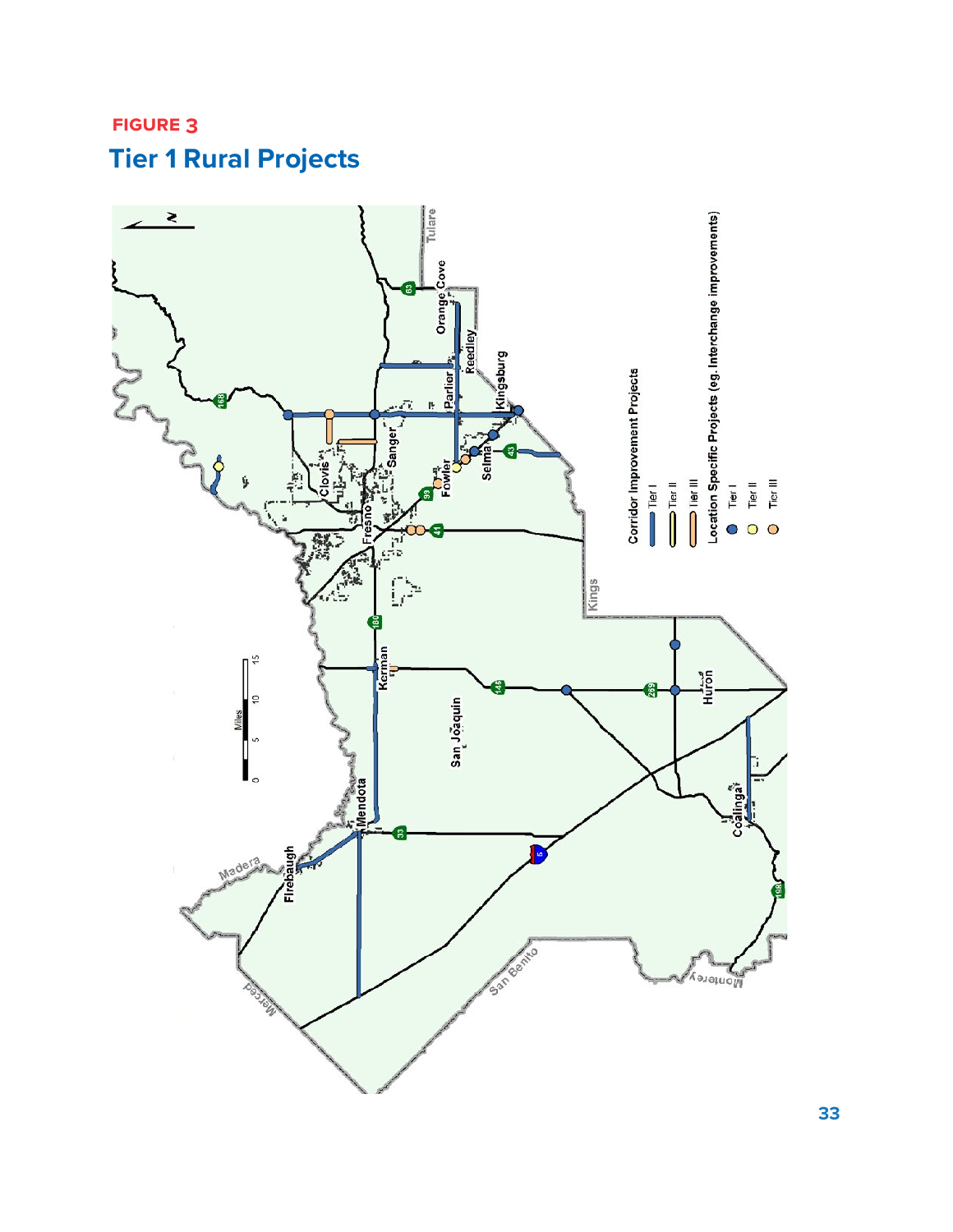<span id="page-33-0"></span>

| <b>Project ID</b> | <b>Title</b>                                                        | <b>Description</b>                                                                                                                                                                      | <b>Agency</b> | <b>Inflated Project Costs</b> |               |
|-------------------|---------------------------------------------------------------------|-----------------------------------------------------------------------------------------------------------------------------------------------------------------------------------------|---------------|-------------------------------|---------------|
| $\overline{9}$    | SR 41: Van Ness<br>Ave to San Joaquin<br>River                      | <b>Corridor Preservation</b><br>Operational Improvement<br>Projects                                                                                                                     | Caltrans      | \$                            | 411, 424, 405 |
| 21                | SR 99/Herndon:<br>Widen<br>Undercrossing                            | Widen Undercrossing<br>to 5 Lanes                                                                                                                                                       | Fresno        | \$                            | 32,160,683    |
| 12                | SR 41/Divisadero:<br>on/off ramps                                   | Reconfigure for SB dual rights;<br>and EB dual lefts on Divisadero<br>at NB on-ramp                                                                                                     | Caltrans      | \$                            | 4,946,168     |
| 16                | SR 41, SR 99, SR<br>168, SR 180 Smart<br>Corridor Projects          | <b>Smart Corridor Projects</b><br>(\$5 million/Mile @ 54 Miles<br>along SR 41, SR 99, SR 168,<br>and SR 180) Operational<br>Improvements-Phase 2                                        | Caltrans      | \$                            | 204,199,613   |
| 25                | SR 99 Interchange:<br>Central & Chestnut                            | Central/Chestnut/SR<br>99-Improve Interchange<br>(Dependent on extension of<br>Measure)                                                                                                 | Caltrans      | \$                            | 164,872,280   |
| 27                | Clovis:<br>Behymer<br>to Copper                                     | Unconstructed to 6<br>Lane Divided, Sidewalks,<br>Bike Lanes, Street Lights,<br>Curb and Gutter, Fiber Optics,<br>Bridge at Enterprise Canal                                            | Clovis        | \$                            | 10,966,276    |
| 48                | SR 168/Shepherd<br>Interchange                                      | New Interchange                                                                                                                                                                         | Clovis        | \$                            | 75,758,056    |
|                   | Blackstone<br><b>BRT</b> Corridor<br>Smart Mobility<br>Improvements | Blackstone south of Dakota: 6<br>Lane Divided to 4 Lane Divided<br>with Class IV bicycle facilities,<br>midblock pedestrian crossings,<br>transit and pedestrian-<br>scale improvements | Fresno        | \$                            | 75,629,486    |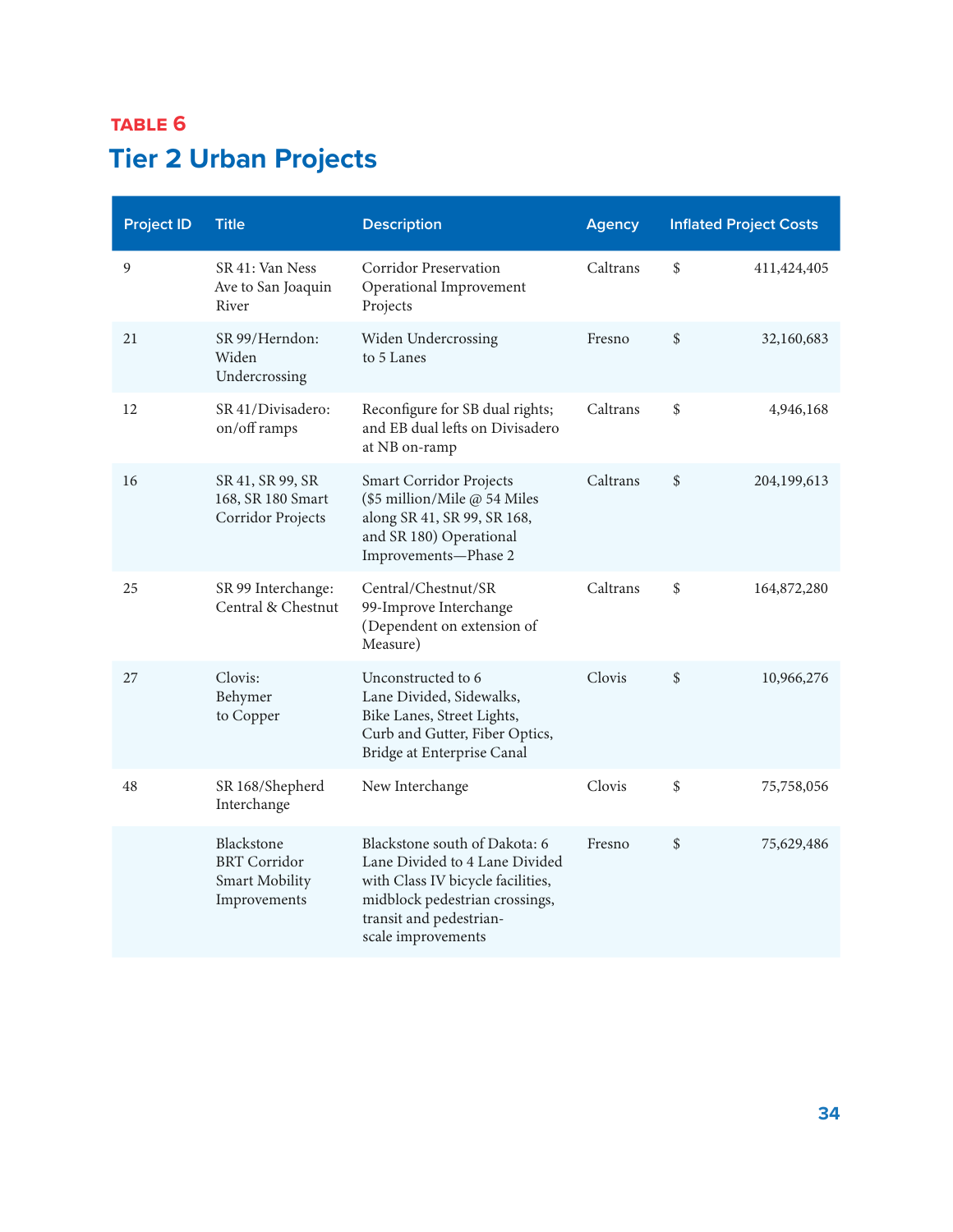| <b>Project ID</b> | <b>Title</b>                         | <b>Description</b>                                                                                                                                                                                                                        | <b>Agency</b> | <b>Inflated Project Costs</b> |
|-------------------|--------------------------------------|-------------------------------------------------------------------------------------------------------------------------------------------------------------------------------------------------------------------------------------------|---------------|-------------------------------|
| 10                | SR41/<br>Ashlan Avenue               | Ashlan Avenue Interchange<br>Improvement-Reconfigure<br>interchange to either a Single<br>Point Urban Interchange<br>(SPUI) or a Diverging Diamond<br>configuration. Additional study<br>required to determine the<br>appropriate design  | Caltrans      | \$<br>136, 133, 075           |
| 11                | SR 41/<br><b>Bullard Avenue</b>      | Bullard Avenue Interchange<br>Improvement-Reconfigure<br>interchange to either a Single<br>Point Urban Interchange<br>(SPUI) or a Diverging Diamond<br>configuration. Additional study<br>required to determine the<br>appropriate design | Caltrans      | \$<br>136, 133, 075           |
| 13                | SR 41/<br>Shaw Avenue                | Shaw Avenue Interchange<br>Improvement-Add a 3rd lane<br>to the SB on ramp for ramp<br>meter queuing and a 3rd lane to<br>the SB off-ramp at the terminus                                                                                 | Caltrans      | \$<br>30,251,794              |
| 31, 32, 33,<br>34 | McCall:<br>Shaw to Shepherd          | 2 Lane Undivided to 6 Lane<br>Divided, Sidewalks, Bike<br>Lanes, Street Lights, Curb and<br>Gutter, Fiber Optics; Primarily<br>Developmnet Funded                                                                                         | Clovis        | \$<br>37,814,743              |
| 35, 39, 40        | Shepherd:<br>Armstrong<br>to Del Rey | 3 Lane Undivided to 4 Lane<br>Divided, Sidewalks, Bike Lanes,<br>Street Lights, Curb and Gutter,<br>Fiber Optics                                                                                                                          | Clovis        | \$<br>30,251,794              |
| 50                | Willow:<br><b>Barstow</b> to Copper  | Complete widening to 6 Lane<br>Divided where needed and add<br>bike lanes                                                                                                                                                                 | Clovis        | \$<br>1,683,512               |
| 53,<br>56, 57     | Grantland Ave:<br>Ashlan to Parkway  | 4 Lane Divided 6 Lane Divided<br>with bike lanes, sidewalks, curb,<br>gutter, trail                                                                                                                                                       | Fresno        | \$<br>9,075,538               |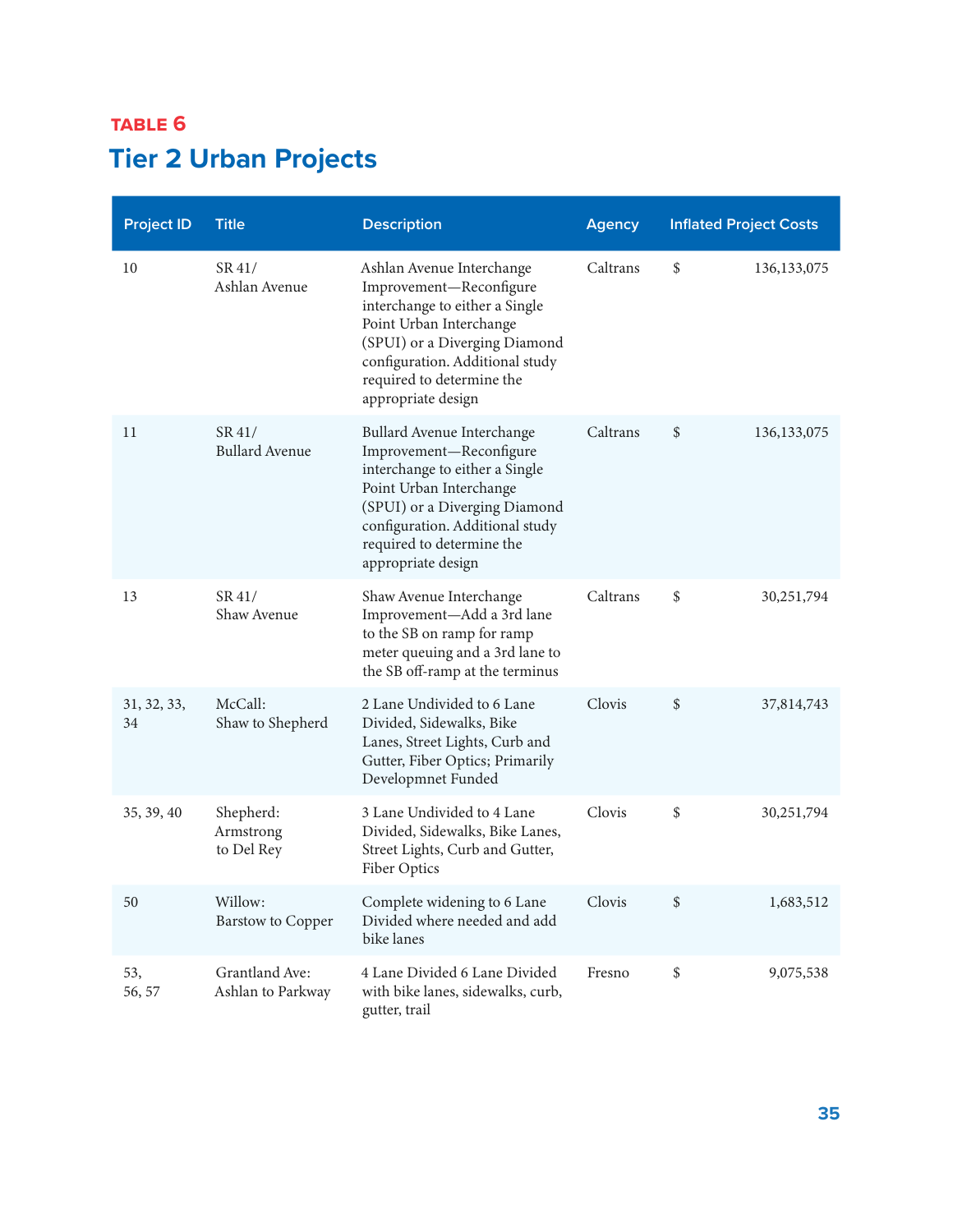| <b>Project ID</b> | <b>Title</b>                                        | <b>Description</b>                                                                                                     | <b>Agency</b>    | <b>Inflated Project Costs</b> |            |
|-------------------|-----------------------------------------------------|------------------------------------------------------------------------------------------------------------------------|------------------|-------------------------------|------------|
| 64                | Jensen:<br>Orange to Clovis                         | 4 Lane Divided 6 Lane Divided<br>with bike lanes, sidewalks, curb,<br>gutter, trail                                    | Fresno           | \$                            | 32,475,301 |
| 65                | Jensen:<br>Clovis to<br>Temperance                  | 4 Lane Divided 6 Lane Divided<br>with Class 1<br>bike path/trail                                                       | Fresno           | \$                            | 18,559,476 |
| 66                | Jensen:<br>Fruit to Martin<br>Luther King Blvd      | 2 Lane Undivided to 4 Lane<br>Divided with bike lanes,<br>sidewalks, curb, gutter, trail                               | Fresno           | \$                            | 7,305,808  |
| 67                | Jensen:<br>Marks to Fruit                           | 2 Lane Undivided to 4 Lane<br>Divided with bike lanes,<br>sidewalks, curb, gutter, trail                               | Fresno           | \$                            | 10,966,276 |
| 68                | Shaw:<br><b>Blythe to Brawley</b>                   | 4 Lane Divided 6 Lane Divided<br>(retrofit)                                                                            | Fresno           | \$                            | 4,053,740  |
| 73                | Shaw Ave:<br>Garfield to Polk                       | Widen from 2 Lane Undivided<br>to 4 Lane Divided with bike<br>lanes, sidewalks, traffic signals<br>and synchronization | Fresno           | \$                            | 12,236,851 |
| 74,75             | Shepherd:<br>Cedar to Willow                        | 3 Lane Undivided to 4 Lane<br>Divided with bike lanes and<br>sidewalks, curb and gutter                                | Fresno           | \$                            | 1,512,590  |
| 77                | Temperance:<br>Jensen to Belmont                    | 2 Lane Undivided to 6 Lane<br>Divided with bike lanes, trail,<br>sidewalks, curb and gutter                            | Fresno           | \$                            | 27,831,651 |
| 88                | Willow:<br>International<br>to Copper<br>Southbound | Willow-International to Copper<br>Southbound:<br>Widen to 3 Lanes                                                      | Fresno           | \$                            | 946,881    |
| 89                | Shaw and Leonard                                    | Install Traffic signal, widen<br>Shaw for second through lane<br>and left-turn lanes                                   | Fresno<br>County | \$                            | 1,925,527  |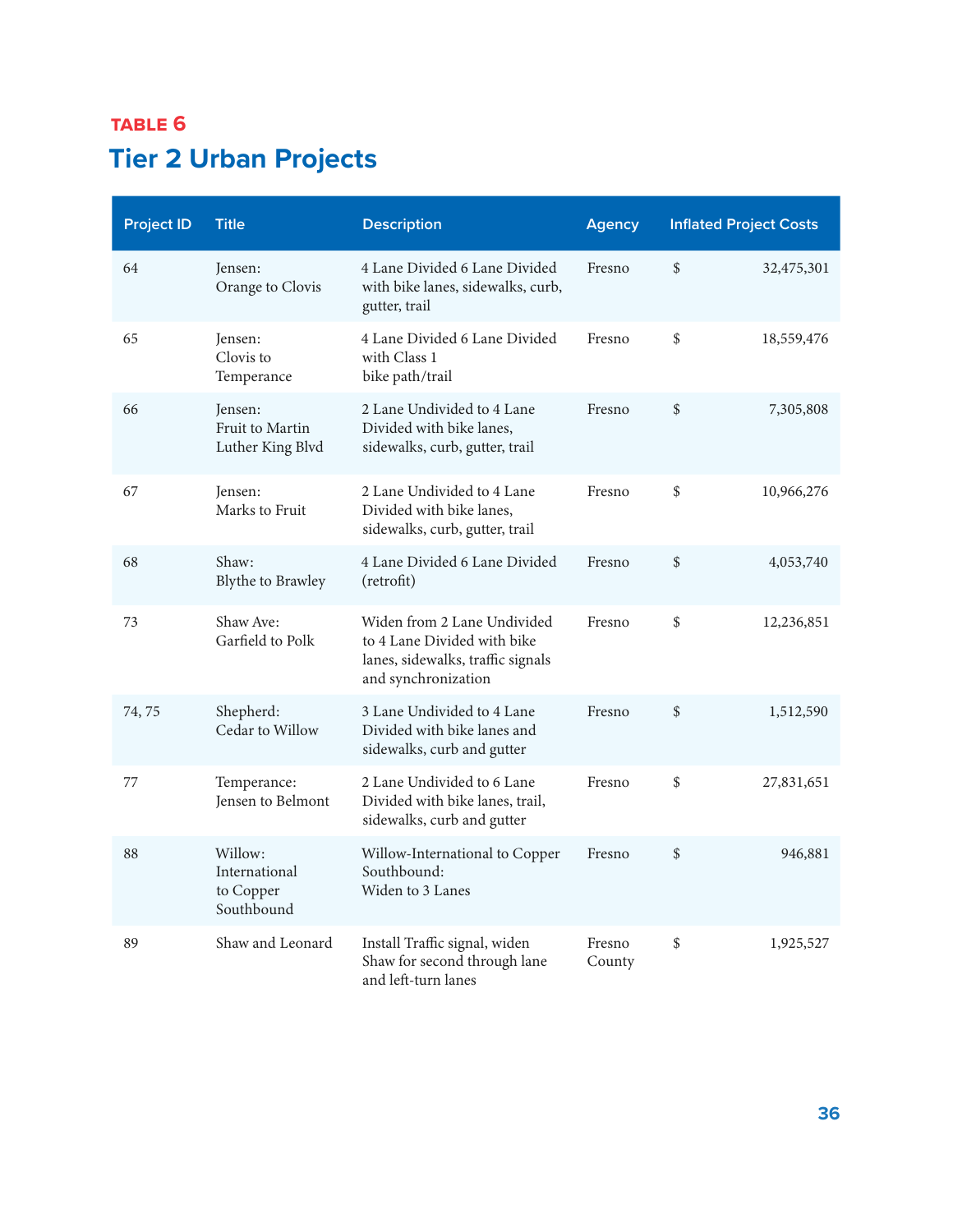| <b>Project ID</b> | <b>Title</b>                                  | <b>Description</b>                                                                                               | <b>Agency</b>                          | <b>Inflated Project Costs</b> |
|-------------------|-----------------------------------------------|------------------------------------------------------------------------------------------------------------------|----------------------------------------|-------------------------------|
| 90                | Willow:<br>Copper to Friant                   | 2 Lane Undivided<br>to 4 Lane Divided                                                                            | Fresno<br>County/<br>City of<br>Fresno | \$<br>7,425,303               |
| 129               | Copper:<br>Willow to Clovis                   | 2 Lane Undivided to 6 Lane<br>Divided, Sidewalks, Bike Lanes,<br>Street Lights, Curb and Gutter,<br>Fiber Optics | Clovis                                 | \$<br>22,688,846              |
| 130               | Enterprise Trail                              | Pedestrian Bridge over SR 168<br>East of Temperance                                                              | Clovis                                 | \$<br>37,814,743              |
| 131               | Clovis:<br>Auberry Couplet<br>north of Copper | Need Scope                                                                                                       | Fresno<br>County                       | \$<br>12,100,718              |
|                   | <b>Total</b>                                  |                                                                                                                  |                                        | \$<br>1,559,144,211           |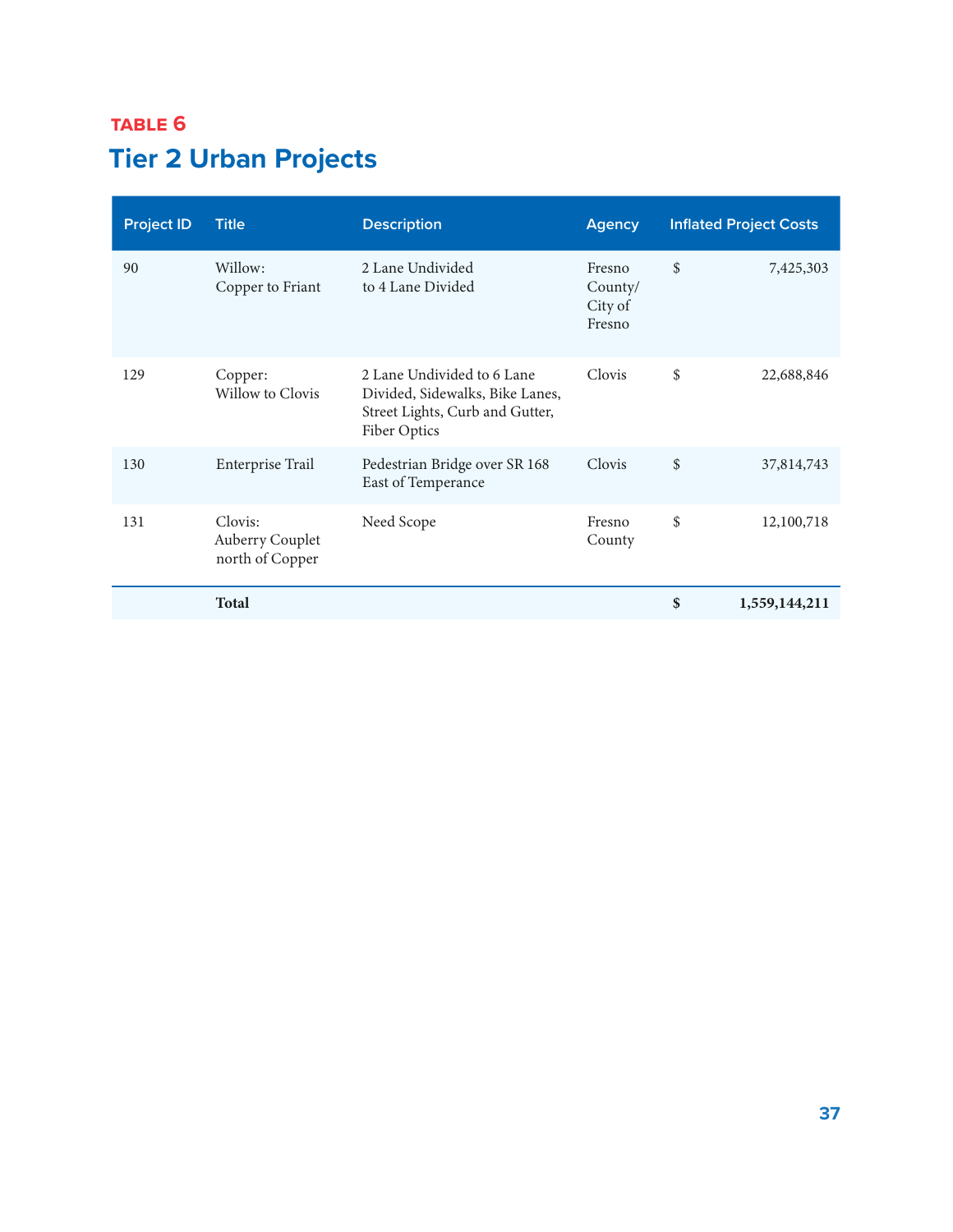## <span id="page-37-0"></span>**TABLE 7 Tier 2 Rural Projects**

| <b>Project ID</b> | <b>Title</b>                                                                    | <b>Description</b>                                                                                                                                           | <b>Agency</b>                       | <b>Inflated</b><br><b>Project Costs</b> |            |
|-------------------|---------------------------------------------------------------------------------|--------------------------------------------------------------------------------------------------------------------------------------------------------------|-------------------------------------|-----------------------------------------|------------|
| 99                | SR 180 W-I-5<br>to Junction<br>SR 33/SR 180                                     | 2 Lane on New E-W Alignment-<br>Phase 2                                                                                                                      | Caltrans                            | \$                                      | 60,503,589 |
| 125               | SR 99/Manning<br>Ave Interchange                                                | Interchange Improvements<br>(Ramp Improvements)                                                                                                              |                                     | \$                                      | 22,688,846 |
| 128               | Millerton &<br>Marina Drive<br>Traffic Signal                                   | Traffic Signal                                                                                                                                               | Fresno<br>County                    | \$                                      | 5,294,064  |
| 95                | SR 145 Madera<br>Avenue: Church<br>to<br>0.25 Mile<br>S/O Jensen                | Widen 2 Lane Undivided to<br>4 Lane Divided, Sidewalks,<br>Bike Lanes, Curb and Gutter,<br>Streetlights                                                      | Caltrans                            | \$                                      | 9,075,538  |
| 111               | Manning:<br>Alta to Hill                                                        | 2 Lane Undivided<br>to 4 Lane Divided                                                                                                                        | Fresno<br>County/City<br>of Reedley | \$                                      | 12,961,381 |
| 112               | Manning:<br>Buttonwillow<br>to Alta                                             | 2 Lane Undivided<br>to 4 Lane Divided                                                                                                                        | Fresno<br>County/City<br>Reedley    | \$                                      | 16,695,965 |
| 113               | Shaw:<br>McCall to<br>Academy                                                   | 2 Lane Undivided<br>to 4 Lane Divided                                                                                                                        | Fresno<br>County                    | \$                                      | 19,875,429 |
| 114               | Shaw and<br>Academy                                                             | Install Traffic Signal; widen for<br>Northbound and southbound<br>right-turn lanes; Westbound<br>right-turn and left-turn lane;<br>Eastbound right-turn lane | Fresno<br>County                    | \$                                      | 2,849,719  |
| 115               | Academy<br>Parkway:<br>Mountain View to<br>Simpson:<br>4 Lane Expy              | New 4 Lane Expressway                                                                                                                                        | Kingsburg                           | \$                                      | 9,075,538  |
| 117               | Manning Ave-<br>Buttonwillow<br>to Englehart:<br>Widening and<br>Reconstruction | Reconstruct and widen Manning<br>Ave from 2 to 4 lanes between<br>Buttonwillow Ave and Englehart Ave                                                         | Reedley                             | \$                                      | 6,050,359  |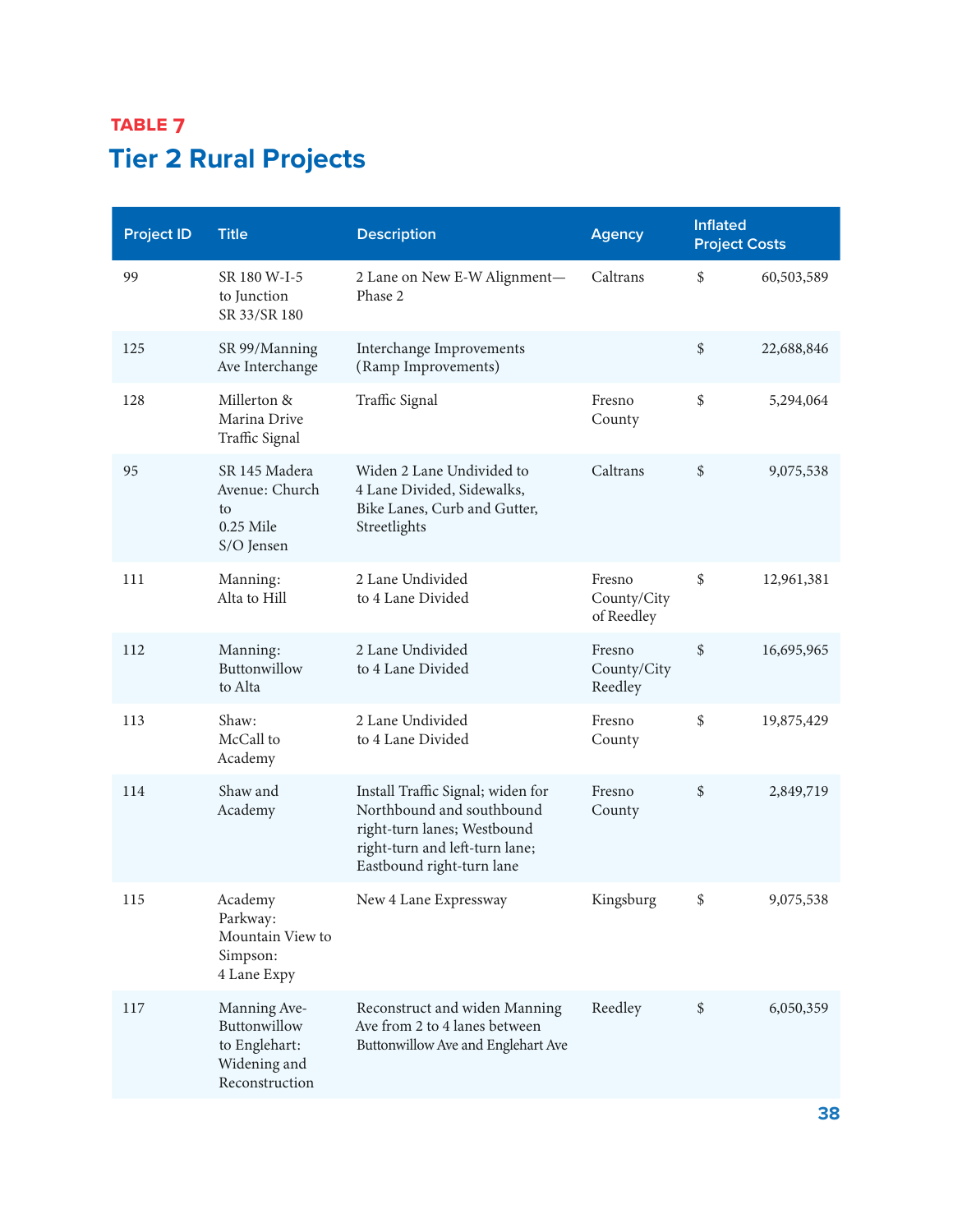<span id="page-38-0"></span>

| <b>Project ID</b> | <b>Title</b>                     | <b>Description</b>                                                                                                 | <b>Agency</b>    | <b>Inflated</b> | <b>Project Costs</b> |
|-------------------|----------------------------------|--------------------------------------------------------------------------------------------------------------------|------------------|-----------------|----------------------|
| 120               | SR 99<br>and Dinuba Fly-<br>over | Construction of Flyover from<br>State Route 99 to new intersection<br>at Golden State Boulevard near<br>Dinuba Ave | Selma            | \$              | 60,503,589           |
| 124               | SR41 Central<br>and American     | Upgraded existing intersections<br>to interchanges                                                                 | Caltrans         | \$              | 143,696,024          |
| 126               | SR 99/Adams<br>Interchange       | Interchange Improvements                                                                                           |                  | \$              | 30,251,794           |
| 127               | McCall:<br>Griffith to 180       | Lane Widening-2-4 Lanes                                                                                            | Fresno<br>County |                 |                      |
|                   | <b>Total</b>                     |                                                                                                                    |                  | \$              | 399,521,837          |

# **CITIZEN OVERSIGHT COMMITTEE**

A Citizen Oversight Committee (COC) was established as a part of the 2006 Measure. That committee's efforts have been helpful in analyzing local agency conformance to Expenditure Plan requirements. Each year their findings are an important part of the Measure C Annual Report. This proposed Measure will continue efforts of the COC with a number of key changes to help increase local agency accountability for Measure C funds spent, and to make it easier to ensure that all COC seats remain filled during the duration of the Measure (reference the Implementing Guidelines available online in June 2022 at [www.measurecrenewal.com](http://www.measurecrenewal.com)).

Additional responsibilities and minor changes to COC membership are also included in the Implementing Guidelines. COC responsibilities generally include the following:

- Receive, review, inspect, and recommend action on independent financial and performance audits related to the planning and implementation of the Measure C Extension program.
- Receive, review, and recommend action on other periodic reports, studies, and plans from responsible agencies including the Authority, Fresno COG, the Cities, the County or other agencies. Such reports, studies and plans must be directly related to Measure C Extension programs, revenues, or expenditures.
- Review and comment upon Measure C Extension expenditures to ensure that they are consistent with the Expenditure Plan.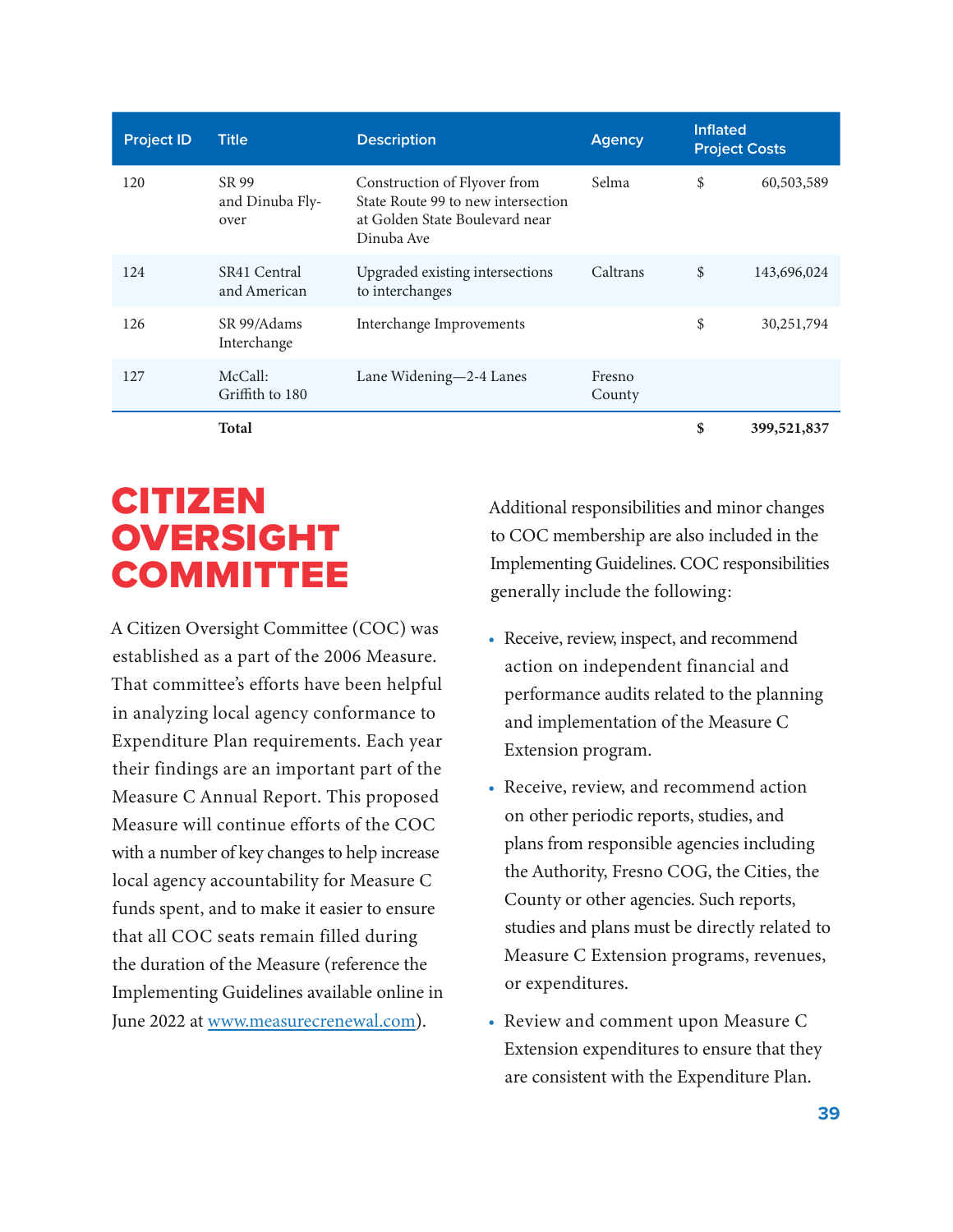- <span id="page-39-0"></span>• Annually review how sales tax receipts are being spent and publicize the results.
- Present committee recommendations, findings, and requests to the public and the Authority in a formal annual report.

# Administration

### **Fresno County Transportation Authority Structure under the Measure C Renewal Extension Program**

The Authority will continue to administer the Measure C Renewal Extension Program in compliance with its special enabling legislation. If the Measure C Extension is approved by Fresno County voters in November 2022, the Authority will continue to be responsible for administering the Measure C Programs in accordance with plans and programs outlined in the Renewal Expenditure Plan and subsequent updates of the Plan. In addition, the enabling legislation includes provision for a Citizen Oversight Committee (COC). The COC was formed in 2007 under the current Measure Program. Details regarding the Committee are contained in the Implementing Guidelines. The Expenditure Plan will continue to be prepared by the Authority and Fresno COG and approved by the Fresno COG Policy Board and by the Authority.

The enabling legislation requires that the Authority be represented by nine (9) members including:

- Two (2) members of the Board of Supervisors appointed by the board, consisting of one (1) member from Rural district 1, 4, or 5 and one (1) member from Urban district 2 or 3.
- Two (2) members representing the City of Fresno, consisting of the mayor thereof and a member of the city council of that city appointed by the city council.
- One (1) member representing the City of Clovis appointed by the city council of that city.
- Two (2) members representing the other cities within the county, consisting of one (1) Westside member appointed by a committee comprised of the mayor or each of those cities west of State Route 99, and one (1) Eastside member appointed by a committee comprised of the mayors of each of those cities east of State Route 99.
- Two (2) members of the public-at-large, consisting of one member appointed by the board of supervisors with the appointee residing outside of the incorporated areas of Fresno and Clovis, and one member appointed jointly by the cities of Fresno and Clovis with the appointee residing within the incorporated area of Fresno or Clovis.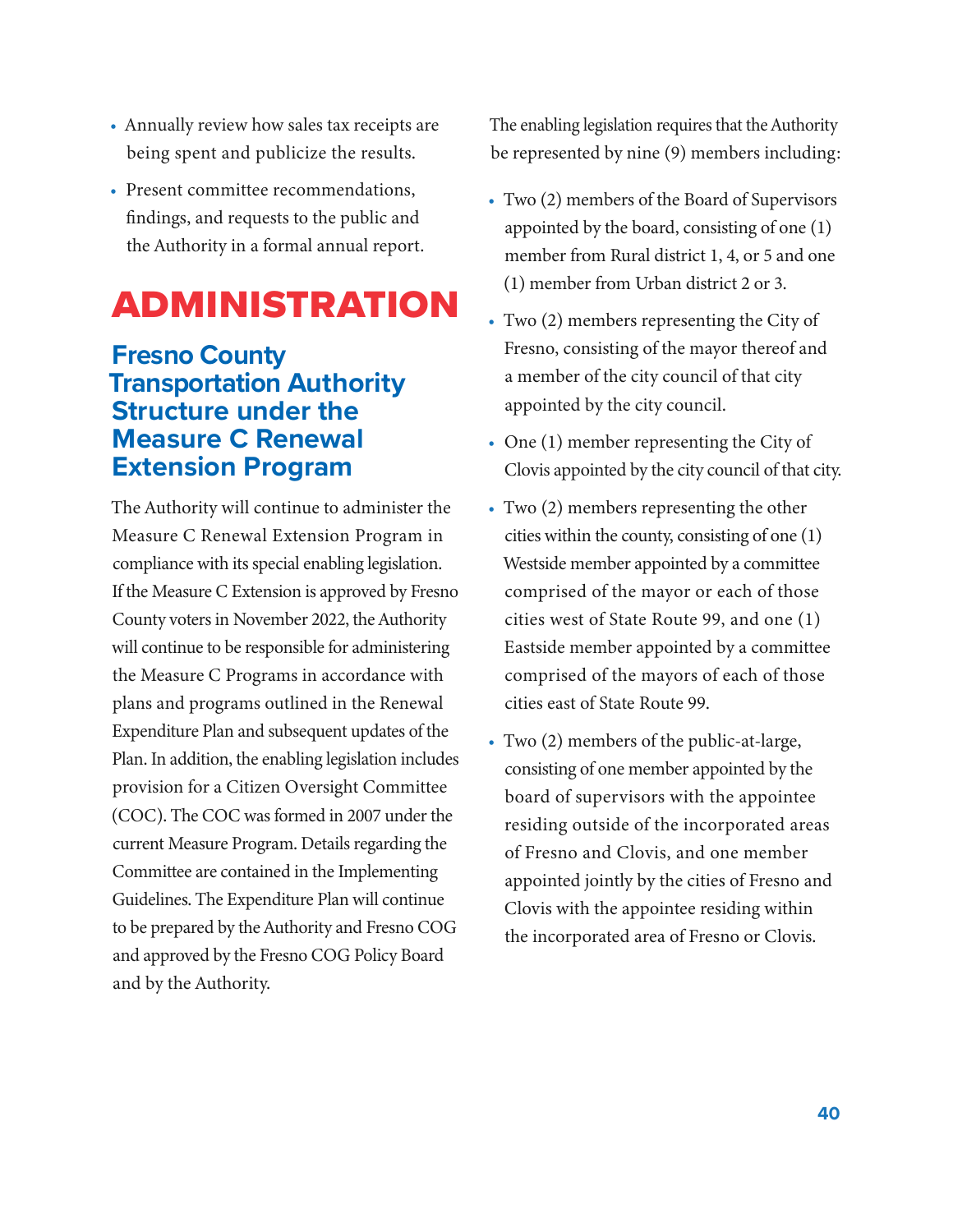The 2006 Measure C Extension added two new members to the Authority Board. These two positions were identified as "Public Members-at-Large" with one seat identified as urban and one as rural. The urban member was to be appointed jointly by the City of Fresno and City of Clovis, while the rural member was to be appointed by the Fresno County Board of Supervisors. It has been difficult to keep the urban seat filled. Under this proposed Measure C Renewal Program, the urban member appointment will remain the responsibility of the two cities and the rural member appointment will be the responsibility of the Board of Supervisors. However, if either position remains unfilled for nine (9) consecutive months, said member(s) will be appointed by the Authority Executive Director. An appointee of the Executive Director will serve a full term, after which the responsible agencies will have an opportunity to choose the successor.

As with the current Measure C Program, the goal of the Authority and Fresno COG will be to continue to fulfill the Promise of Measure C by delivering projects.

#### **Plan Update and Approval Processes**

#### *Regional Transportation Plan and Sustainable Communities Strategies*

In compliance with schedules mandated in federal and State law, Fresno COG regularly prepares the Regional Transportation Plan/ Sustainable Communities Strategy (RTP/SCS) every four (4) years that updates and renews a list of candidate projects for all transportation modes (streets, highways, public transportation, bikeways, aviation, etc.). If funds are available for any projects beyond those listed in the Renewal Expenditure Plan, they will be drawn from that list. As stated before, all updates of the Renewal Expenditure Plan will be subject to public review and public hearings. While these candidate projects may change and priorities for funding may occur, there are more than enough project needs within the County to be addressed using all types of funding, including Measure C. It will be vital during development of each Expenditure Plan Update to consider financing all transportation modes in order to ensure a balanced and efficient transportation system. All of the projects and programs included in the Expenditure Plan are considered essential to meet the transportation needs of Fresno County.

#### *Measure C Expenditure Plan Update*

Fresno COG preforms a biennial update of the approved Expenditure Plan. Fresno COG and Authority staff work with member agencies and affected stakeholders to review and update the Expenditure Plan taking into consideration the status of project delivery, funding availability, and performance indicators. The Fresno COG Policy Board receives the Draft Expenditure Plan and its updates and schedules public hearings to review the Plan. After adoption of any Expenditure Plan updates by the Policy Board, the Plan is transmitted to the Authority for their consideration and approval.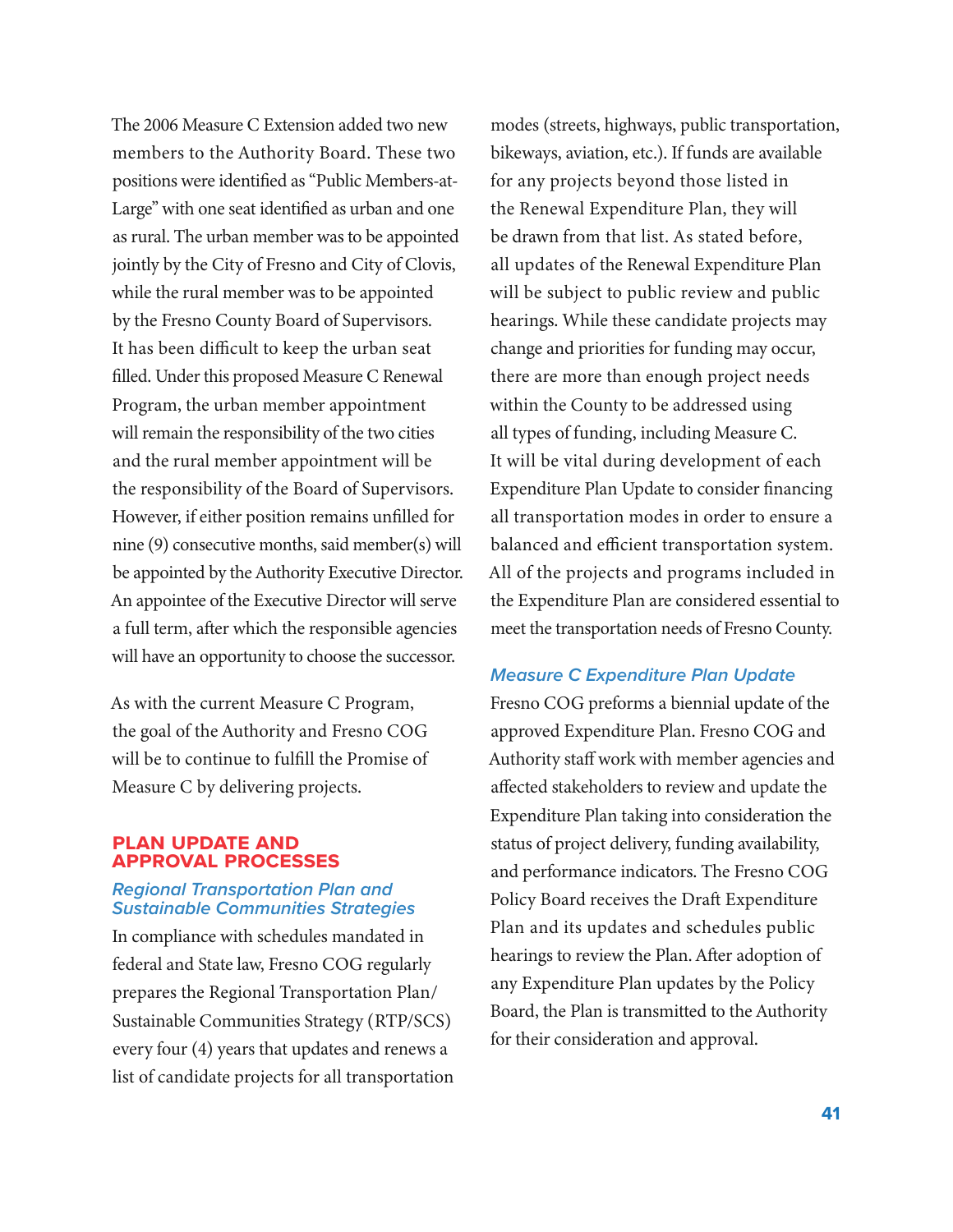#### *Strategic Implementation Plan*

The Authority will prepare a Strategic Implementation Plan which provides detailed guidance to local agencies on the use of Measure C funds. The Authority updates this plan every two years.

#### *Expenditure Plan Amendments*

Fresno COG has the primary responsibility for initiating official amendments of the Expenditure Plan. Fresno COG prepares proposed amendments to be considered by the COG Policy Board. Amendments approved by the Policy Board are then transmitted to the Authority for consideration. If approved by the Authority Board, amendments are incorporated into the Expenditure Plan.

The Authority Board may also initiate Expenditure Plan amendments. The Authority shall take all appropriate actions to give highest priority to the projects and programs in the approved Expenditure Plan, and if any amendments delay or delete any project in the initial plan, the Authority shall hold a public hearing and adopt a resolution initiating the amendments The Authority shall notify Fresno COG, the Board of Supervisors, and the city council of each city in the county and provide them with a copy of the proposed amendments. The amendment is then approved by the Board of Supervisors and then approved by a majority of the cities constituting a majority of the population residing in the incorporated areas of the county. The proposed amendments shall become effective immediately upon completion of the approval process.

#### *Independent Financial Audits*

Currently, the Authority annually commissions independent financial audits of the Measure C programs and receipts. If the Measure is renewed by the voters, the Authority would continue to conduct independent financial audits consistent with its enabling legislation.